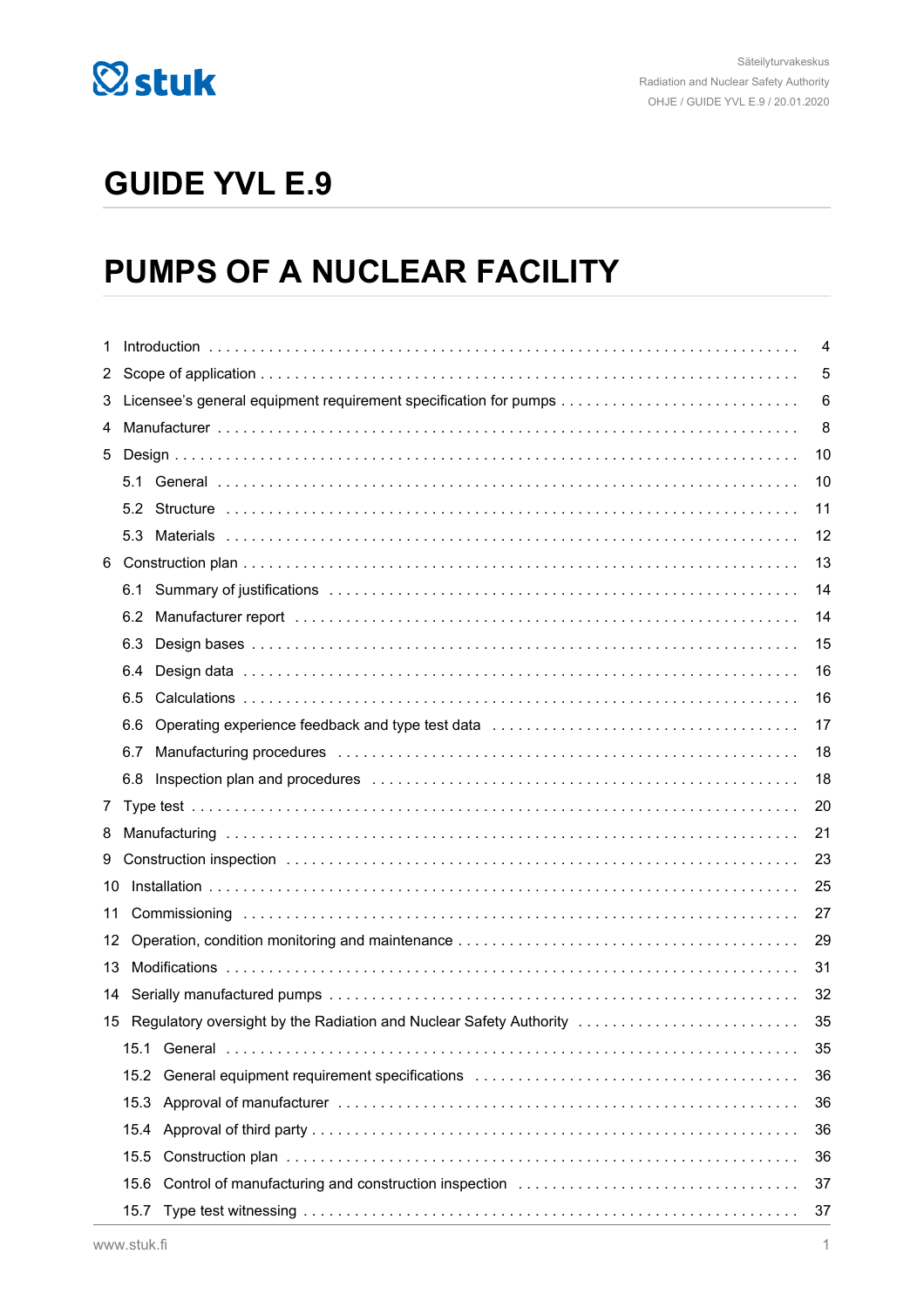# **Østuk**

| 17 APPENDIX B Material certificate requirements for pump structural materials and welding filler<br>Discount of the continuum of the materials and welding filler materials and welding filler materials continuum of the materials continuum of the materials continuum of the materials continuum of the materials continuum of |  |
|-----------------------------------------------------------------------------------------------------------------------------------------------------------------------------------------------------------------------------------------------------------------------------------------------------------------------------------|--|
|                                                                                                                                                                                                                                                                                                                                   |  |
|                                                                                                                                                                                                                                                                                                                                   |  |

Definitions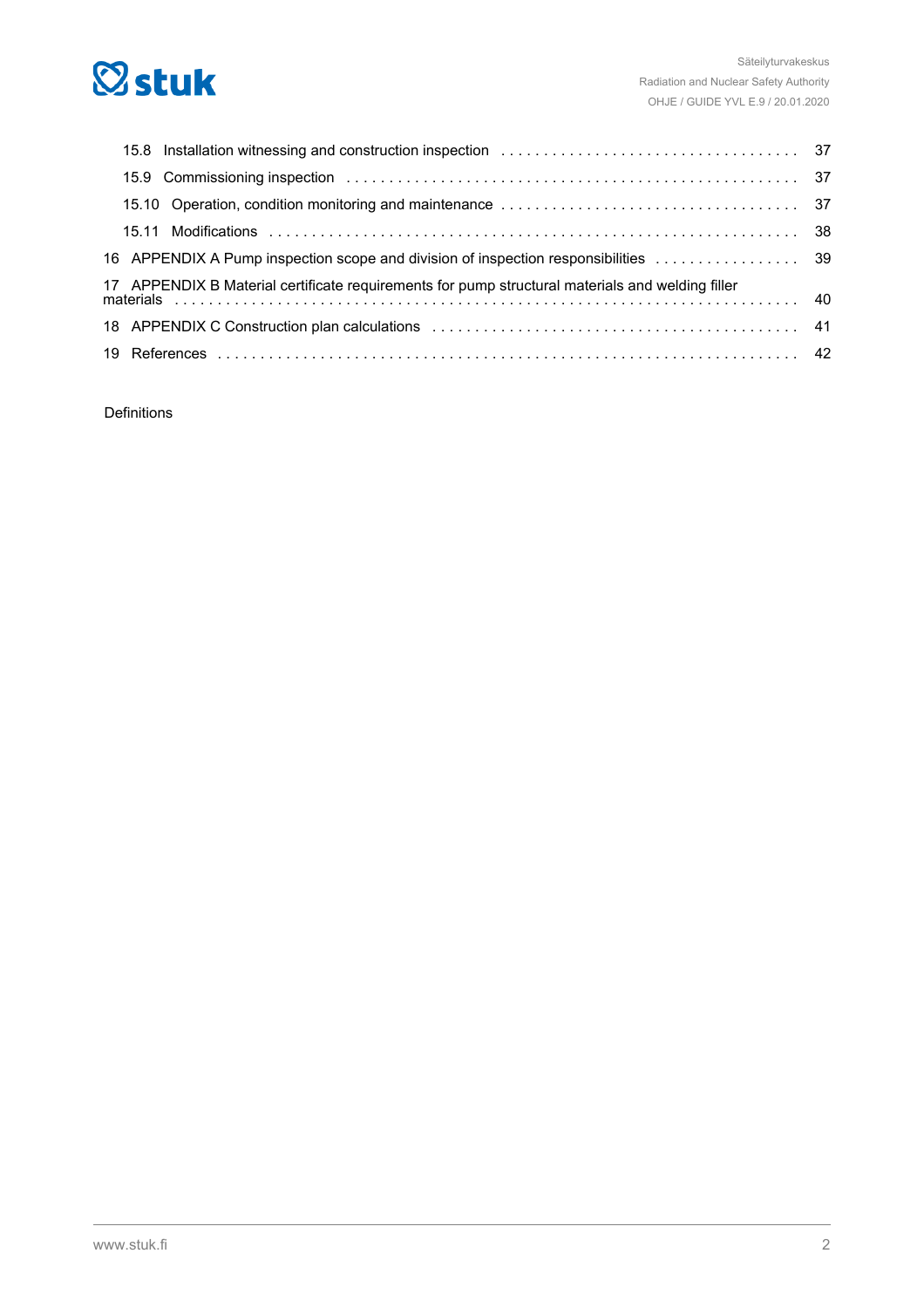

### **Authorisation**

According to Section 7 r of the Nuclear Energy Act (990/1987), *the Radiation and Nuclear Safety Authority (STUK) shall specify detailed safety requirements for the implementation of the safety level in accordance with the Nuclear Energy Act.*

### **Rules for application**

The publication of a YVL Guide shall not, as such, alter any previous decisions made by STUK. After having heard the parties concerned STUK will issue a separate decision as to how a new or revised YVL Guide is to be applied to operating nuclear facilities or those under construction, and to licensees' operational activities. The Guide shall apply as it stands to new nuclear facilities.

When considering how the new safety requirements presented in the YVL Guides shall be applied to the operating nuclear facilities, or to those under construction, STUK will take due account of the principles laid down in Section 7 a of the Nuclear Energy Act (990/1987): *The safety of nuclear energy use shall be maintained at as high a level as practically possible. For the further development of safety, measures shall be implemented that can be considered justified considering operating experience and safety research and advances in science and technology.*

According to Section 7 r(3) of the Nuclear Energy Act, *the safety requirements of the Radiation and Nuclear Safety Authority are binding on the licence holder, while preserving the licence holder's right to propose an alternative procedure or solution to that provided for in the regulations. If the licence holder can convincingly demonstrate that the proposed procedure or solution will implement safety standards in accordance with this Act, the Radiation and Nuclear Safety Authority may approve the procedure or solution.*

With regard to new nuclear facilities, this Guide shall apply as of 3 February 2020 until further notice. With regard to operating nuclear facilities and those under construction, this Guide shall be enforced through a separate decision to be taken by STUK. This Guide replaces Guide YVL E.9 (15.11.2013).

Translation. Original text in Finnish.

### **STUK • SÄTEILYTURVAKESKUS STRÅLSÄKERHETSCENTRALEN RADIATION AND NUCLEAR SAFETY AUTHORITY**

Osoite / Address • Laippatie 4, 00880 Helsinki Postiosoite / Postal address • PL / P.O.Box 14, FI-00811 Helsinki, FINLAND Puh. / Tel. (09) 759 881, +358 9 759 881 • Fax (09) 759 88 500, +358 9 759 88 500 • www.stuk.fi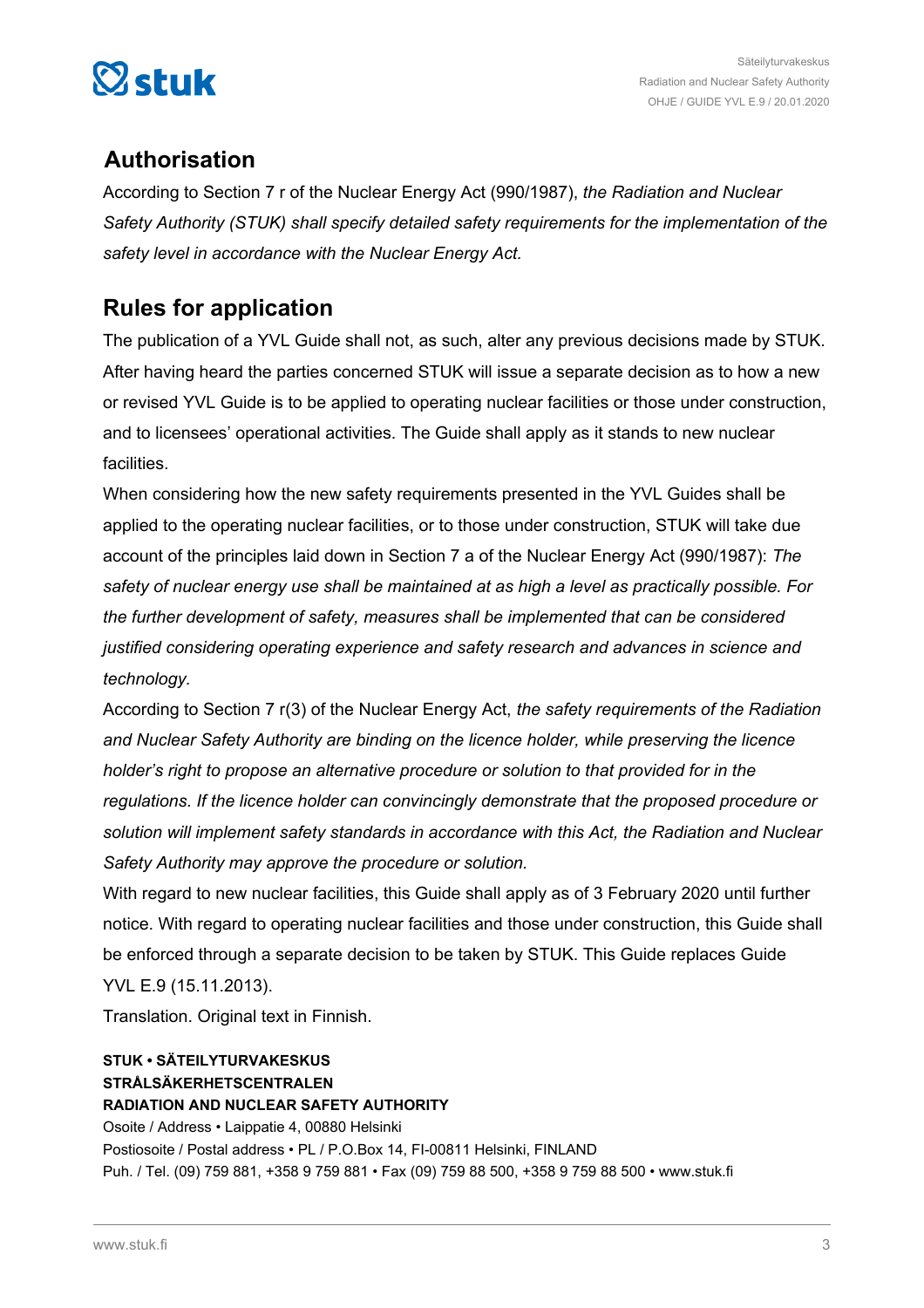<span id="page-3-0"></span>

### **1 Introduction**

101. Pumps are used for the transfer of liquids for many applications at a nuclear facility. They are of essential importance for electricity generation and safety functions such as reactor cooling during accidents. It is important for the safety of a nuclear facility that the integrity and performance of pumps installed at the nuclear facility is assured until the end of their specified design service life in those postulated situations and conditions that may prevail in their service place. **[**2020-01-20 **]**

102. This Guide presents requirements for the design, manufacturing, installation, commissioning, operation, condition monitoring and maintenance of pumps. The requirements shall be applied to both built-to-order and serially manufactured pumps; however, the requirements pertaining to procurement of a serially manufactured pump are presented separately in Chapter 14. The Guide also describes the oversight procedures applied by STUK and an authorised inspection organisation (AIO) to verify compliance with the presented requirements. **[**2020-01-20 **]**

103. The following legislation sets the legal basis for this Guide:

Under Section 63(3)(1) of the Nuclear Energy Act 990/1987 [1], *STUK is authorised to require that nuclear fuel or the structures and components intended as parts of the nuclear facility be manufactured in a manner approved of by the Radiation and Nuclear Safety Authority (STUK), and oblige the licensee or licence applicant to arrange for STUK opportunity sufficiently to control manufacture of the fuel or such structures and components.*

Under Section 4(2) of Radiation and Nuclear Safety Authority Regulation on the Safety of a Nuclear Power Plant (STUK Y/1/2018) [3], *requirements set for and the actions taken to ascertain the compliance with the requirements of the systems, structures and components implementing safety functions and connecting systems, structures and components shall be commensurate with the safety class of the item in question.*

Under Section 5(3) of Radiation and Nuclear Safety Authority Regulation on the Safety of Disposal of Nuclear Waste (STUK Y/4/2018) [4], *the requirements set for and the actions to ascertain the compliance with the requirements of the systems, structures and components implementing operational safety functions and connecting systems, structures and components shall be commensurate with the safety class of the item in question.* **[**2020-01-20 **]**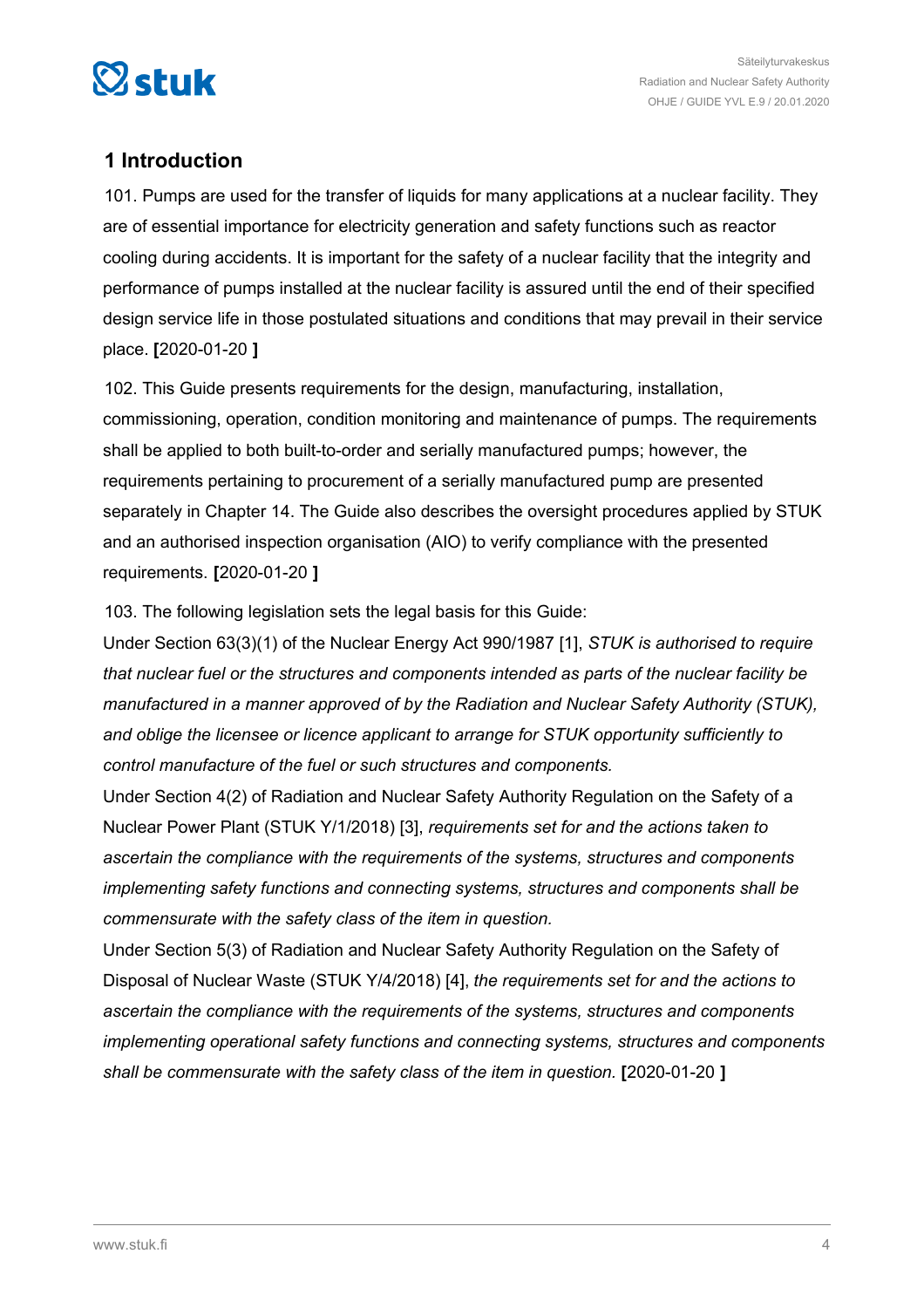<span id="page-4-0"></span>

### **2 Scope of application**

201. This Guide applies to Safety Class 1, 2 and 3 pumps in nuclear facilities in all phases of their service life from procurement to operation. The Guide's requirements apply to licensees as well as those in the pump supply chain. **[**2020-01-20 **]**

202. The systems design requirements on which pump design is based are given in the B Series of the YVL Guides. **[**2013-11-15 **]**

203. The requirements for the electrical and I&C equipment for pumps are given in Guide YVL E.7 "Electrical and I&C equipment of a nuclear facility". The preliminary and final suitability assessments of the electrical and I&C equipment are processed according to the submittal method and schedule specified in Guide YVL E.7. The compatibility of the pump and electrical and I&C equipment shall, however, be demonstrated with an operability analysis to be appended to the pump's construction plan. **[**2020-01-20 **]**

204. Strength analyses are addressed in Guide YVL E.4 "Strength analyses of nuclear power plant pressure equipment". **[**2013-11-15 **]**

205. The requirements for the processes and functions of the licensee and suppliers' management system are given in Guide YVL A.3 "Leadership and management for safety". **[**2020-01-20 **]**

206. STUK approves inspection organisations conducting inspections of nuclear facility pumps in accordance with Guide YVL E.1 "Authorised inspection body and the licensee's in-house inspection organisation". **[**2013-11-15 **]**

207. STUK approves inspection organisations conducting tests of nuclear facility pumps in accordance with Guide YVL E.12 "Testing organisations for mechanical components and structures of a nuclear facility". **[**2013-11-15 **]**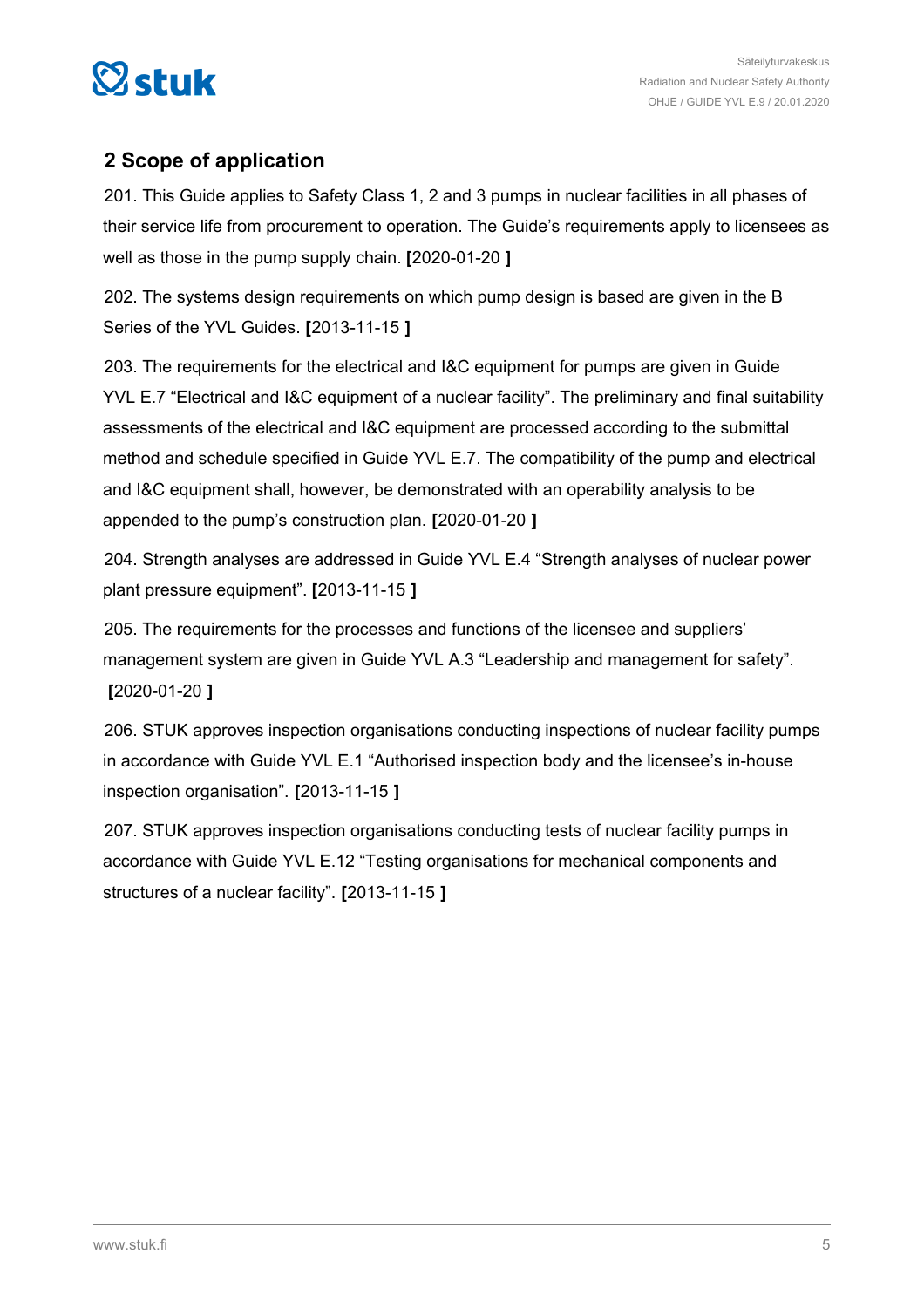<span id="page-5-0"></span>

### **3 Licensee's general equipment requirement specification for pumps**

301. The licensee shall have a general equipment requirement specification for the nuclear facility's pumps. The general equipment requirement specification shall include the general design and quality control requirements for Safety Classes 1, 2 and 3 pumps set by the licensee to be observed in procurement supplemented with the service place-specific requirements. In addition to the pump's safety class, the requirements can also be proportioned part-specifically, in which case the requirement level depends on the significance of the part to the fulfilment of the pump's design bases. **[**2020-01-20 **]**

302. With regard to the design requirements of the pumps, the general equipment requirement specification shall present safety class-specifically:

- a data sheet for the design bases and values to be specified for the pumps
- applicable standards and other requirements based on which the pumps are designed and dimensioned
- structural material requirements
- inspectability and maintainability requirements
- all other requirements related to procurement set by the licensee for the pumps of the nuclear facility.

### **[**2020-01-20 **]**

303. With regard to the quality control requirements of the pumps, the general equipment requirement specification shall describe safety class-specifically the inspections and tests (general inspection plan) to be conducted on the structural materials, parts and finished pump during procurement, manufacturing, installation and commissioning. The following shall be presented for each inspection/testing target:

- description of the inspection or testing
- inspection or testing procedure reference (excluding manufacturer-specific procedures)
- reporting requirement (inspection report, certificate, etc.)
- supervisory parties (witness or hold point).

### **[**2020-01-20 **]**

303a. Inspection and testing procedures referred to in the general inspection plan shall be submitted to STUK for information upon a separate request. The requirement does not apply to publicly available standards used as inspection or testing procedures. **[**2020-01-20 **]**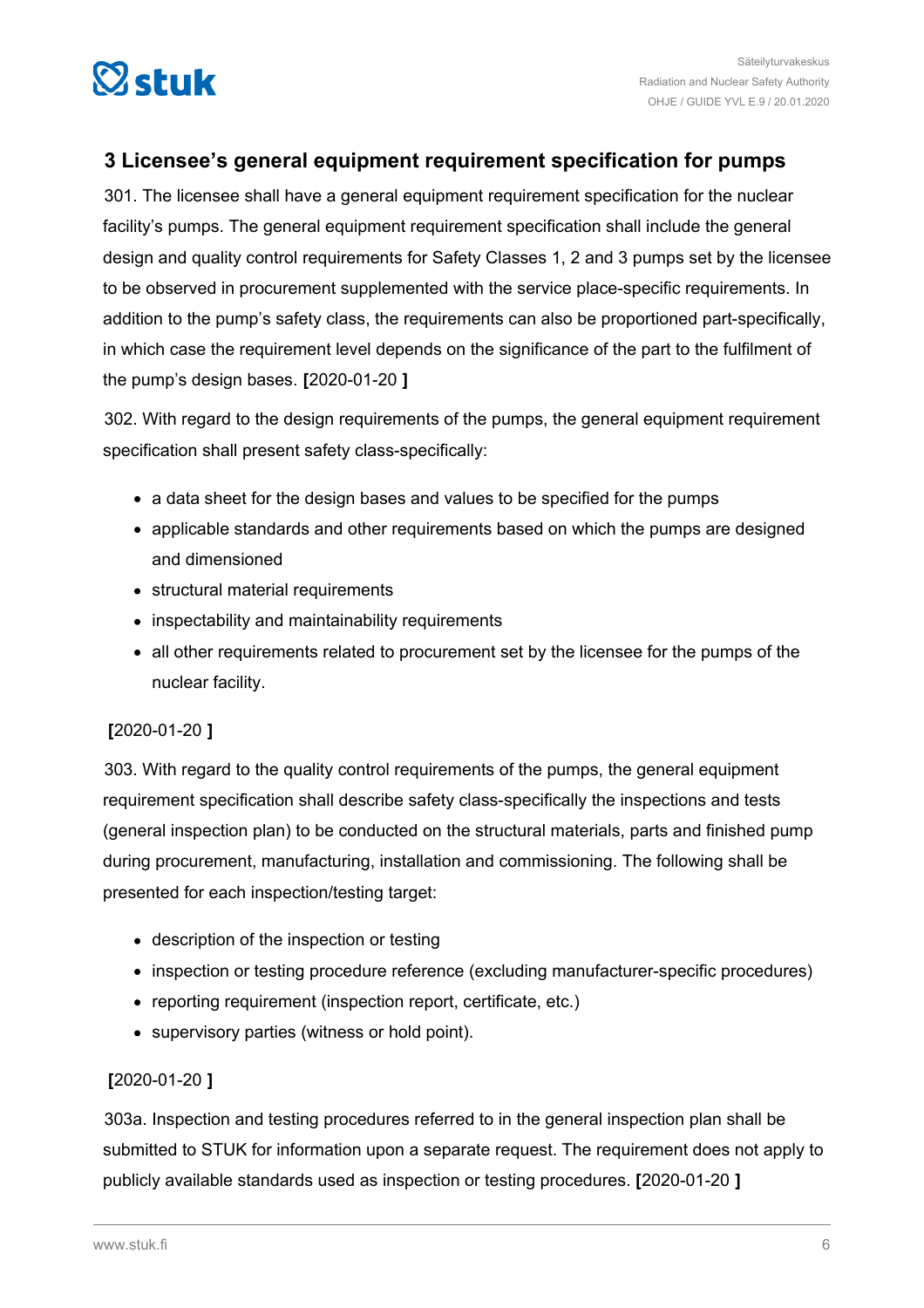

304. Removed. **[**2020-01-20 **]**

305. The design and quality control requirements for built-to-order and serially manufactured pumps shall be separately specified in the general equipment requirement specification if the licensee sets mutually non-conformant requirements for them. **[**2020-01-20 **]**

306. The licensee shall periodically verify the validity of the general equipment requirement specification. The general equipment requirement specification, its reference documents and updates shall be approved by STUK before their application as the pump requirement basis. **[**2020-01-20 **]**

307. Possible requirement specifications regarding the pumps of the plant or component supplier shall not contradict the licensee's general equipment requirement specification. **[**2020-01-20 **]**

308. The licensee shall submit the STUK-approved general equipment requirement specification for pumps for information to the authorised inspection bodies it uses. **[**2020-01-20 **]**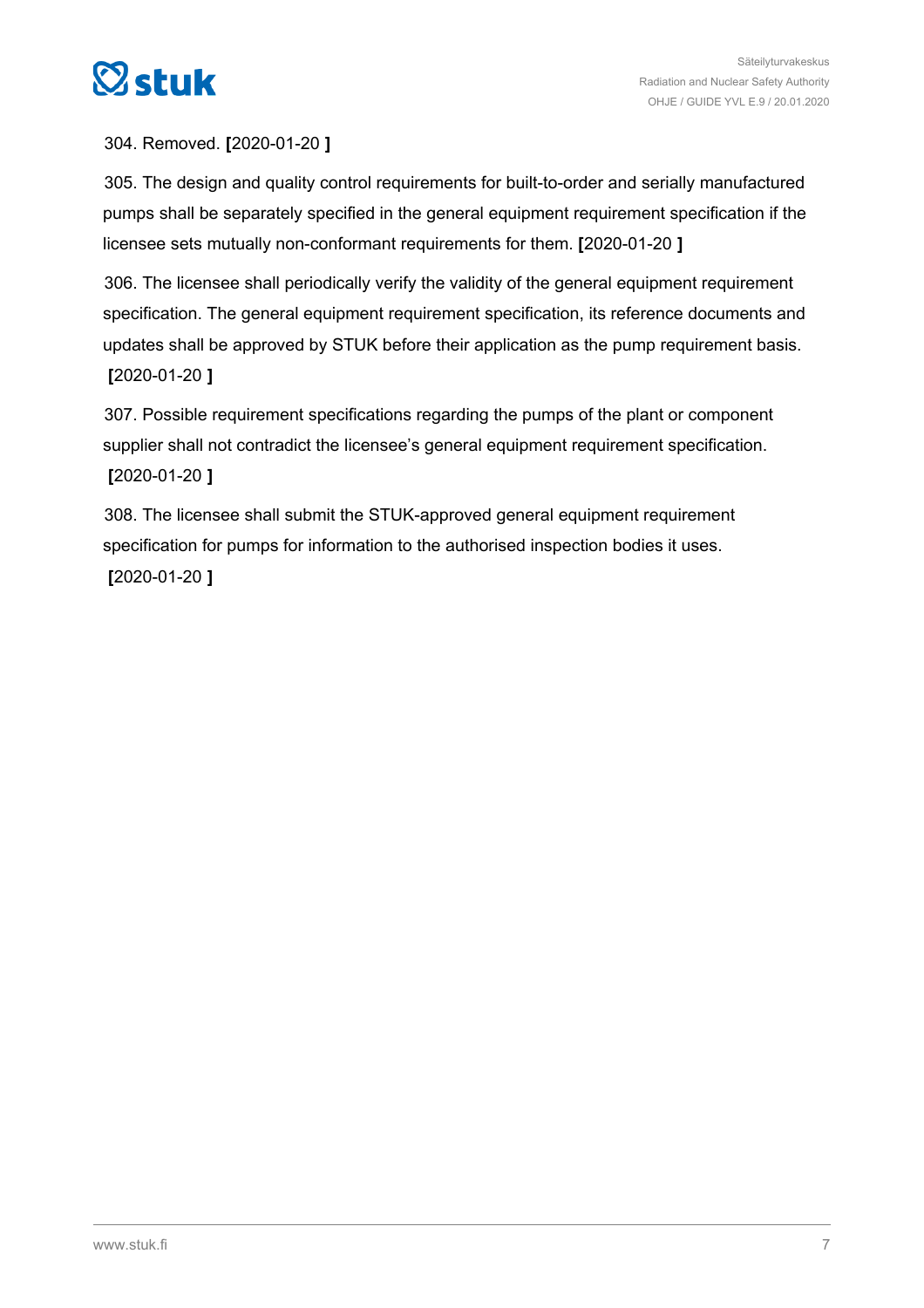<span id="page-7-0"></span>

### **4 Manufacturer**

401. The management system of a pump manufacturer in Safety Class 1 and 2 shall be appropriately certified for the nuclear industry. If the management system has not been specifically certified for the nuclear industry, the management system shall be supplemented with a delivery-specific quality plan. The quality plan shall describe such quality-control ensuring procedures that implement the requirements regarding quality control of Guide YVL A.3 in a pump delivery. The quality plan shall be submitted in connection with a possible manufacturer approval or together with the construction plan of the pump. **[**2020-01-20 **]**

401a. The management system of a pump manufacturer in Safety Class 3 shall be appropriately certified. Otherwise, the licensee may separately apply for approval for other management system assessment performed by an independent third party. **[**2020-01-20 **]**

401b. The licensee shall audit Safety Class 1 and 2 pump manufacturers when an approval according to Guide YVL E.3 "Pressure vessels and piping of a nuclear facility" is required of the manufacturer. **[**2020-01-20 **]**

402. The manufacturer shall have in its employment competent and experienced personnel as well as the methods, equipment and tools required for its operations. **[**2013-11-15 **]**

403. The manufacturer shall have documented procedures for qualification of manufacturing procedures and personnel, validity of qualifications, manufacturing, testing and handling of non-conformances. **[**2013-11-15 **]**

404. If the manufacturer uses special processes in manufacturing of the pump's pressureretaining parts, the licensee shall apply for a workplace-specific approval for the manufacturer from STUK in accordance with Guide YVL E.3. A separate manufacturer approval is not, however, necessary for joint welds of small nozzles (DN32 or smaller), cladding of sealing and guiding surfaces or for spot and lock welding. **[**2020-01-20 **]**

405. The manufacturing procedures for special processes shall be qualified by procedure tests before manufacturing. As regards demanding components, STUK or an AIO can request for a review of the suitability of manufacturing procedures by works tests before manufacturing or production tests during manufacturing. **[**2020-01-20 **]**

405a. Persons making permanent joints shall be qualified under the supervision of a recognised third-party supervisor, and, in addition to demonstrating the person's practical skills, the qualification shall verify the job knowledge of the person to be qualified concerning joining technology. Recognised third parties for procedure and personal qualification include notified bodies and recognised third-party organisations (certification bodies) as defined in the Pressure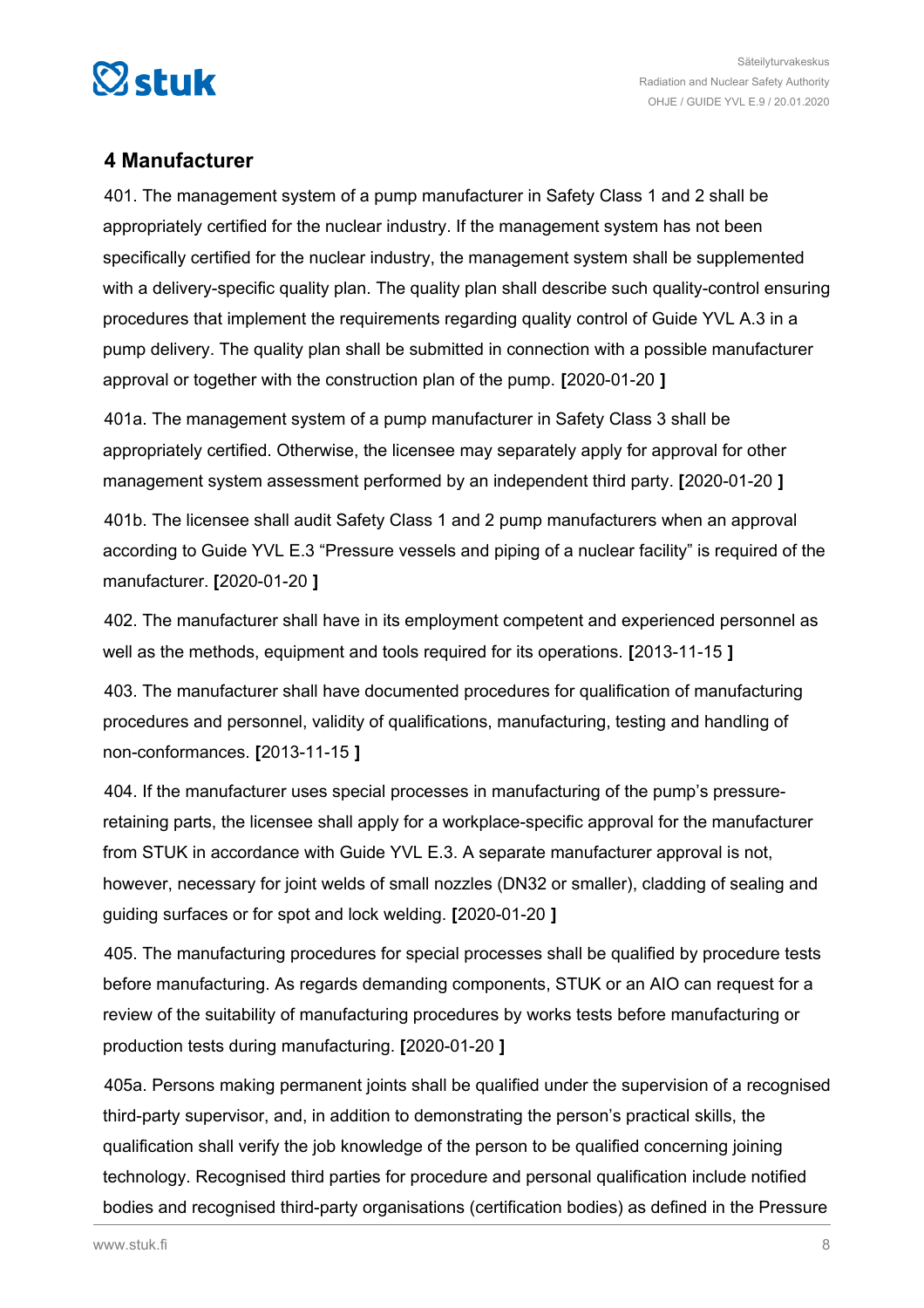

Equipment Directive. In addition to certification bodies accordant with the Pressure Equipment Directive, also other accredited certification bodies shall be accepted within the scope of their area of qualification. In such a case, the accreditation shall be covered by the Multilateral Agreements (MLA) or Mutual Recognition Arrangements (MRA) entered into by FINAS and the accreditation shall be conducted against the requirements of Standard EN ISO/IEC 17020, 17021, 17024 or 17065. **[**2020-01-20 **]**

406. As regards the supply chains of parts important to pump operability, the manufacturer shall ensure that subcontractors are familiar with the requirements relating to their delivery and also make sure before assembly that the components manufactured by the sub-contractors fulfil these requirements. **[**2020-01-20 **]**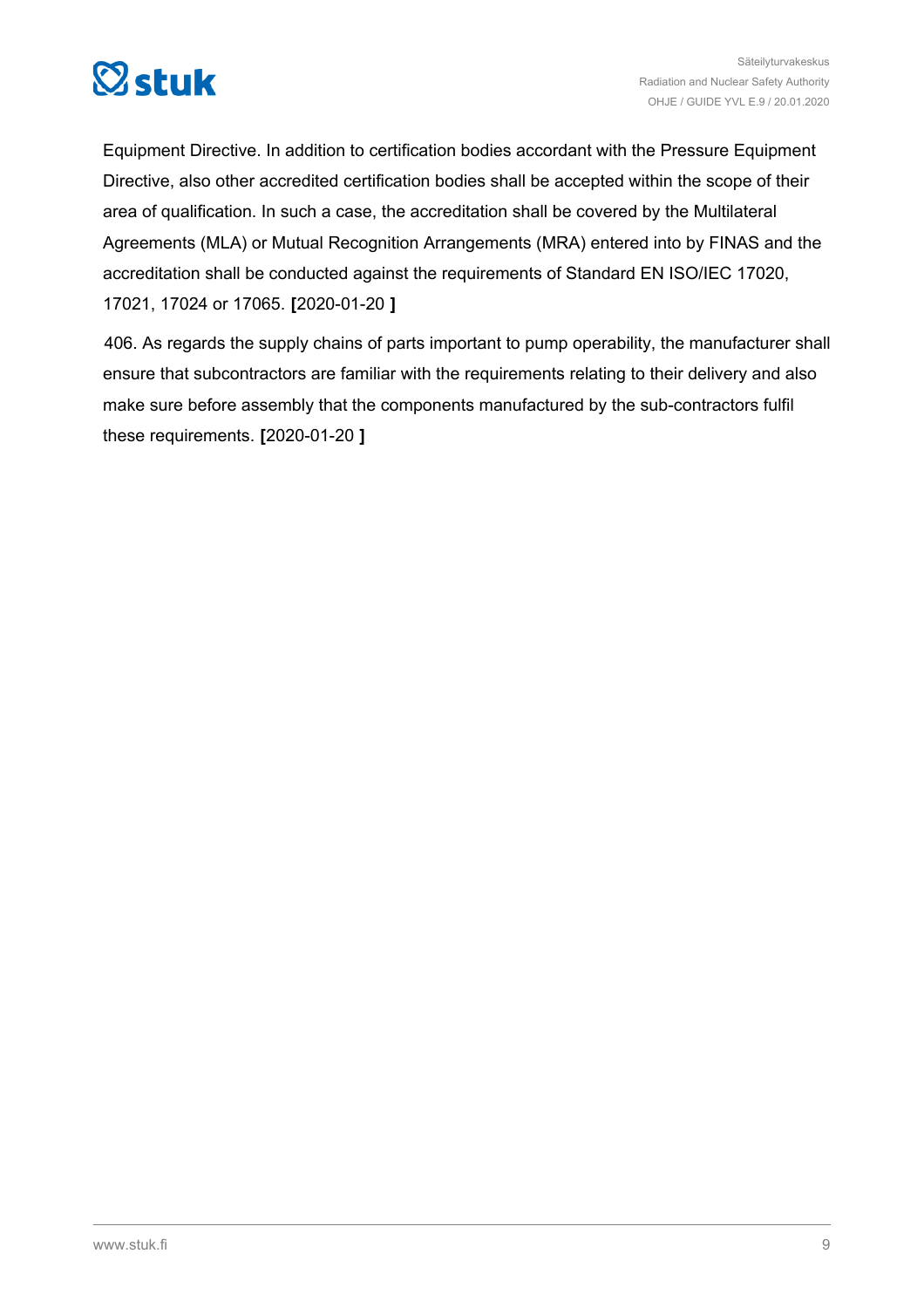<span id="page-9-0"></span>

Säteilyturvakeskus Radiation and Nuclear Safety Authority OHJE / GUIDE YVL E.9 / 20.01.2020

### **5 Design**

### **5.1 General**

501. The system documentation of a nuclear facility shall specify all such service place-specific data, which is required as design bases, when a pump is being designed and dimensioned to maintain the required operability during operational, transient and accident situations. **[**2020-01-20 **]**

502. The pump's structural design and dimensioning shall be based on a standard meant for designing nuclear power plant pumps, such as "ASME Boiler & Pressure Vessel Code" (Section III, Division 1); as regards Safety Class 1 on Subsection NB-3400 [6] and as regards Safety Class 2 on Subsection NC-3400 [7]. Standards other than those intended for the design of nuclear power plant pumps are acceptable provided that it can be demonstrated that by design and dimensioning based on them an equivalent assurance of pump integrity and operability can be achieved **[**2020-01-20 **]**

503. The structural design and dimensioning of Safety Class 3 pumps shall be based on a generally applied pump design standard. **[**2020-01-20 **]**

504. If the standards applied present different requirement levels for design and dimensioning requirements, the requirement levels applied shall correspond to the pump's safety class. **[**2013-11-15 **]**

505. The same standard series shall be applied in pump design and manufacturing. In case of deviations from this rule, the licensee shall justify the acceptability of the procedure.

### **[**2013-11-15 **]**

506. A technically justified assessment of pump service life shall be provided indicating the time it reliably maintains operability. **[**2013-11-15 **]**

507. The margins between excitations (internal and external) and natural frequencies and/or structural damping in the pump shall be large enough for the pump to maintain its operability in all design basis operational, transient and accident situations. **[**2020-01-20 **]**

508. The pump shall maintain its required operability during an exceptional connection situation of supply voltage, e.g., restarting in phase opposition, provided that this connection situation is the pump's design basis. **[**2020-01-20 **]**

509. The condition monitoring of the pump in Safety Classes 1 and 2 shall be fixed and produce online data when the pump operates in cases where such condition monitoring substantially enhances the effectiveness of the pump's condition monitoring as compared to condition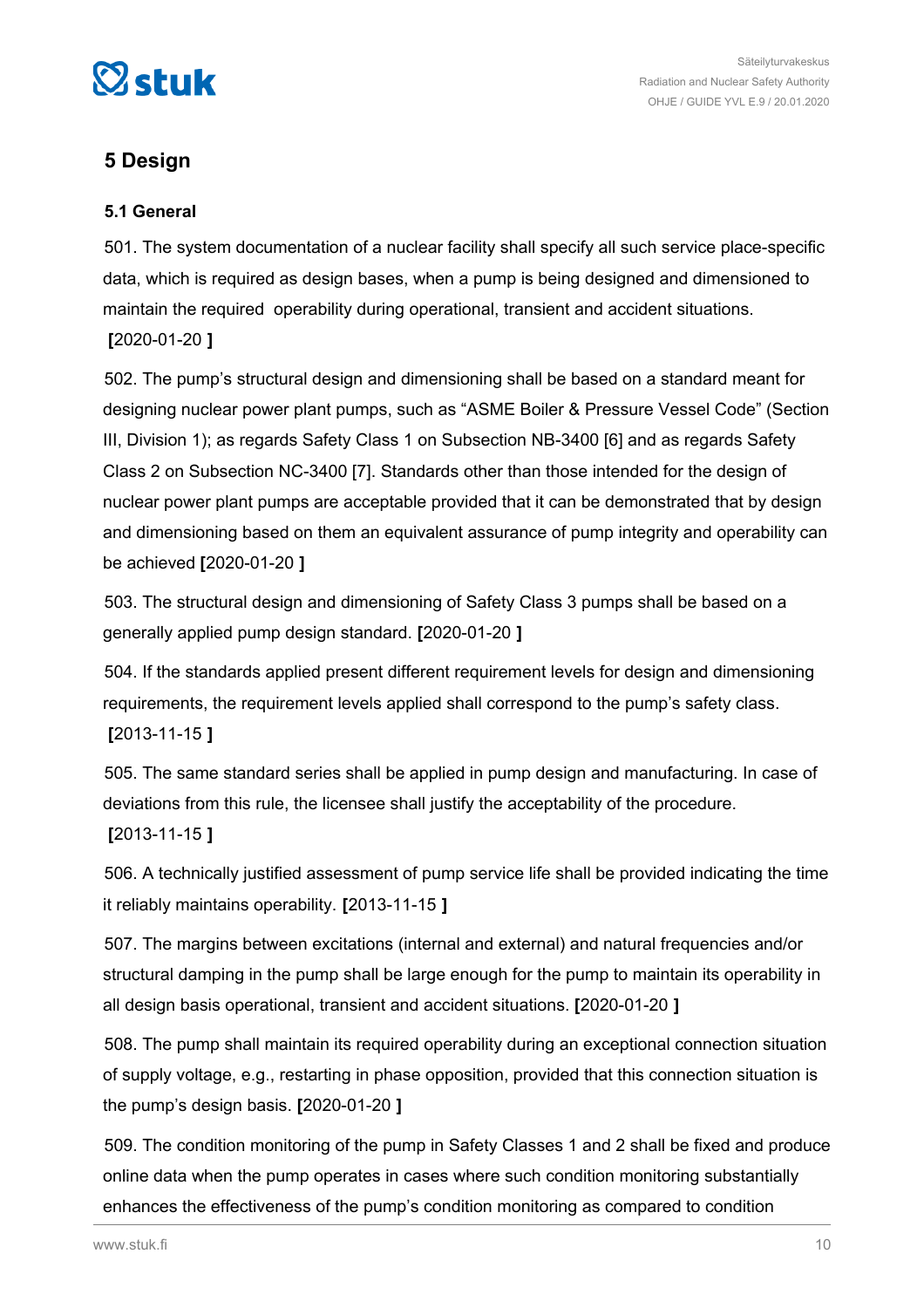<span id="page-10-0"></span>

monitoring conducted periodically. **[**2020-01-20 **]**

510. A pump's NPSH a shall be at least equal to its NPSH r with an added margin of 0.5 m. Pumps intended for long-term operation under accident conditions shall apply as the NPSHr the NPHS at which incipient cavitation occurs with the cavitation having no effect as yet on the head. In other cases the pump's NPSHr shall not be less than the NPSH at which the head measured over the pump's first-stage impeller decreases by 3%. **[**2020-01-20 **]**

511. The pump shall be protected with a minimum line or electrical protection that reliably prevents pumping against a closed system. **[**2020-01-20 **]**

512. The pump shall be capable of starting under the most unfavourable start-up conditions. Drive torque must not be lower than the pump's counter torque during start-up under any design basis operational conditions. **[**2013-11-15 **]**

513. The design of the pump's electrical and I&C equipment shall fulfil the design requirements of Guide YVL E.7. **[**2013-11-15 **]**

### **5.2 Structure**

514. The pump's design solutions shall employ proven technology. Fulfilment of the pump's performance requirements shall be experimentally demonstrated if this is the only reliable method to verify conformity. **[**2013-11-15 **]**

515. In the selection of parts, classified as serially manufactured products, to be used in the pump, it shall be ensured that they are suitable in terms of characteristics and quality for their intended use and that they do not weaken the operability required of the pump in design basis operational, transient and accident situations. **[**2020-01-20 **]**

516. The pump shall have such material thicknesses that stresses exerted by piping or other components on the pump structures do not cause deformations in moving parts and clearance surfaces that would impair performance during design basis operational, transient and accident situations. **[**2020-01-20 **]**

517. The pump's structural materials and structure as well as the operating environment and process system shall be such that the pump can be inspected, tested and maintained in order to ensure its design basis operability. **[**2020-01-20 **]**

518. The potential leak points of pumps transferring radioactive liquid, e.g. shaft seals shall be equipped with a leakage collection system. **[**2013-11-15 **]**

519. The pump shaft shall be fitted with a throttling ring or an equivalent solution to prevent external leak in case of a shaft seal failure. **[**2013-11-15 **]**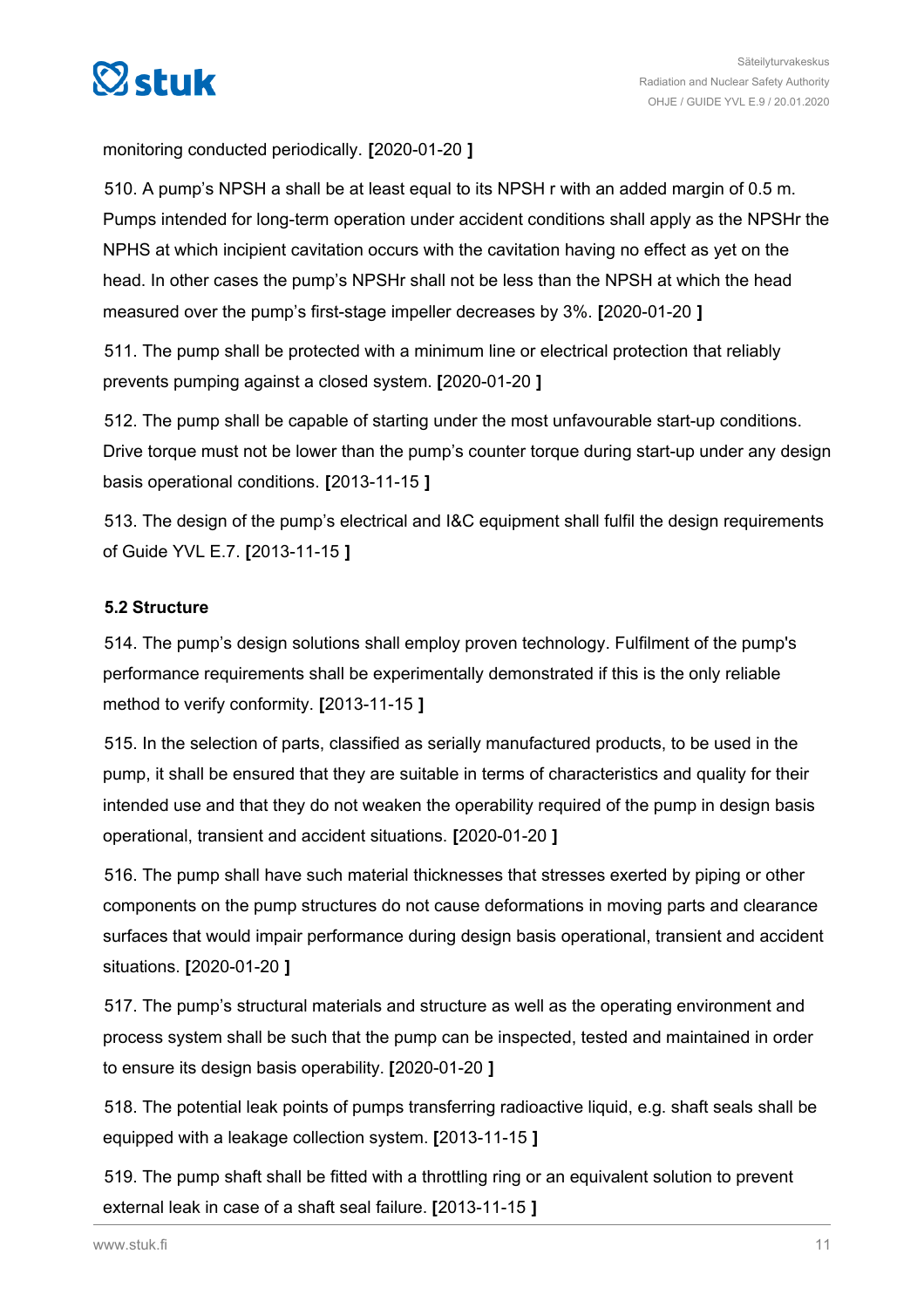<span id="page-11-0"></span>

520. The pump's frame structures shall be fitted with wearing or sealing rings to prevent loss of pump integrity in case of bearing damage or in other situations leading to a potential contact between the rotor and frame. **[**2013-11-15 **]**

521. The cooler of a water-cooled drive in Safety Class 1 and 2 pumps shall be equipped with leakage control. Leakage data shall be available in real time in the nuclear facility's control room. **[**2020-01-20 **]**

#### **5.3 Materials**

522. The pump's structural materials and hard-facings shall withstand stresses arising from design basis service. Material selection shall ensure that corrosion, erosion, radiation or other corresponding harmful phenomena do not endanger pump operability. **[**2013-11-15 **]**

523. The structural materials of the pump's pressure-retaining parts and parts essential for operation shall be standardised materials, which have been proven suitable in practise for the intended applications. However, the structural materials shall be separately approved in accordance with Guide YVL E.3 if they are not based on a material standard generally known in Finland. **[**2020-01-20 **]**

524. The conformity of material properties shall be demonstrated in the material manufacturing documentation as extensively as required by the material standard. Changed material properties shall be specified whenever the standards-compliant delivery condition is altered during pump manufacturing by heat treatment, forming or welding, and it shall be ensured that the changed values are used in analyses associated with the pump's acceptability. **[**2013-11-15 **]**

525. Austenitic cast steel shall not be used as the structural material of the casings of pumps subject to in-service inspections in accordance with Guide YVL E.5 "In-service inspection of nuclear facility pressure equipment with non-destructive testing methods", unless their inspectability can be reliably demonstrated. **[**2020-01-20 **]**

526. Structural materials containing elements that could become activated shall be avoided in the clearance and guiding surfaces or similar surfaces of pumps injecting water to the primary circuit or in other equivalent surfaces from which material could peel off due to erosioncorrosion or some other phenomenon. The concentrations of elements that could become activated shall be low enough for them to have no significant effect on the level of radiation at the nuclear facility. **[**2013-11-15 **]**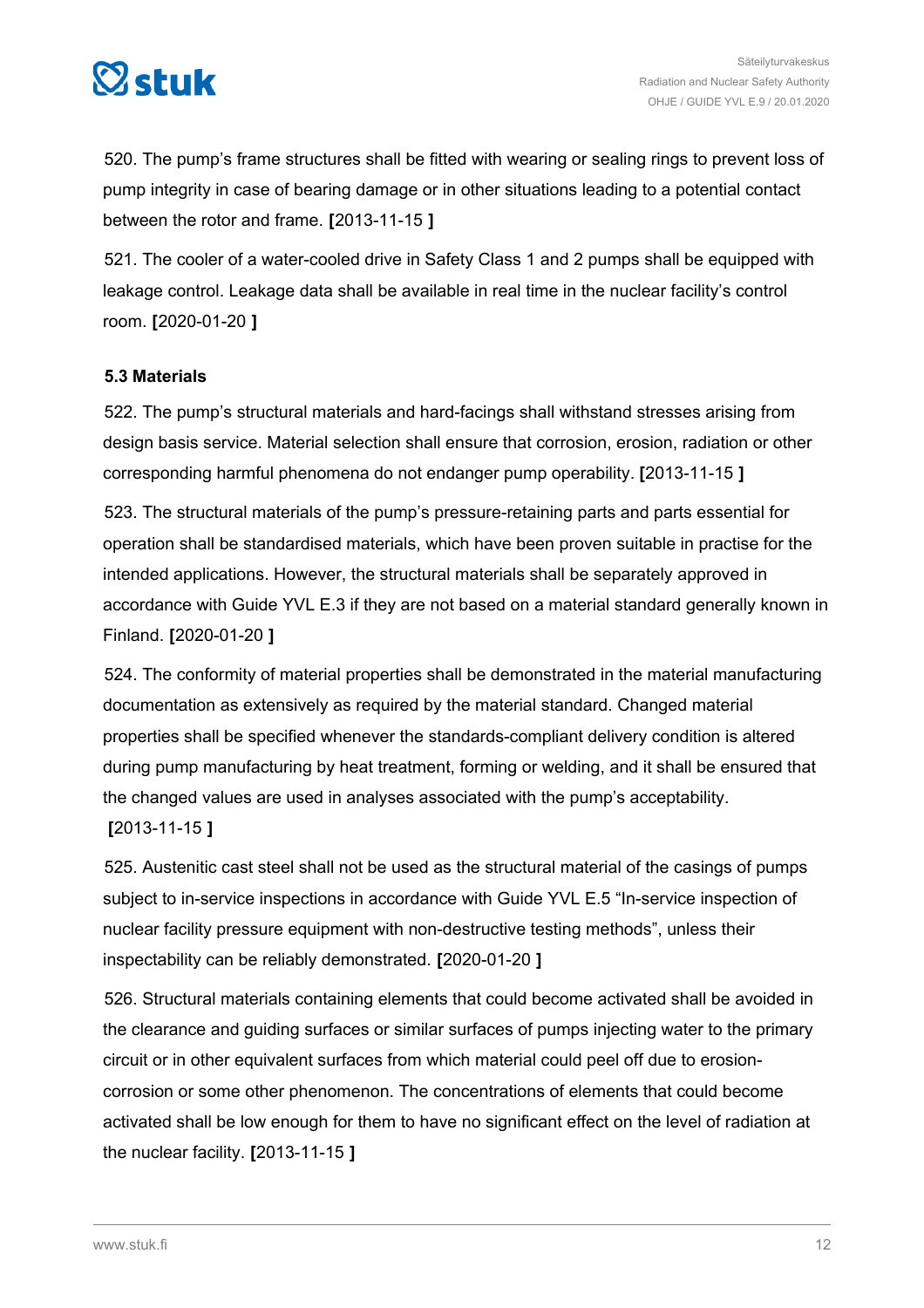<span id="page-12-0"></span>

### **6 Construction plan**

601. The licensee shall submit the pump's construction plan containing the following data:

- licensee's summary of justifications
- manufacturer report
- design bases
- design data
- dimensioning calculations
- operating experiences and type test data
- manufacturing procedures
- inspection plan and procedures.

A corresponding construction plan shall also be presented of a spare parts procurement significant for the pump's integrity or performance if the structure or material of the spare part changes.

In the case of replacing a drive to a pump in operation, the construction plan shall cover only the operability analysis according to Appendix C.

The construction plan of a pump equipped with a non-electrically operated drive shall include such data on the drive manufacturer, design and manufacturing quality control that the acceptability of the drive can be assessed based on the data submitted. **[**2020-01-20 **]**

602. In Safety Classes 1 and 2, the licensee shall apply for approval for the construction plan before the commencement of pump manufacturing. **[**2020-01-20 **]**

603. In Safety Class 3, the licensee shall apply for approval for the construction plan no later than before the pump's construction inspection. **[**2020-01-20 **]**

603a. In Safety Class 1, a separate approval shall be applied for commencing the material manufacturing of the pump's pressure-retaining frame structures. A description of the manufacturing process, material inspection and testing plans and preliminary strength analyses of the parts in question shall be appended to the application. **[**2020-01-20 **]**

603b. The pump's operability analysis according to Appendix C can be submitted separately if necessary. In that case, the licensee shall seek an approval for it before installing the drive to its service place at the latest. **[**2020-01-20 **]**

604. In case the construction plan is updated before the construction inspection, the licensee shall apply for approval for the revisions. Minor revisions can be submitted for information. **[**2020-01-20 **]**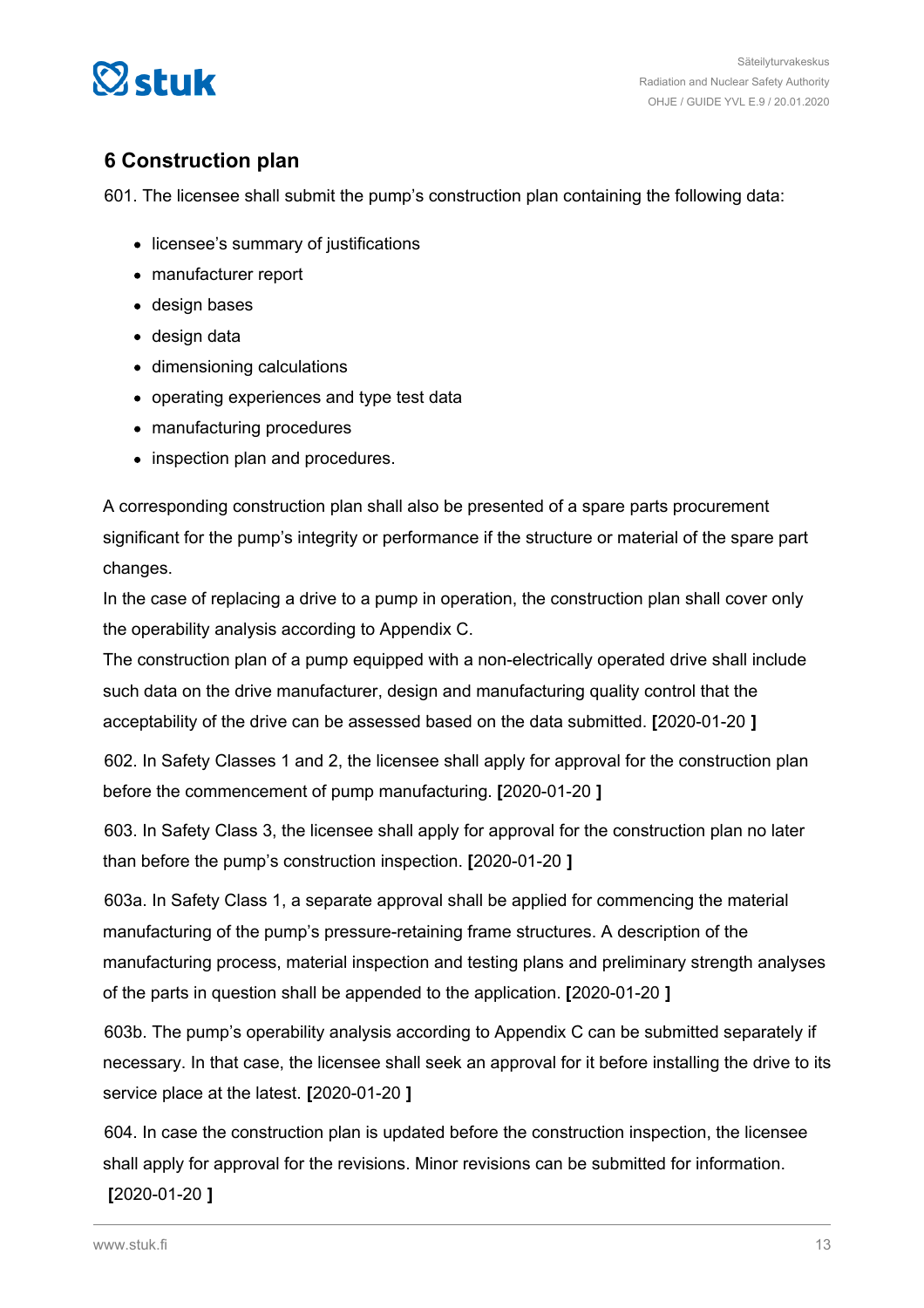<span id="page-13-0"></span>

### **6.1 Summary of justifications**

605. The licensee shall append to the construction plan a summary of justifications prepared on the conformity of the pump. It shall include justifications based on the construction plan data as to why:

- manufacturer and their subcontractors, testing organisations and third parties have readiness for a delivery, inspections and supervision
- pump design bases correspond to the requirements set for the pump during operational, transient and accident situations
- dimensioning calculations, analyses, type tests or operating experiences reliably demonstrate the fulfilment of the pump's design bases
- manufacturing quality can be extensively verified by inspections and testing conducted on the structural materials, parts and finished pump.

### **[**2020-01-20 **]**

606. The justifications shall make reference to individual documents of the construction plan and, where necessary in case of extensive documents, also to their chapter or page numbers. **[**2020-01-20 **]**

607. The summary of justifications shall designate testing organisations conducting destructive or non-destructive testing of the pump's structural materials or parts during manufacturing and draw up a summary of the approvals. A summary shall also be given on manufacturer approvals when special processes are used in pump manufacturing. **[**2013-11-15 **]**

608. Removed. **[**2020-01-20 **]**

### **6.2 Manufacturer report**

609. The construction plan shall include a manufacturer report containing data on the manufacturer's organisation, operation, qualification of personnel and manufacturing procedures, copies of valid management system certification decisions and other assessments and the manufacturer's recent delivery references. A reference to a manufacturer report possibly submitted earlier or a valid approval of manufacturer in accordance with Guide YVL E.3 is sufficient when data is unchanged. **[**2020-01-20 **]**

610. When the pump belongs to Safety Class 1 or 2, the manufacturer report shall be presented on the materials manufacturers of pressure-retaining parts of the frame structure and those subcontractors who manufacture parts significant to the pump's operability. **[**2020-01-20 **]**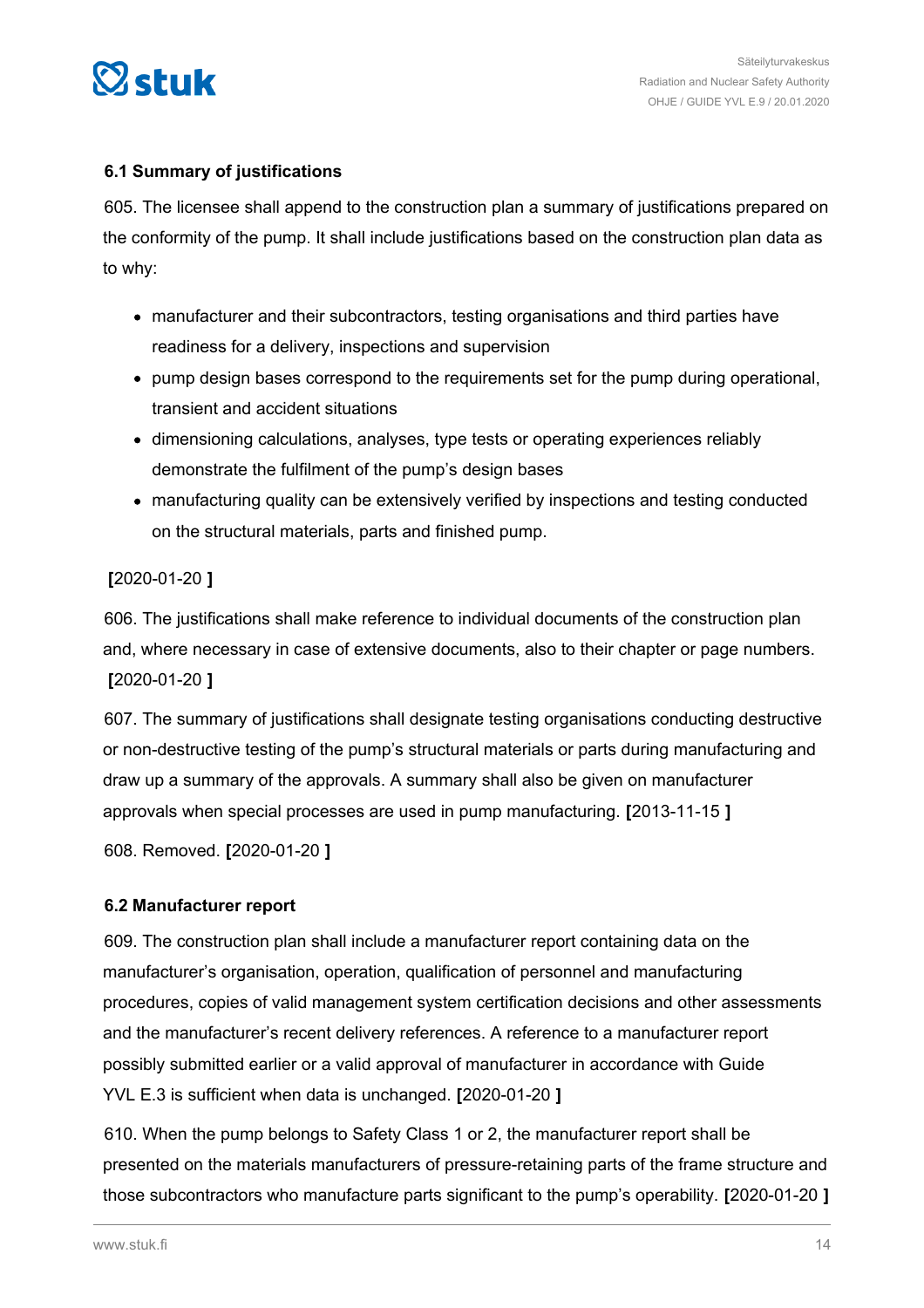<span id="page-14-0"></span>

#### **6.3 Design bases**

611. The construction plan shall give the pump design bases:

- highest allowable system pressure and temperature of the process system
- system flow requirement, pressure loss and back pressure
- available net positive suction head
- design basis operational, transient and accident conditions
- operability requirements
- loading and stresses exerted on the pump
- process, driving power and ambient conditions
- pump service life and number of start-ups during service life
- other service place-related pump requirements.

#### **[**2020-01-20 **]**

612. The pump's design bases shall be determined in the scope of the requirements that have been set for the pump's operability in normal operation, during anticipated operational occurrences, postulated accidents, design extension conditions and severe reactor accidents. **[**2020-01-20 **]**

613. Loadings and stresses shall be presented to the extent they are considered the pump's design bases. They typically include

- forces and moments exerted by piping and supports
- mechanical and thermal load fluctuations
- exceptional connection situations of the drive
- impact loading (accelerations caused by pipe breaks and seismic events)
- ambient conditions (temperature, humidity, radiation).

**[**2013-11-15 **]**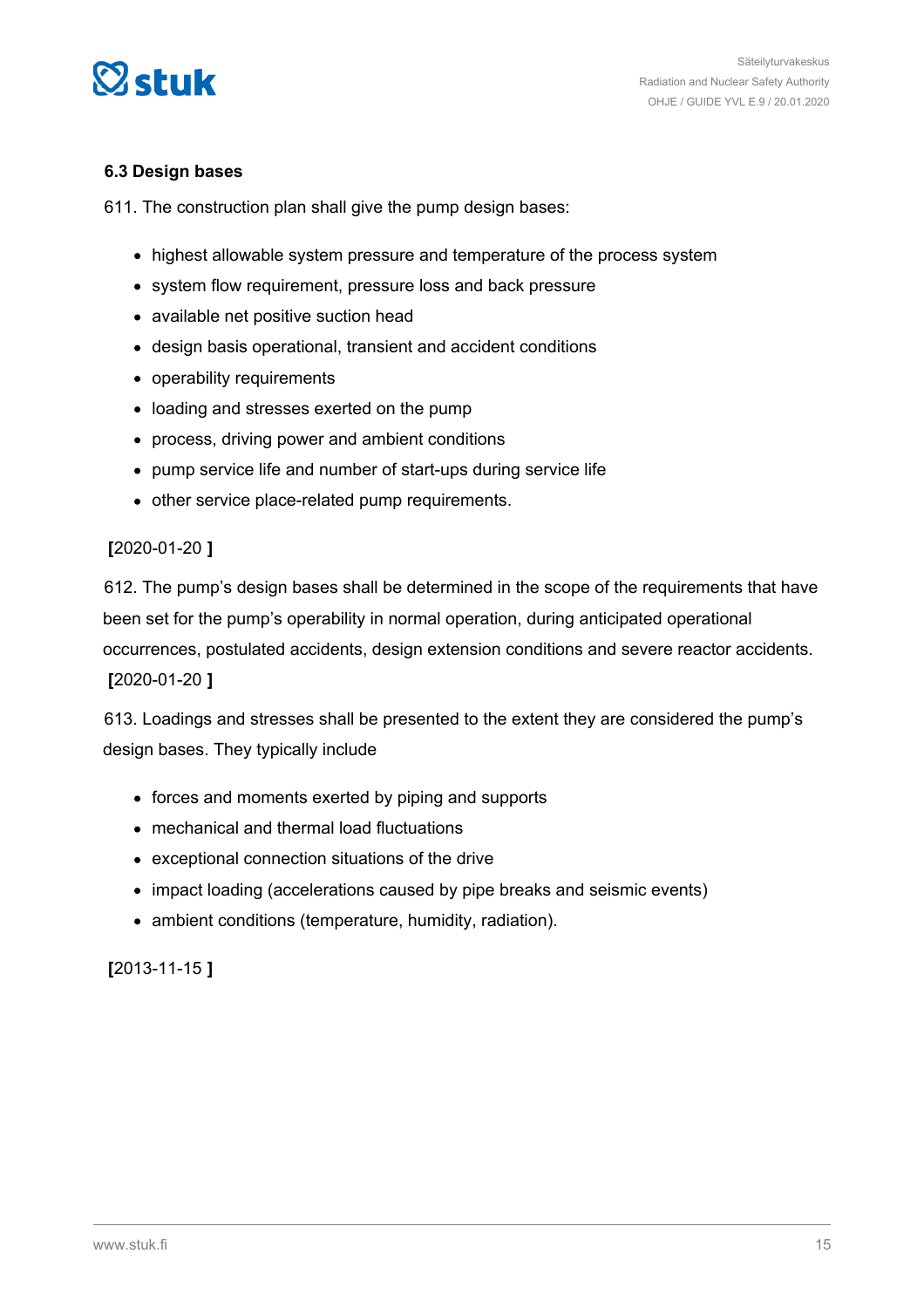<span id="page-15-0"></span>

### **6.4 Design data**

614. The construction plan shall present the pump's dimensioning values and technical data to the extent they apply to the pump to be approved. Based on the data, it shall be possible to assess whether the pump fulfils its design basis requirements:

- service place code and safety class
- design pressure and temperature
- characteristic curves
- purpose in the process system and functional description (including PI diagrams for local control and auxiliary systems)
- construction drawings (assembly and sectional drawings)
- part lists
- structural and coating materials as well as welding filler materials
- the pump's allowable forces and moments in piping connections
- quality requirements for lubricants as well as for seal and cooling water.

#### **[**2020-01-20 **]**

615. The pump's characteristic curves shall be presented for head, the required suction head (NPSHr) and output as a function of flow as well as of drive torque and pump counter torque as a function of rotation speed in rated and dimensioning conditions. **[**2013-11-15 **]**

616. In addition to the pump's main dimensions, the construction plans shall indicate dimensions, part markings, part materials, hard-facings, surface treatments and welded joints used as both input data for calculations and essential for functioning. **[**2020-01-20 **]**

#### **6.5 Calculations**

617. Calculations to be included in the construction plan shall demonstrate that the pump's operability requirements are fulfilled in design basis operational, transient and accident situations. The requirements regarding the calculations to be included in the construction plan are given in Appendix C. **[**2020-01-20 **]**

618. The pump's structural strength shall primarily be demonstrated by classification in accordance with an applicable standard and/or computational analyses, such as a stress analysis based on a standard or one based on detailed modelling of the structure. **[**2013-11-15 **]**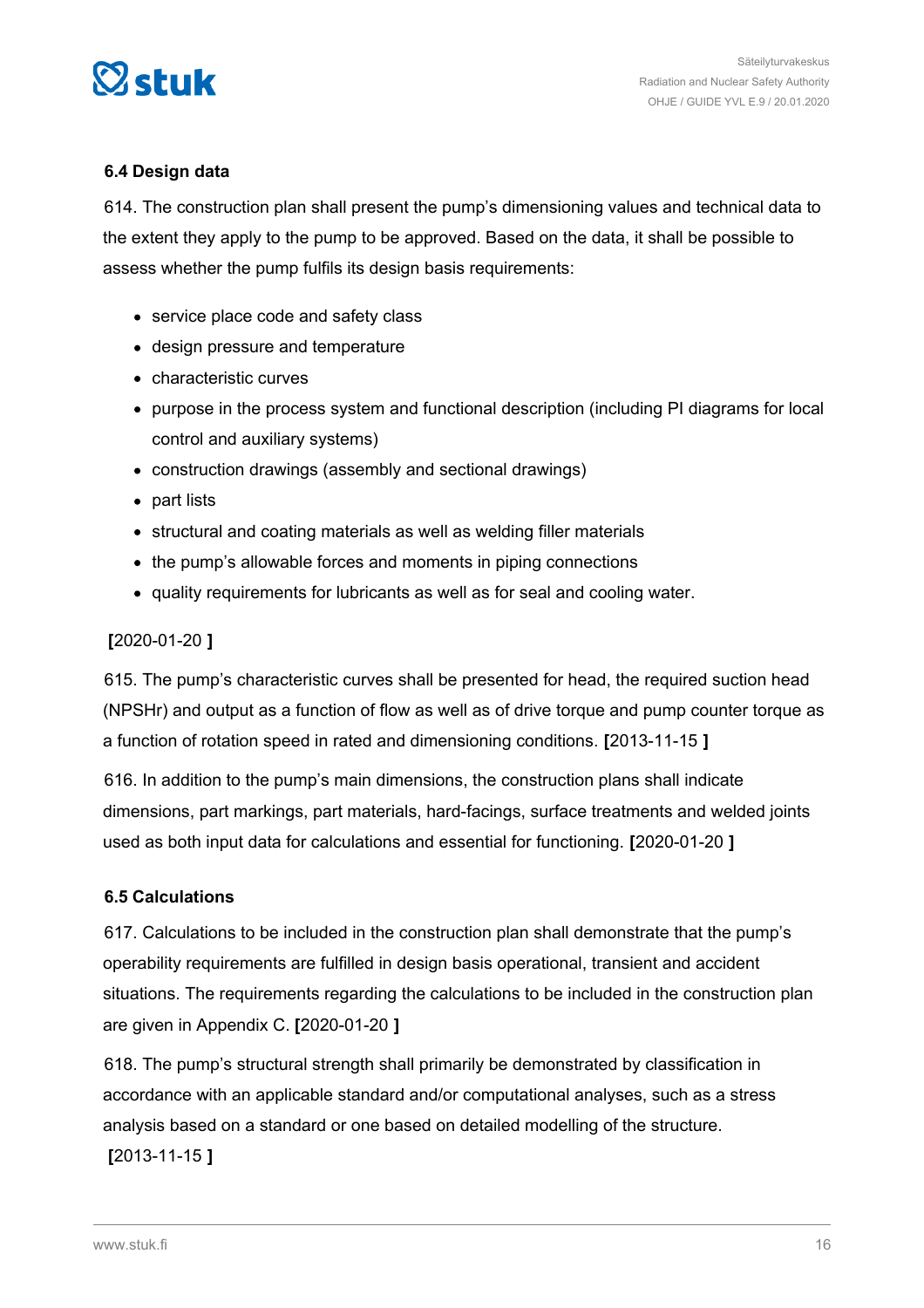<span id="page-16-0"></span>

619. Acceptability of parts which are classified as serially manufactured and important to pump integrity or performance shall be justified in the construction plan. This justification shall be done by calculations, manufacturer's dimensioning tables, operating experiences or other reports confirming the conformity of such parts. **[**2020-01-20 **]**

620. As input data for the calculations, the most unfavourable combination of loading and conditions that the pump could be exposed to shall be used. Such approval criteria values shall be used for the results that the pump reliably maintains the required operability in the design basis operational, transient and accident situations. **[**2020-01-20 **]**

621. Of the calculations, the standards applied, loading used as initial data and material properties, calculation methods, visualised results, acceptance criteria and conclusions shall be presented. **[**2013-11-15 **]**

622. In Safety Classes 2 and 3, the construction plan's calculations can be replaced by the operating experience feedback or type test data of a pump having an equivalent construction and design values if the pump's conformity can be equally demonstrated by this data. **[**2020-01-20 **]**

### **6.6 Operating experience feedback and type test data**

623. The construction plan shall include such delivery references and type test records that can be used to assess the delivery capabilities of the manufacturer and the suitability of the pump to be approved for its intended application. In addition, delivery references shall be presented for such subcontractors that manufacture parts significant to the pump's operability. **[**2020-01-20 **]**

624. Acceptable delivery references are pumps whose design parameters, bases and solutions have been equivalent to the pump to be accepted. Of these, the construction plan shall present at least the types, design parameters, materials, quantities, delivery years and purchasers of the pumps and drives. It is recommended that operating conditions and periods and other corresponding operational experience history is included in the data provided. **[**2013-11-15 **]**

625. Acceptable type test records are those that present the testing results of a pump that is representative in terms of the design values and solutions. With the report results, it shall be possible to unambiguously confirm the conformity of the design solutions of the pump to be accepted. **[**2020-01-20 **]**

626. In the absence of previously conducted type tests or representative operating experiences, a pump's acceptance requires a type test. **[**2020-01-20 **]**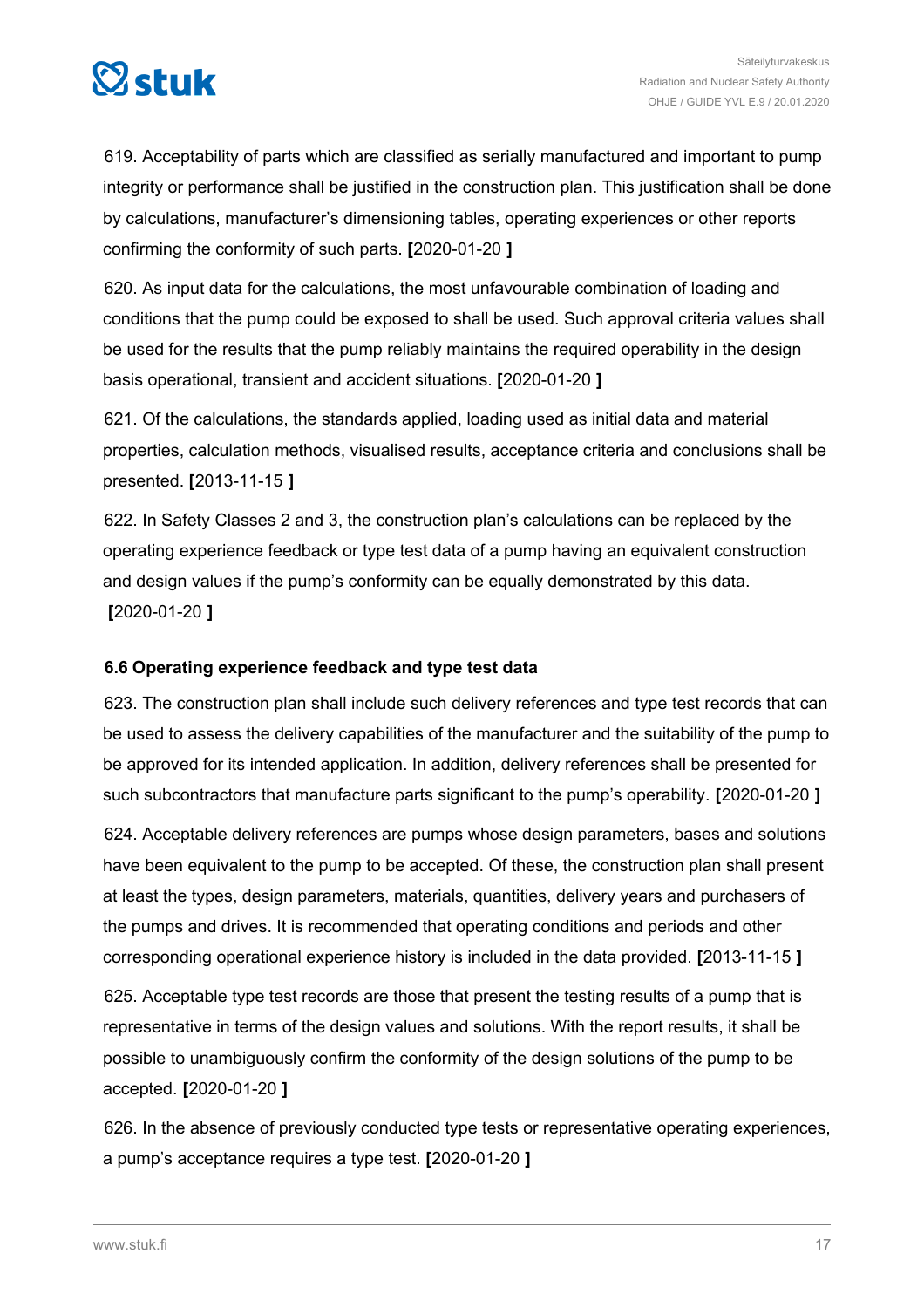<span id="page-17-0"></span>

### **6.7 Manufacturing procedures**

627. When special processes are used in the manufacture of a Safety Class 1 or 2 pump, the manufacturing procedures of the special processes and their qualification data shall be included in the construction plan. This requirement does not apply also to the surfacing of clearance and guiding surfaces whose qualification is verified in the construction inspection. **[**2020-01-20 **]**

### **6.8 Inspection plan and procedures**

628. A plan for inspections and testing during pump manufacturing shall be included in the construction plan. **[**2013-11-15 **]**

629. The inspection plan shall present the inspections and testing conducted on the pump's structural materials, parts and the finished pump. The following shall be presented for each inspection/testing target:

- identification data (heat, serial and part number, drawing number, structural material, etc.)
- description of the inspection or testing
- inspection or testing procedure reference
- reporting procedure (inspection report, certificate, etc.)
- supervisory parties (witness or hold point).

### **[**2020-01-20 **]**

630. Referred instructions shall define the scope of inspections and testing, approval criteria of results, methods, equipment and qualification requirements of the persons carrying out testing. **[**2013-11-15 **]**

631. The construction plan shall include procedures for the factory tests that allow the verification of the pump's conformity. Typically, such tests include pressure tests of pressureretaining parts and different functional tests, such as performance and endurance tests. In addition, in Safety Classes 1 and 2, the construction plan shall include inspection procedures for non-destructive testing during pump part manufacturing. **[**2020-01-20 **]**

632. The inspection plan shall define the scope of pump disassembly after functional testing and which parts are then available for visual inspection. The scope of disassembly shall typically enable the inspection of the condition of clearance and guiding surfaces of hydraulic parts as well as other parts significant for the pump's performance. **[**2020-01-20 **]**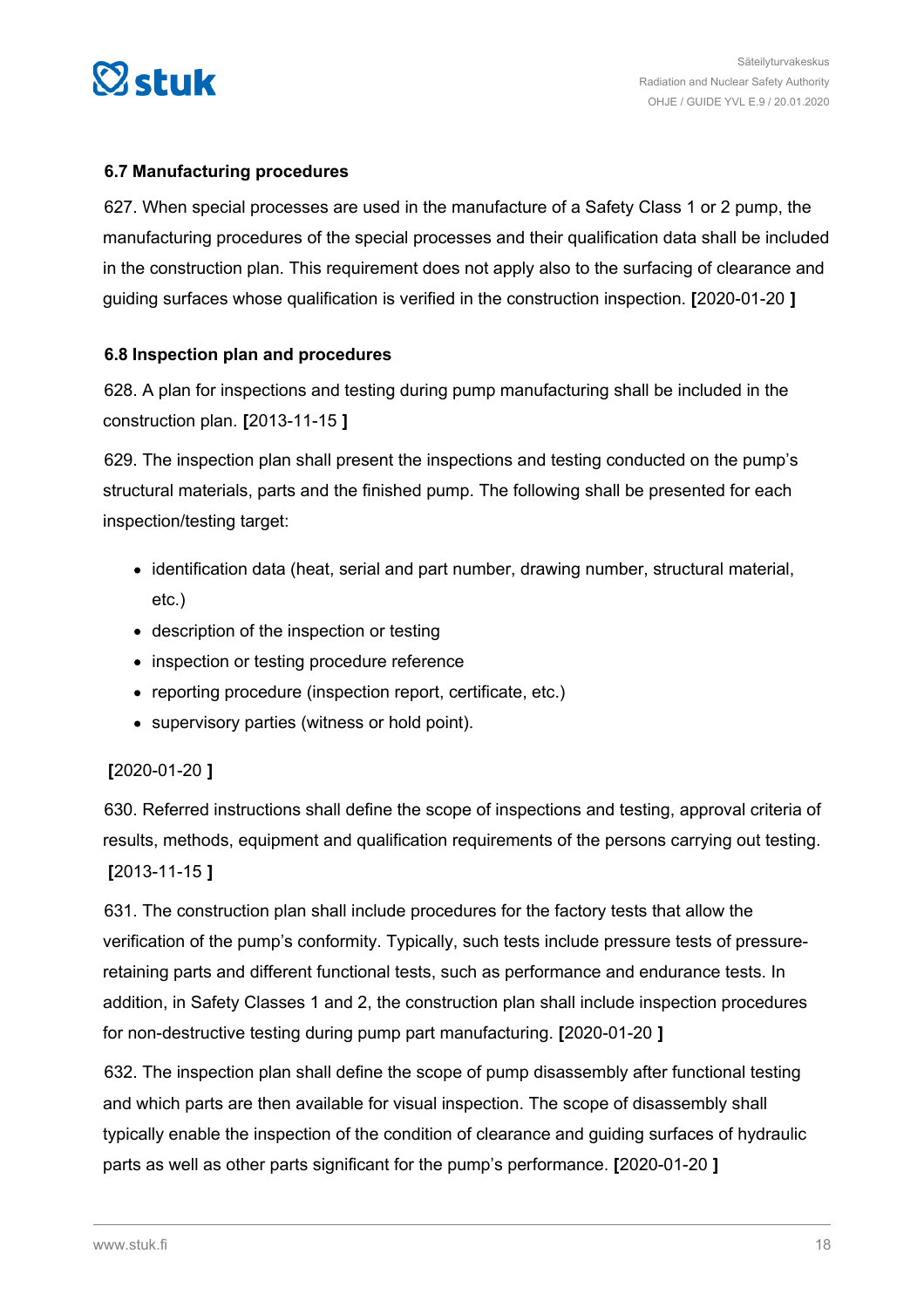

633. Factory tests shall be primarily conducted with the pump's final installation assembly. When deviating from this requirement, the use of some other test assembly shall be justified in order to achieve corresponding certainty on the conformity of the pump. **[**2020-01-20 **]**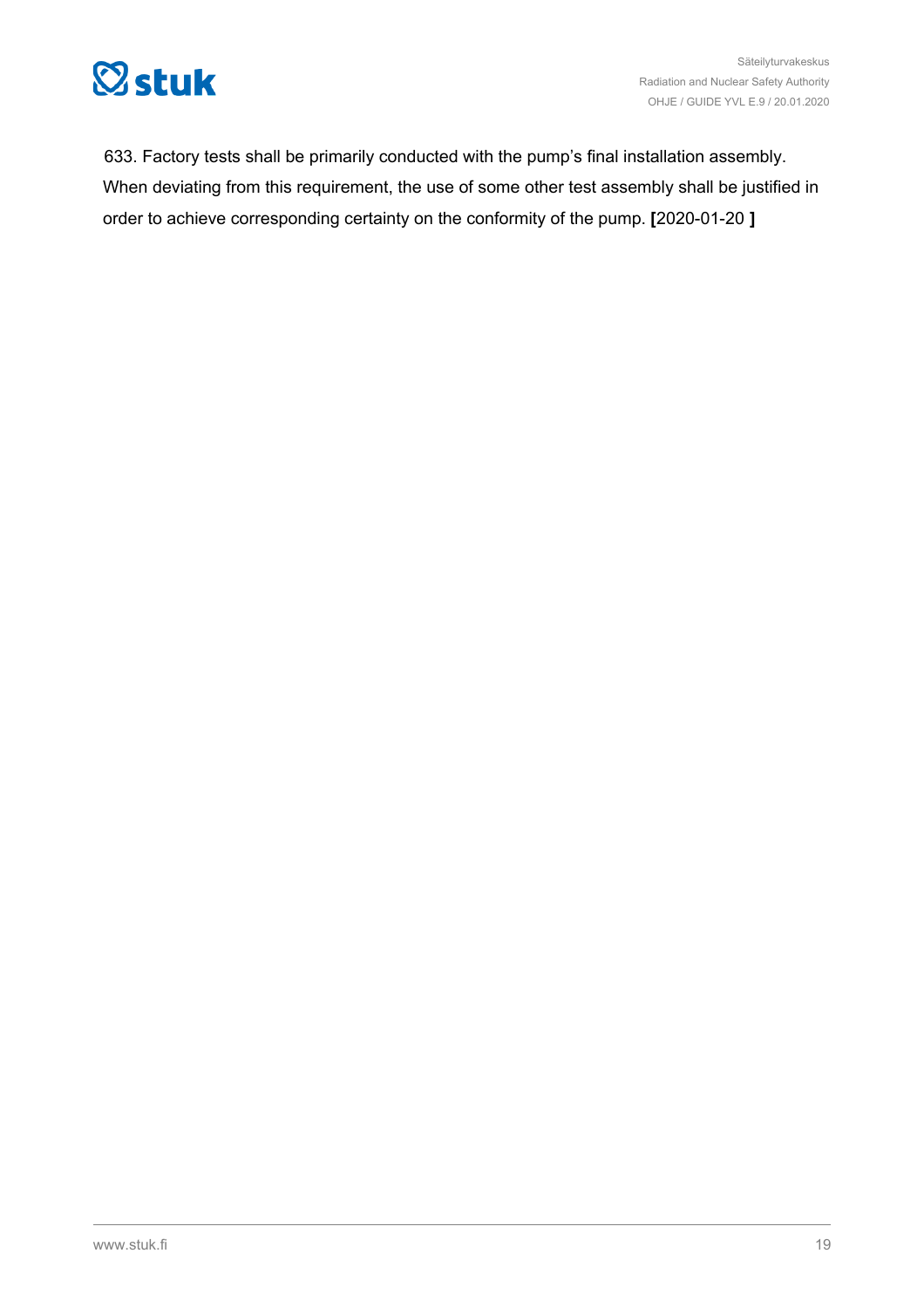<span id="page-19-0"></span>

### **7 Type test**

701. The conformity of the pump's design solutions shall have been demonstrated with a type test that allows confirming the pump's design basis performance. A new type test is not needed if conformity can be demonstrated with a previously conducted type test. The type test can be replaced with operating experiences, if the operating experiences represent the design basis conditions and stresses of the pump's service place. **[**2020-01-20 **]**

702. The structure, dimensions and materials of the type-tested pump shall correspond to the pump to be approved. **[**2020-01-20 **]**

703. Type testing shall be implemented in conditions corresponding to the design basis operational, transient and accident situations using such testing parameters by which the pump's conformity can be unambiguously demonstrated based on the test results. This requirement specifically concerns such performance which cannot be reliably verified by calculations or operating experiences. **[**2020-01-20 **]**

704. Removed. **[**2020-01-20 **]**

705. Verification of conformity of the pump's electrical and I&C equipment shall fulfil the requirements of Guide YVL E.7. **[**2013-11-15 **]**

706. When a type test is conducted on the pump in connection with procurement, a type test plan shall be prepared to describe the test arrangements and conditions, to set the acceptability criteria for the results and to present the control scope of STUK or an AIO. The licensee shall apply for approval for the type test plan before the type test is conducted and submit the type test results report for information before the pump is installed. **[**2020-01-20 **]**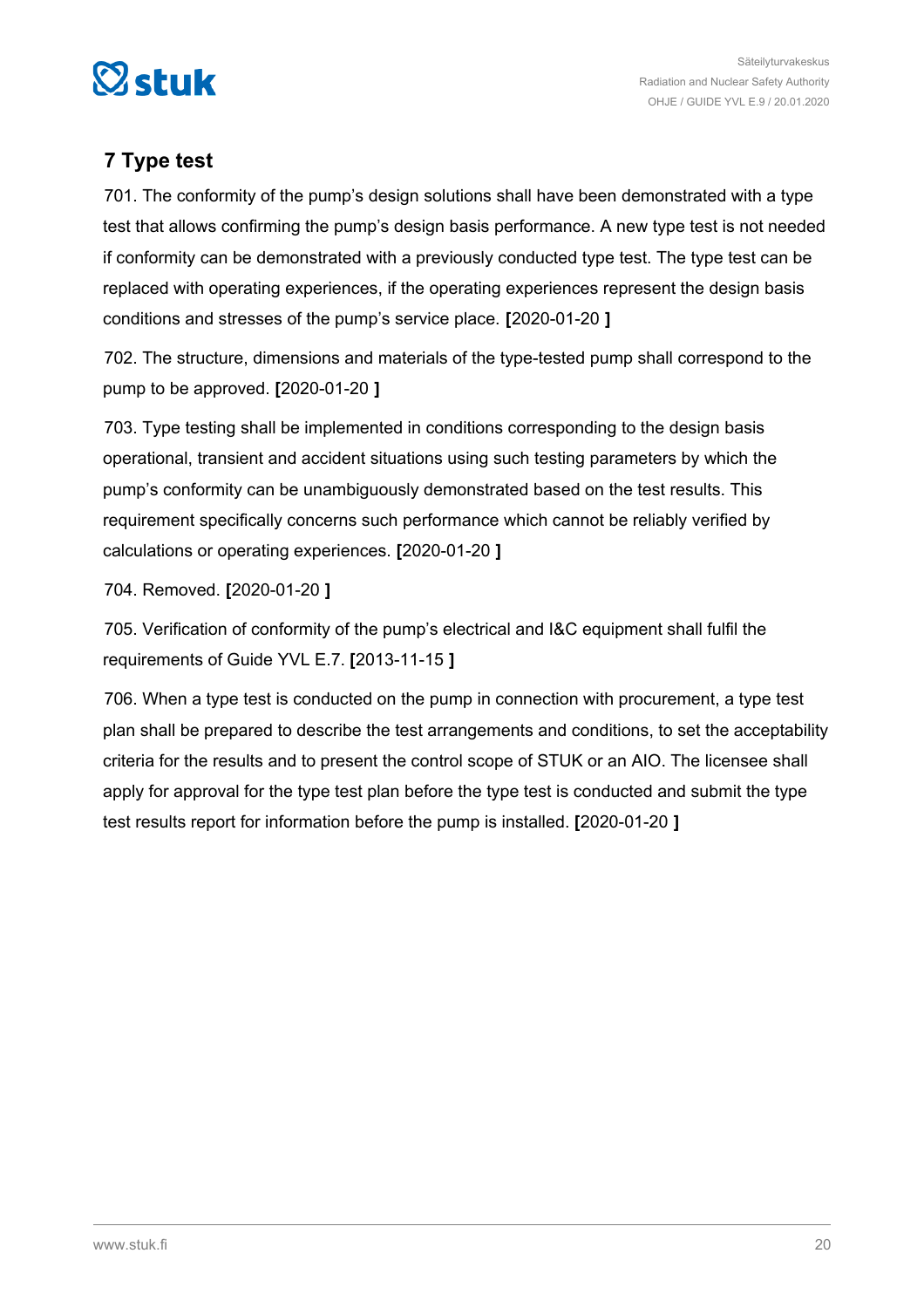<span id="page-20-0"></span>

### **8 Manufacturing**

801. The pump shall be manufactured and manufacturing quality controlled in accordance with an approved construction plan and the associated inspection plan. **[**2013-11-15 **]**

802. The licensee shall prior to the start of manufacturing ensure that the manufacturer has the administrative and technical readiness for conformity-compliant operation and that the manufacturer has the approved construction plan and the decision pertaining to it at its disposal. **[**2013-11-15 **]**

803. The machines, equipment and tools used in manufacturing shall ensure the achievement of a quality level set by the requirements. The machines and equipment shall be periodically tested and calibrated as required by the manufacturer's quality management system. The test results shall be recorded and presented upon request. **[**2013-11-15 **]**

804. The structural materials for which a batch-specific material certificate is required shall be identifiable and traceable from their lot-specific melting up until the finished structure. The minimum requirements for the material certificates of structural materials are given in Appendix B. **[**2013-11-15 **]**

804a. Within the scope of the inspection plan, a third party shall:

- witness the sampling, stamp transfer and destructive testing of materials and confirm the results with a certificate of type 3.2 under standard SFS-EN 10204 [13]
- witness and confirm procedure and personnel qualifications
- witness and confirm the manufacturing of the component, such as welding, forming and non-destructive testing.

During witnessing, the third party shall identify the material before the removal of the samples to be tested and ensure the traceability of the samples to the product either by stamping or by other applicable methods. The witnessing person shall be present in the testing event that he/she is to witness, if the inspection plan does not indicate otherwise. **[**2020-01-20 **]**

805. The manufacturer shall identify the manufacturing non-conformances detected, determine their causes, assess their importance and carry out corrective actions. The licensee shall apply approval from STUK or an AIO for any non-conformances remaining in the pump that are significant in terms of operability. Non-conformance management-related requirements are given in Guides YVL A.3 and YVL A.5. **[**2020-01-20 **]**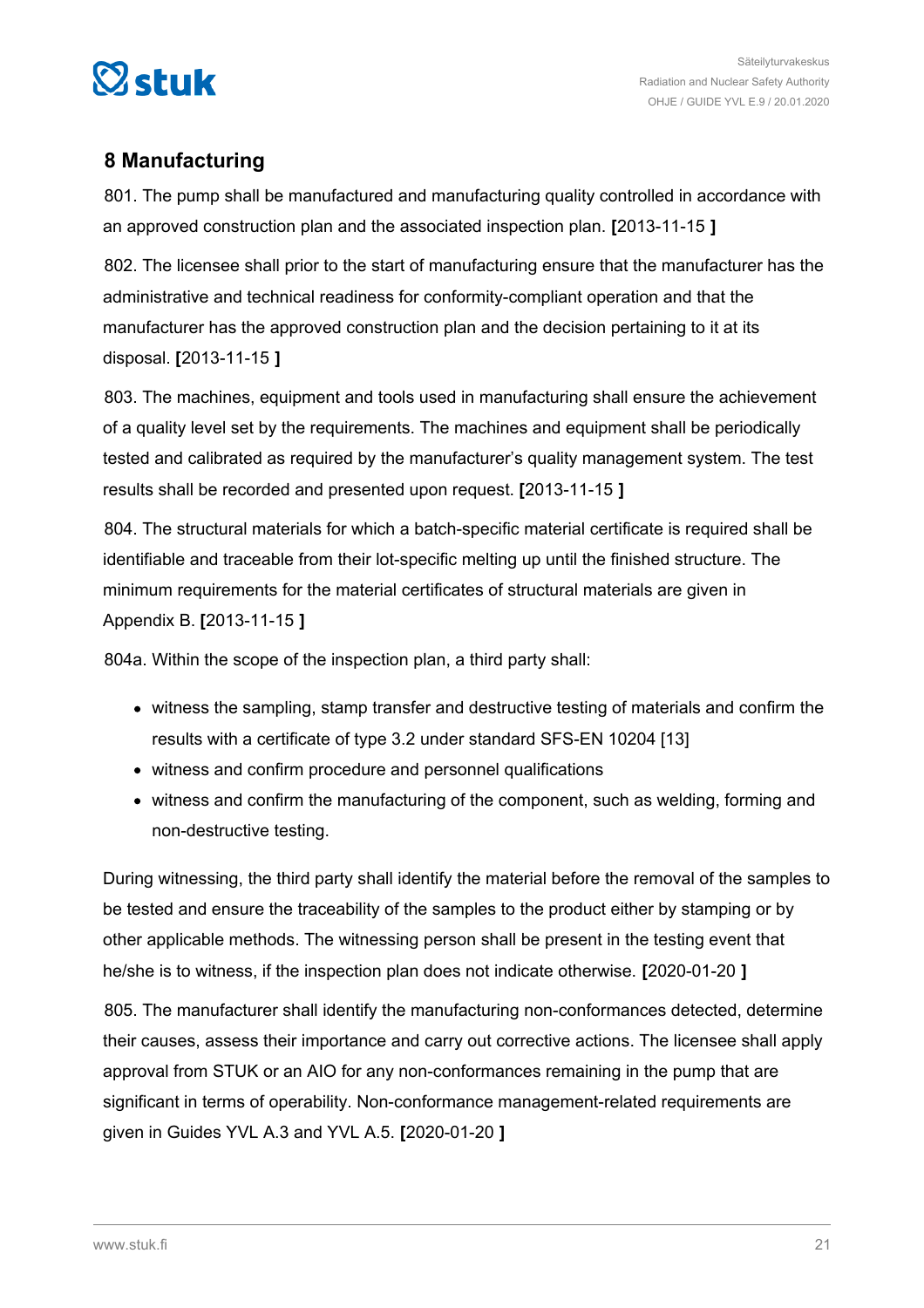

806. The manufacturer shall compile into manufacturing documentation the testing, inspection and control records that comply with the approved inspection plan and were drawn up during manufacturing. Inspection documents for construction materials and welding filler materials, qualification certificates of personnel, the non-conformance reports as well as other records drawn up during control of manufacturing and qualification shall be attached to the manufacturing documentation. **[**2020-01-20 **]**

807. The licensee shall ensure that the manufacturer compiles and hands over to the licensee the manufacturing documentation as well as the installation, operation and maintenance instructions before the pump's commissioning at the nuclear facility. **[**2020-01-20 **]**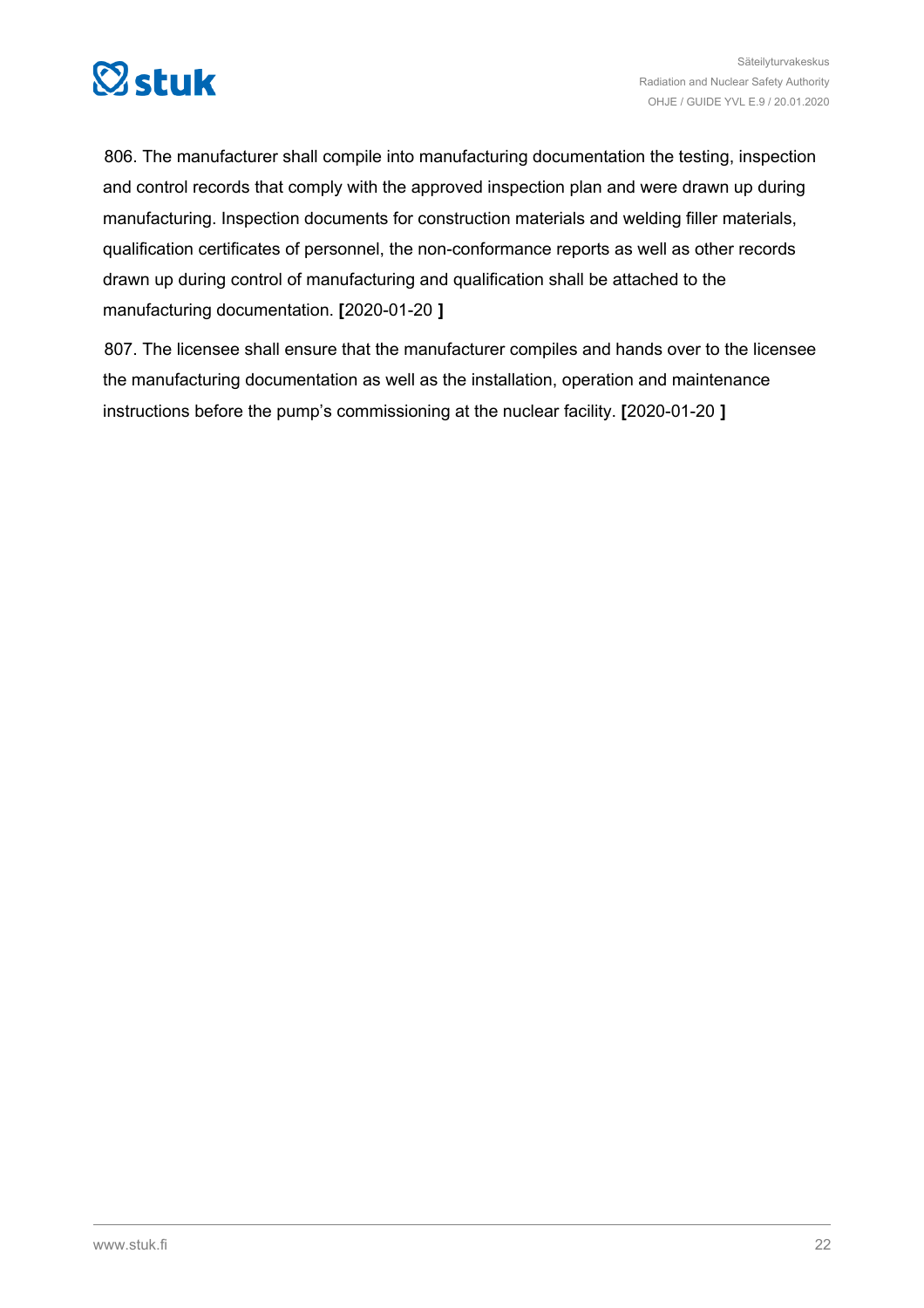<span id="page-22-0"></span>

### **9 Construction inspection**

901. The licensee shall request from STUK or an AIO a construction inspection to establish the acceptability of the pump's manufacturing documentation, to conduct the inspections and to witness the tests in the scope of the approved inspection plan. **[**2020-01-20 **]**

902. The construction inspection shall establish evidence that the pump's materials, manufacturing, structures and operation are in compliance with the construction plans. The construction inspection shall be conducted on each pump of the delivery batch. **[**2020-01-20 **]**

903. When making a construction inspection, an inspector of STUK or an AIO shall have available the approved construction plan, possible modification documents and the related decisions of approval. Reference documents of the construction plan that are not attached to the construction plan shall be presented upon request. **[**2020-01-20 **]**

904. At the construction inspection, the inspector shall be provided with adequate lighting, calibrated measuring instruments and auxiliaries as well as the necessary assisting personnel. **[**2013-11-15 **]**

905. At the construction inspection, the licensee shall present

- the necessary regulatory approvals (testing organisations, manufacturer)
- systematically compiled and licensee-approved documentation including the manufacturing records in the scope specified in the inspection plan

and arrange in a scope specified by the inspection plan

- structural inspection (visual quality inspections, dimension inspections, verification of part identification markings)
- witnessing of factory tests (pressure, performance and endurance tests).

### **[**2020-01-20 **]**

906. Factory tests shall be conducted in accordance with the approved procedures.

### **[**2020-01-20 **]**

906a. Factory tests cannot begin until an inspector of STUK or an AIO has confirmed testing readiness. If the pump's manufacture has made use of special processes and the manufacturer has been approved according to Guide YVL E.3, the person responsible for manufacture shall prepare before the factory tests a written declaration to be included in the manufacturing documentation stating that the manufacturing of the pump has taken place in accordance with the accepted construction plan and YVL guides. **[**2020-01-20 **]**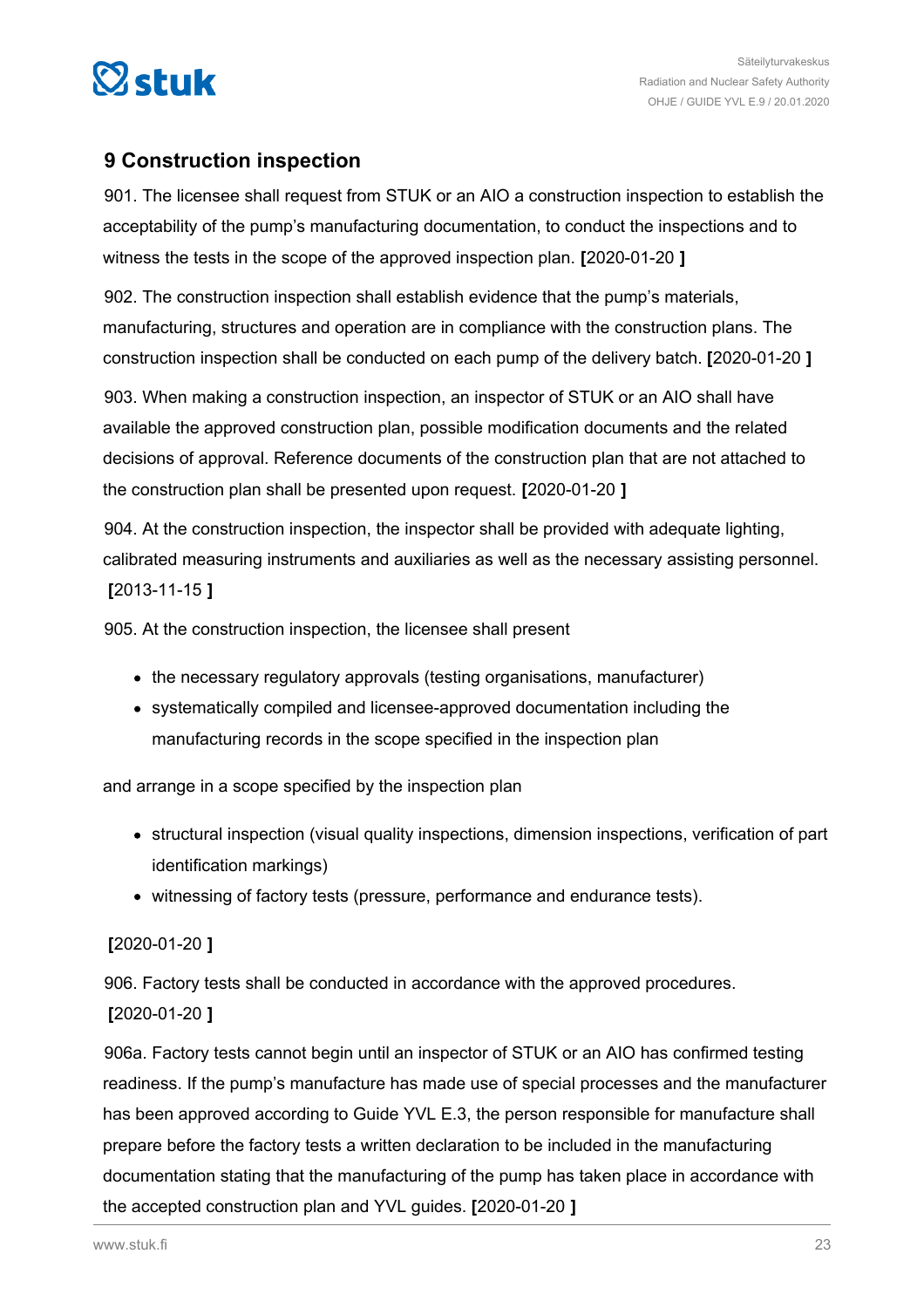

907. A performance test shall measure the head, flow, output, vibration and other parameters significant for performance within the pump's operating range. **[**2013-11-15 **]**

908. The minimum length of a non-stop endurance test in Safety Classes 1 and 2 shall be 48 h and every pump shall be tested. In Safety Class 3, the minimum length of the endurance test shall be 24 hours and at least one of equivalent pumps shall be tested. During the endurance test, the pump shall be driven in different service positions, started up and stopped at least ten times and operational parameter trends measured. **[**2020-01-20 **]**

909. In Safety Classes 1 and 2 all pumps and in Safety Class 3 at least one of identical pumps in the delivery batch shall be inspected when dismantled after factory testing. The scope of dismantling shall comply with the accepted construction plan. **[**2020-01-20 **]**

910. If the pump or its parts essential for operability are repaired or modified or wearing parts other than those that are disposable are replaced at the factory after factory tests, the pump's conformity shall be verified by repeated factory tests after the modifications. **[**2020-01-20 **]**

911. Removed. **[**2020-01-20 **]**

912. Removed. **[**2020-01-20 **]**

913. The construction inspection of the pump shall be acceptably conducted before installing the pump. **[**2020-01-20 **]**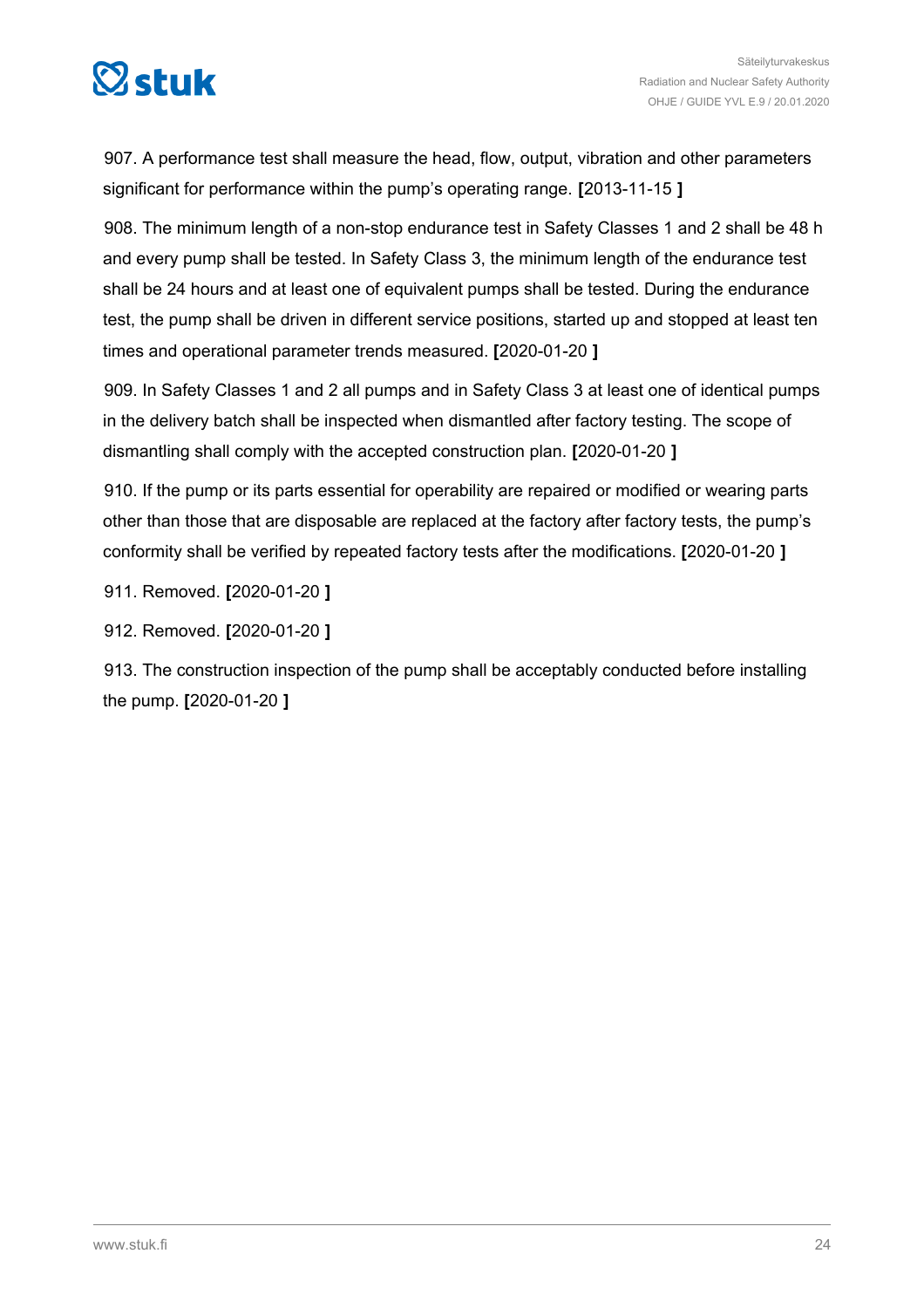<span id="page-24-0"></span>

### **10 Installation**

1001. The licensee shall conduct an acceptance inspection on the pump before storage and installation. In the acceptance inspection, the pump shall be removed from its packing and its flawless condition verified before installation. **[**2013-11-15 **]**

1002. The licensee shall have a construction plan for the pump's installation. The installation construction plan shall present

- procedures, drawings and part lists required in the installation
- qualified welding procedures (if the pump is connected to piping by welding)
- inspection plan
- inspection procedures (or their reference data).

The installation construction plan can be submitted as an individual document or as part of other documentation, such as the construction plan of the pump's manufacturing or piping. **[**2020-01-20 **]**

1003. The pump's installation inspection plan shall contain inspections and their procedures that enable reliable verification of the conformity of the installation. **[**2020-01-20 **]**

1004. The licensee shall request from STUK or an AIO an installation construction inspection to establish the acceptability of the installation documentation and to conduct the inspections in the scope of the approved inspection plan. **[**2020-01-20 **]**

1004a. The installation construction inspection shall establish evidence that the pump installation work and its quality control have been performed according to the installation construction plan. **[**2020-01-20 **]**

1005. At the installation construction inspection event, the licensee shall present the following where applicable

- approved installation construction plan
- approval of the operability analysis (Appendix C) of a pump.

Construction plan reference documents not included in the installation construction plan shall also be presented on request. **[**2020-01-20 **]**

1006. Before the pump's installation, the licensee shall apply for approval of the installation construction plan. **[**2013-11-15 **]**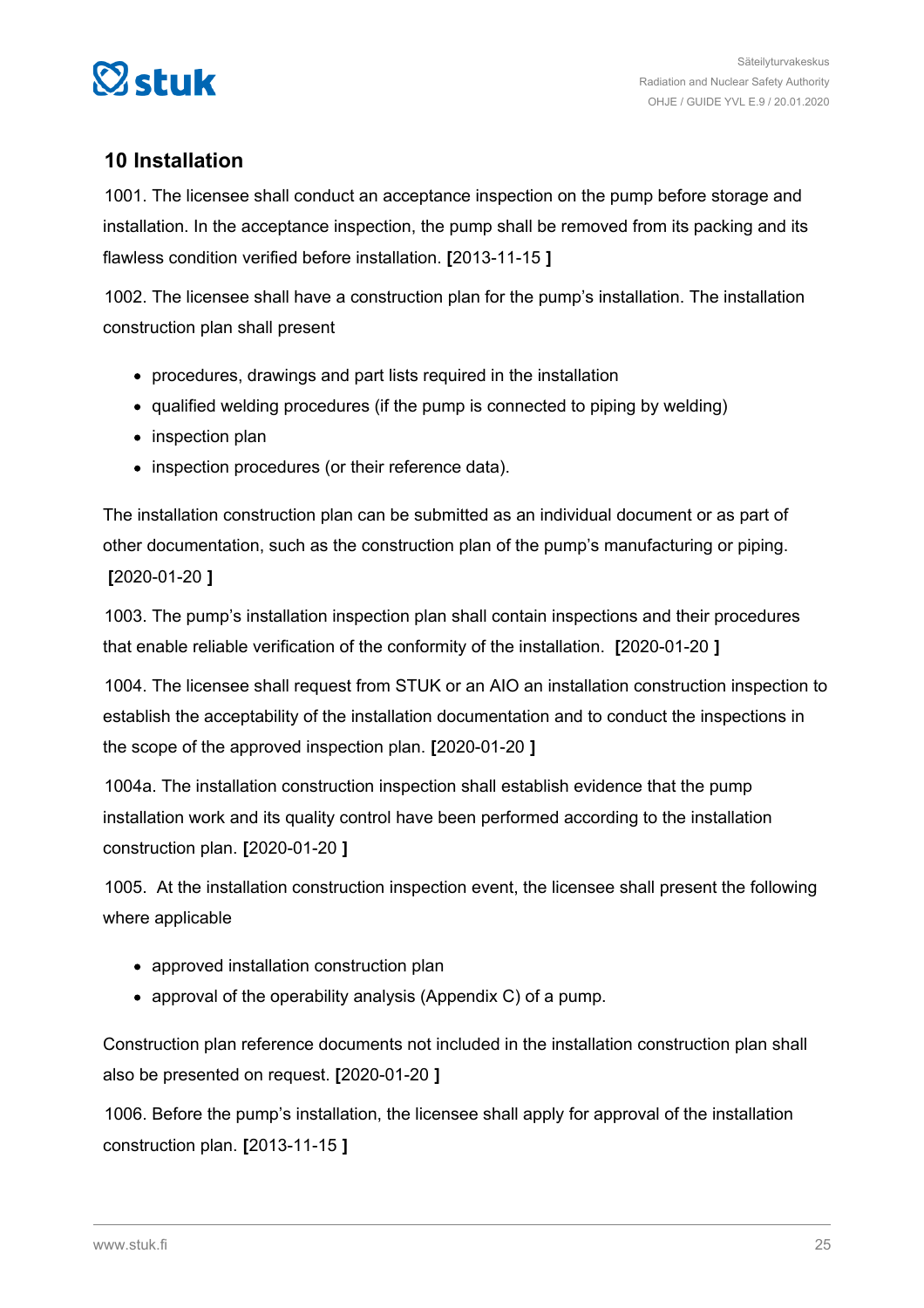

1007. The installation construction inspection shall be acceptably completed before the pump's commissioning inspection. **[**2013-11-15 **]**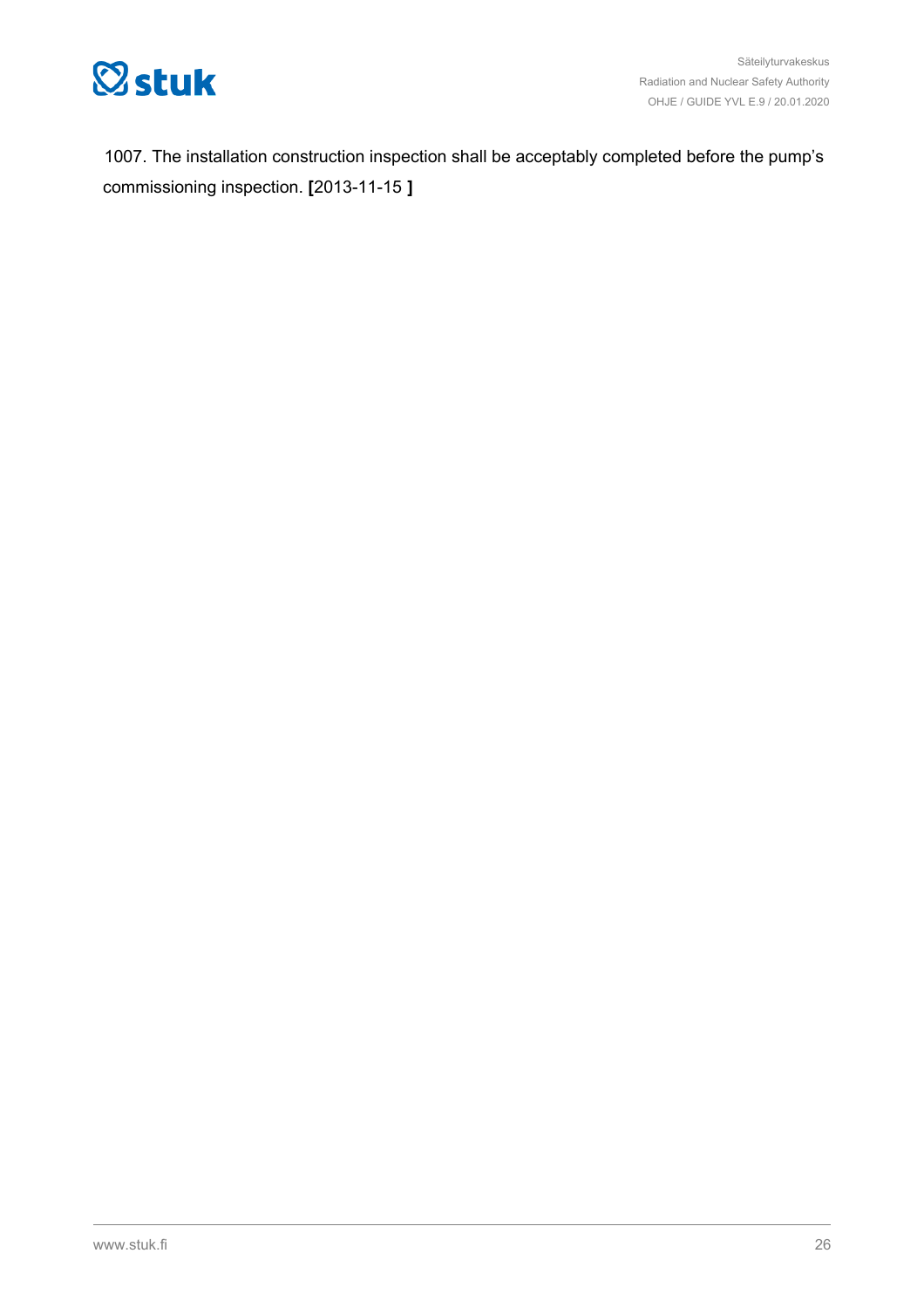<span id="page-26-0"></span>

### **11 Commissioning**

1101. The licensee shall request from STUK or an AIO commissioning inspections to demonstrate the pump unit's readiness for a test run and operation. The licensee is responsible for the availability of the documents and records required in the inspection as well as for guidance to the plant. **[**2020-01-20 **]**

1102. The first phase of the commissioning inspection verifies that

- the pump construction plan, construction inspection and installation construction inspection have been approved
- the preliminary and final suitability assessments of the electrical and I&C equipment have been processed according to the submittal method specified in Guide YVL E.7
- the licensee has successfully conducted the licensee's installation inspection of the electrical and I&C equipment
- the pump's test run plan has been prepared
- the operating and maintenance procedures are available for use
- the pump assembly and process interfaces comply with the plans
- there are no obstacles to the safe operation, inspection and maintenance of the pump.

### **[**2020-01-20 **]**

1103. The test run requires a test run plan which enables the performance of the test run in a manner yielding evidence on the required performance of the pump and drive. The test run plan, which may be a separate document or it can be included in a process system's commissioning plan, shall present the test and measurement arrangements, test phases and result acceptance criteria. **[**2020-01-20 **]**

1104. In the second phase of the commissioning inspection, the test run of the pump and drive is conducted in compliance with the test run plan. It is verified from the test run records and by witnessing the test run that

- the licensee has acceptably completed the licensee's commissioning inspection of electrical and I&C equipment
- the test run has been completed in a scope complying with the test run plan and the results are acceptable
- there are no non-conformances preventing the commencement of operation.

At facilities under construction, the test run is typically done in connection with a system's test run, while at operating facilities separate test run arrangements are employed. **[**2020-01-20 **]**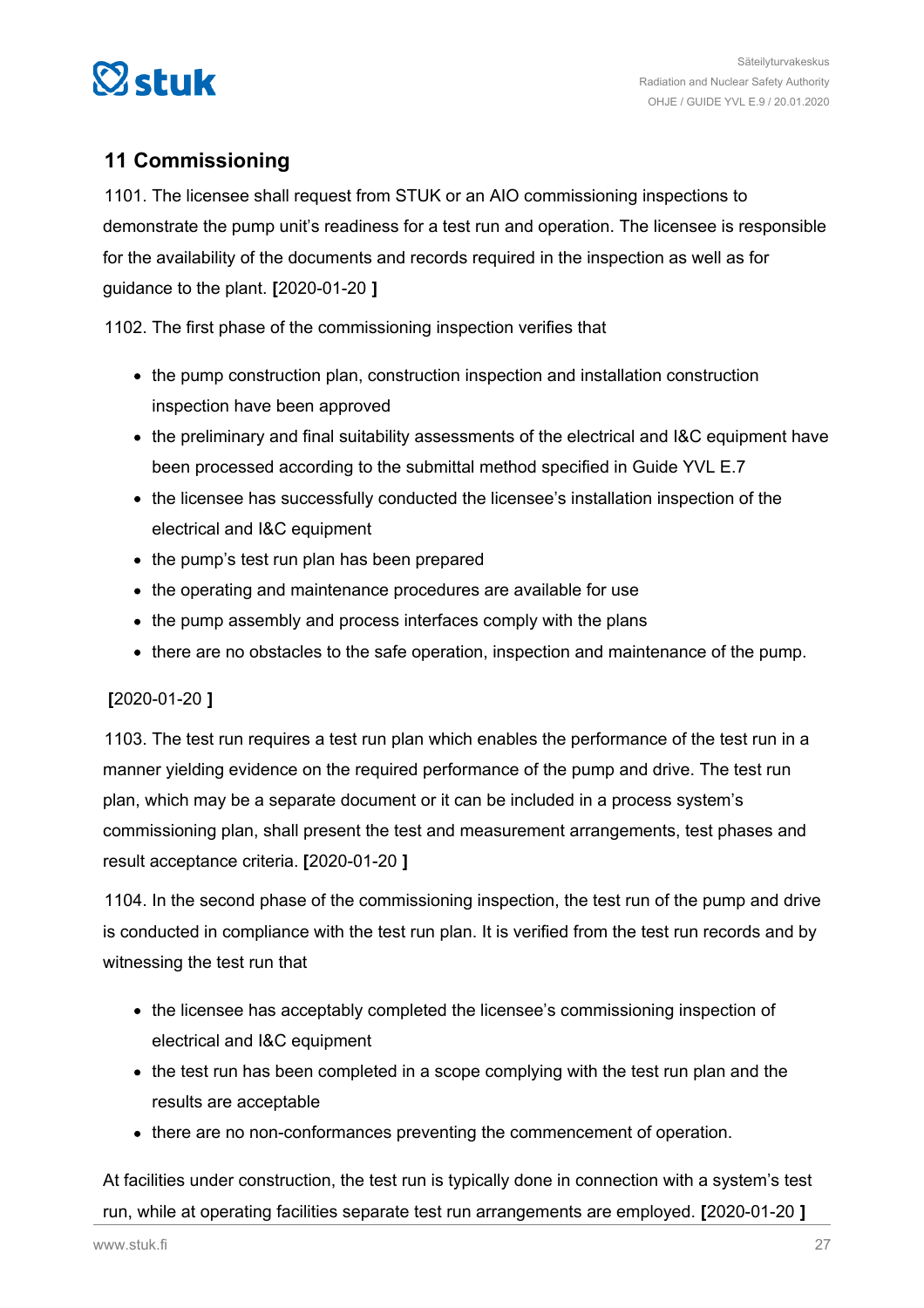

1105. The first phase of the commissioning inspection shall be acceptably conducted before the start of the test run. **[**2013-11-15 **]**

1106. Both phases of the commissioning inspection shall be acceptably conducted before a pump operating licence is granted. An operating licence can be granted for a fixed period, if the operation of the pump is safe regardless of the shortcomings preventing the granting of a permanent operating licence. **[**2020-01-20 **]**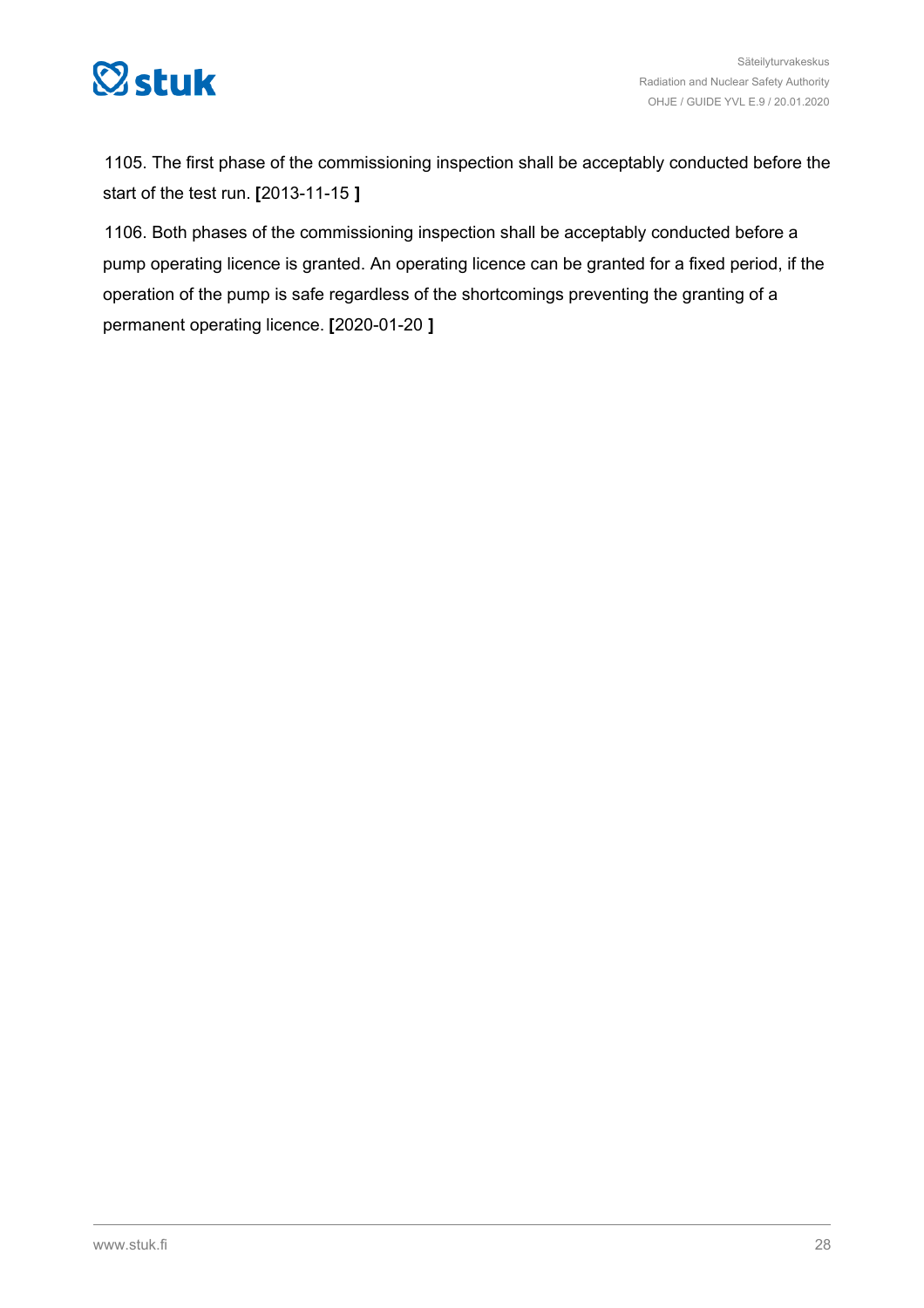<span id="page-28-0"></span>

### **12 Operation, condition monitoring and maintenance**

1201. The pump's operating parameters as well as loading, process and ambient conditions shall be monitored and maintained within the limits of design basis service. Unnecessary loading and unfavourable operating conditions shall be avoided. **[**2013-11-15 **]**

1202. The pump shall reliably maintain its operability over the maintenance interval in all design basis operation. Overhaul need or failure shall be detected before any significant safety risk is caused by debilitation or loss of pump operability. **[**2020-01-20 **]**

1203. Instructions shall be given for the pump's operation, condition monitoring and maintenance. The instructions (operating procedures as well as maintenance, inspection and testing programmes and the related instructions) shall be based on the manufacturer's recommendations and operational experience feedback of the licensee or that from other nuclear facilities. The instructions shall be regularly assessed and the modification needs detected analysed. **[**2020-01-20 **]**

1204. The pump's condition monitoring instructions shall present the parameters, methods, inspection and test intervals and acceptance limits to be monitored. The targets and parameters of the pump that allow confirming the fulfilment of the operability requirements set for the pump shall be monitored. These targets and parameters may include

- flow and head
- bearing vibration (horizontal, vertical and axial) and temperatures
- leak tightness of shaft seals and other seals
- integrity of pressure retaining parts
- condition of bearings, clearance and guiding surfaces
- condition of load path parts
- the drive's power consumption and coil temperature
- number of start-ups and cumulative operating time.

### **[**2020-01-20 **]**

1205. The pump's maintenance instructions shall define the work and inspections to be carried out during periodic maintenance, timing of the maintenance work as well as the spare parts and supplies required. **[**2013-11-15 **]**

1206. If special processes are used in pump maintenance, the party shall have STUK's facilityspecific approval in accordance with Guide YVL E.3. **[**2013-11-15 **]**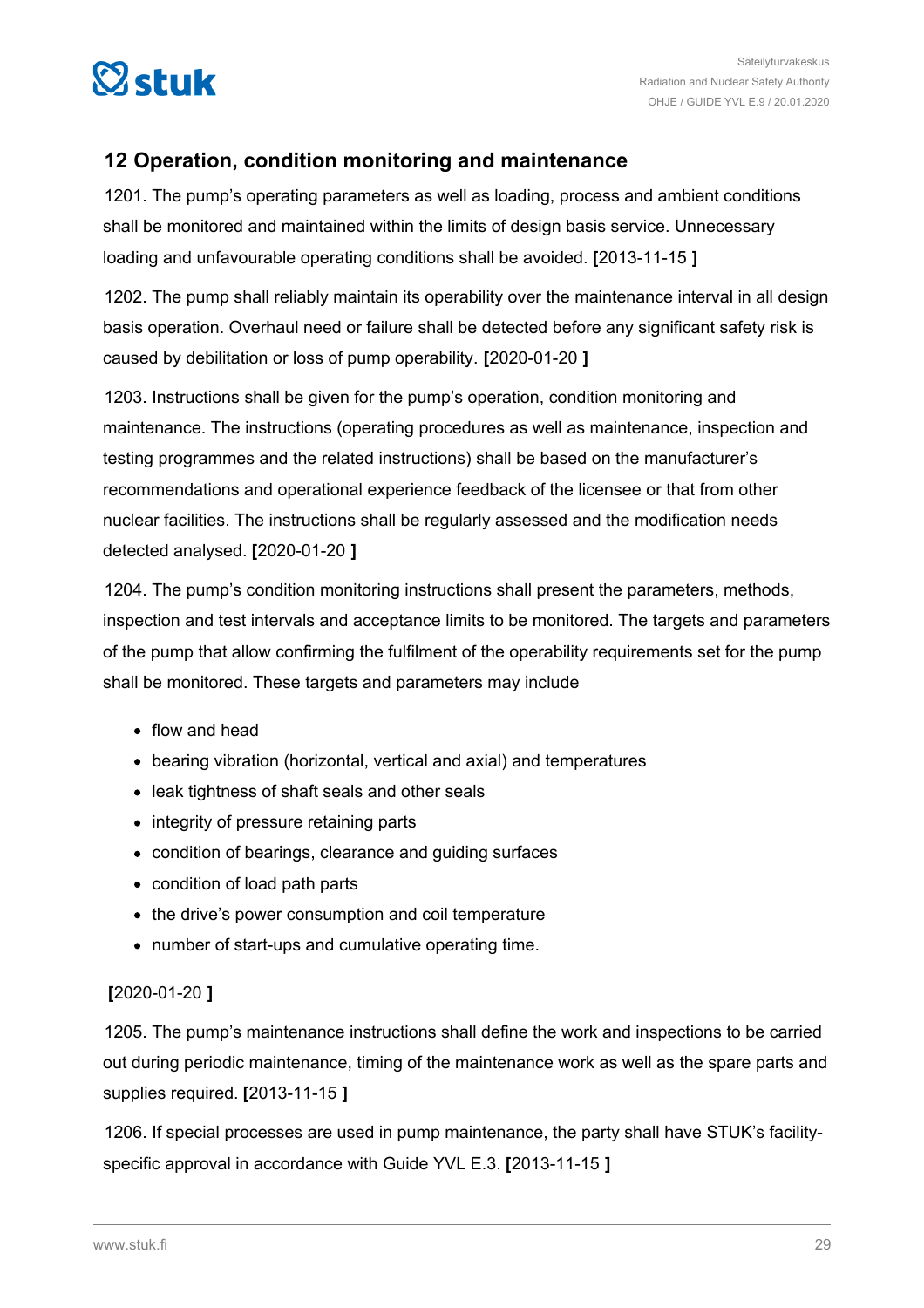

1207. If a maintenance task is not part of the pump's maintenance programme the maintenance task is considered repair work for which the licensee shall draw up a repair plan. A repair plan is not, however, required for repair work where parts are only replaced with approved spare parts and during which no special processes are used. **[**2020-01-20 **]**

1208. The repair plan shall include justifications for the acceptability of the repair method and all data related to the completion of the work and quality control that are needed to verify the conformity of the repaired pump and that typically include a description of the repair method, illustrative drawings and an inspection plan covering manufacturing, installation and commissioning. **[**2020-01-20 **]**

1209. The licensee shall apply for approval of the pump's repair plan before the repair is started. **[**2013-11-15 **]**

1210. The licensee shall request from STUK or an AIO a construction inspection to establish the acceptability of the documentation of the repair work, to conduct the inspections and to witness the tests in the scope of the approved construction plan. The repair work construction inspection shall be acceptably conducted before the pump is used. **[**2020-01-20 **]**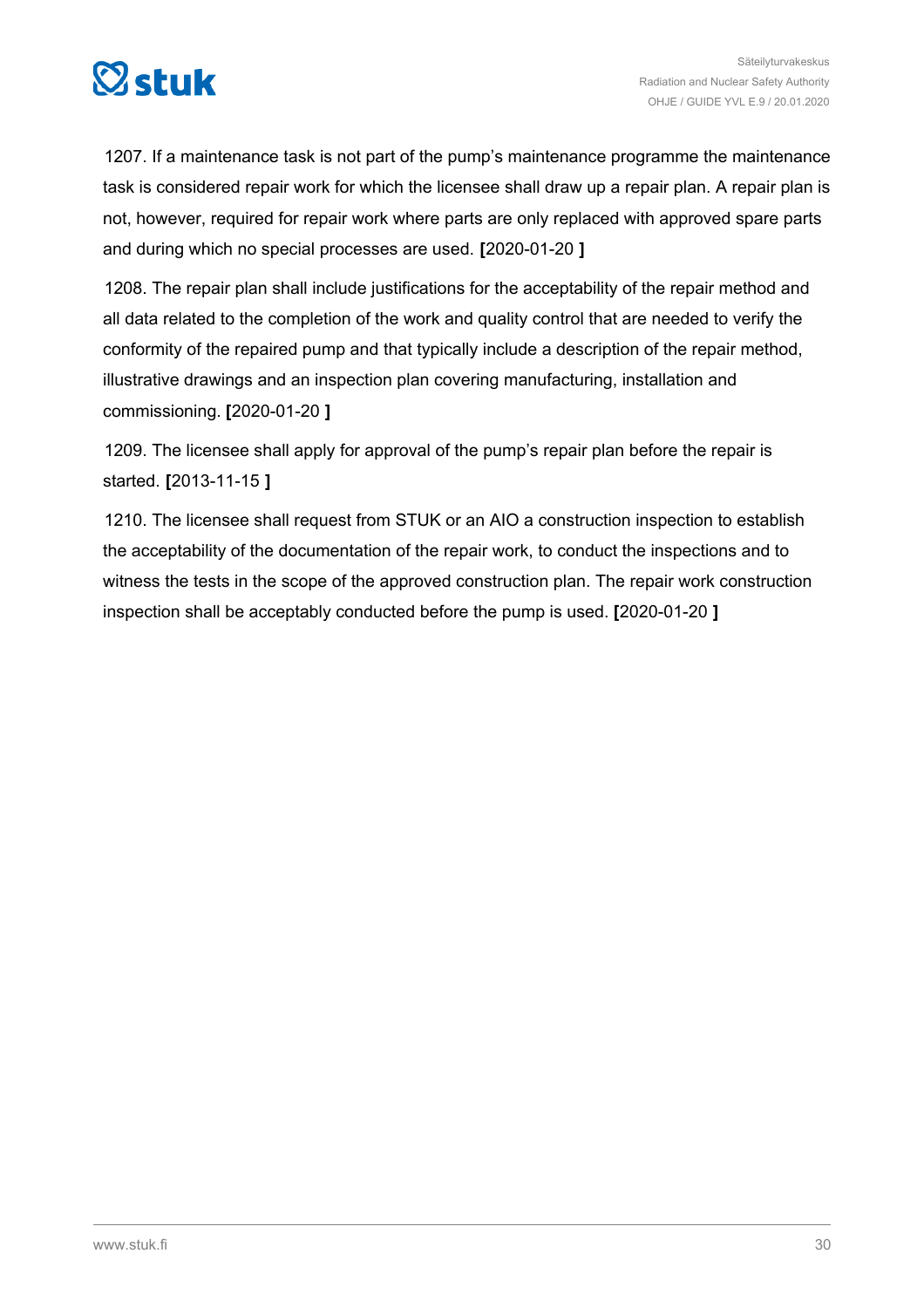<span id="page-30-0"></span>

### **13 Modifications**

1301. A pump modification shall not compromise the nuclear facility's safety or the prerequisites for the pump's condition monitoring or maintenance. Modifications shall also include the procurement of a spare part significant in terms of operability, if the structure or material of the spare part changes. **[**2013-11-15 **]**

1302. The licensee shall draw up a pump modification construction plan. The construction plan shall include justifications for the acceptability of the modification and all data related to the implement and quality control that are needed to verify the conformity of the modified pump and that typically include a description of the modification, applicable calculations, illustrative drawings and an inspection plan covering manufacturing, installation and commissioning. In Safety Classes 1 and 2, the modification construction plan shall also include an analysis of the modification's safety effects. **[**2020-01-20 **]**

1303. Update needs arising from a pump modification to drawings, procedures and other documents shall be identified and the updates implemented without delay after the modification. It shall be ensured that the potential effects of the modification on pump operation, condition monitoring and maintenance are communicated to the operation and maintenance organisation. **[**2020-01-20 **]**

1304. If special processes are used during a pump modification, the actor shall have a facilityspecific approval from STUK in accordance with Guide YVL E.3. **[**2013-11-15 **]**

1305. The licensee shall apply for approval of the construction plan of the pump modification before the start of the modification. **[**2013-11-15 **]**

1306. The licensee shall request from STUK or an AIO a modification construction inspection to establish the acceptability of the modification documentation, to conduct the inspections and to witness the tests in compliance with the approved construction plan. The modification construction inspection shall be acceptably conducted before the operation of the pump. **[**2020-01-20 **]**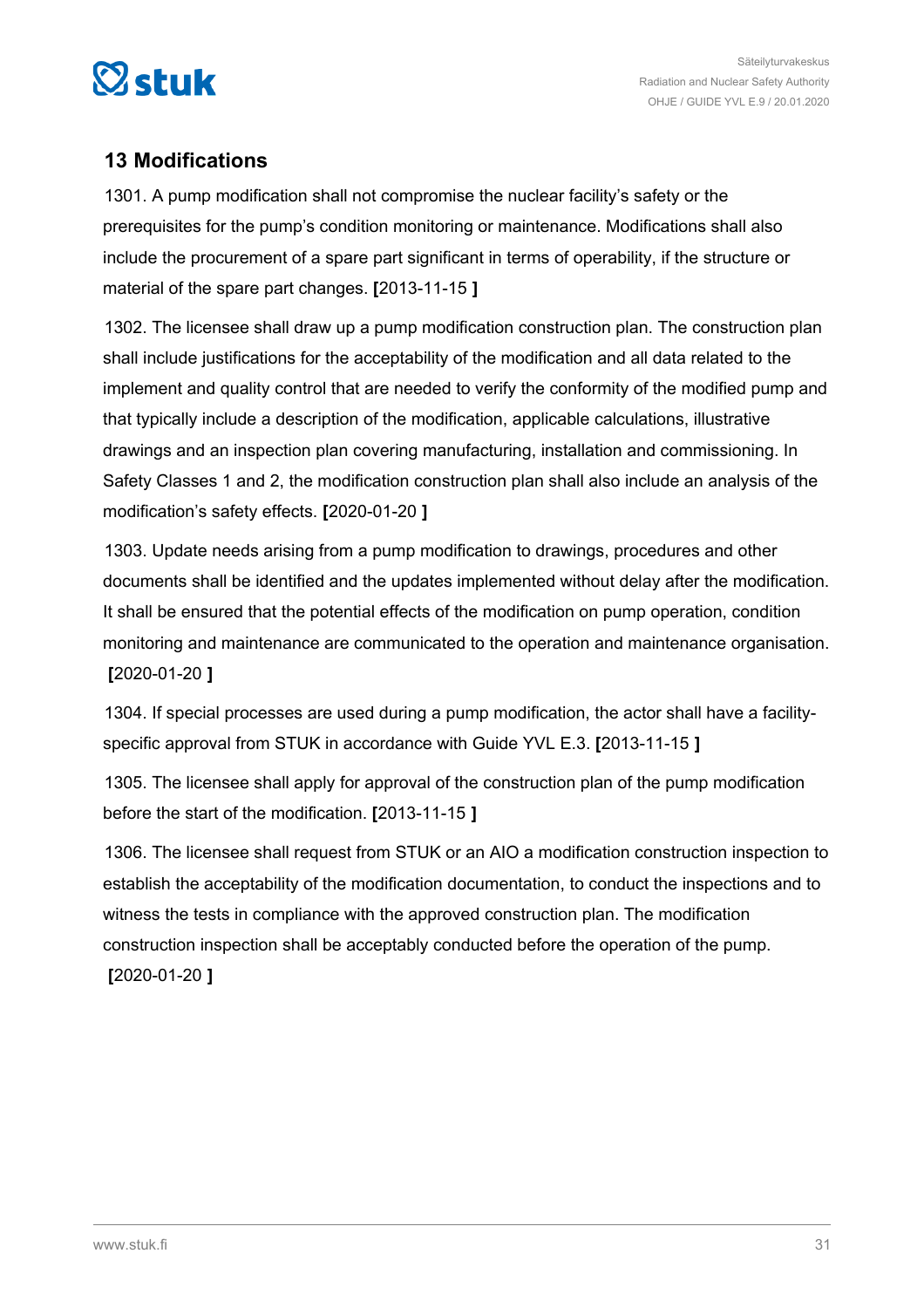<span id="page-31-0"></span>

### **14 Serially manufactured pumps**

- 1401. Removed. **[**2020-01-20 **]**
- 1402. Removed. **[**2020-01-20 **]**
- 1403. Removed. **[**2020-01-20 **]**
- 1404. Removed. **[**2020-01-20 **]**
- 1405. Removed. **[**2020-01-20 **]**
- 1406. Removed. **[**2020-01-20 **]**
- 1407. Removed. **[**2020-01-20 **]**
- 1408. Removed. **[**2020-01-20 **]**
- 1409. Removed. **[**2020-01-20 **]**
- 1410. Removed. **[**2020-01-20 **]**
- 1411. Removed. **[**2020-01-20 **]**
- 1412. Removed. **[**2020-01-20 **]**
- 1413. Removed. **[**2020-01-20 **]**

1414. It is possible to have a pump classified as a serially manufactured product (serially manufactured pump) approved in Safety Classes 2 and 3 for nuclear facility use, if the pump design, dimensioning and manufacturing quality can be demonstrated to fulfil the requirements of the service place. The licensee shall submit for the serially manufactured pump a construction plan that includes the summary of justifications, manufacturer report, product description, operability analysis of a pump and a drive and an inspection plan for manufacturing quality control.

The summary of justifications shall present justifications for the implementation of the design values given in the pump's product description. Evidence, which allows the unambiguous justification of the correctness of the design values, may include a type approval granted by an assessment body, qualification records, the manufacturer's dimensioning table, a clarification on the fulfilment of the requirements of the applied dimensioning standard, computational analyses or operating experiences. In addition to this, it shall be justified with measures related to the manufacturing quality assurance and control that the pump's quality level is sufficient to ensure the maintenance of its design values until the end of its design service life in the service place conditions.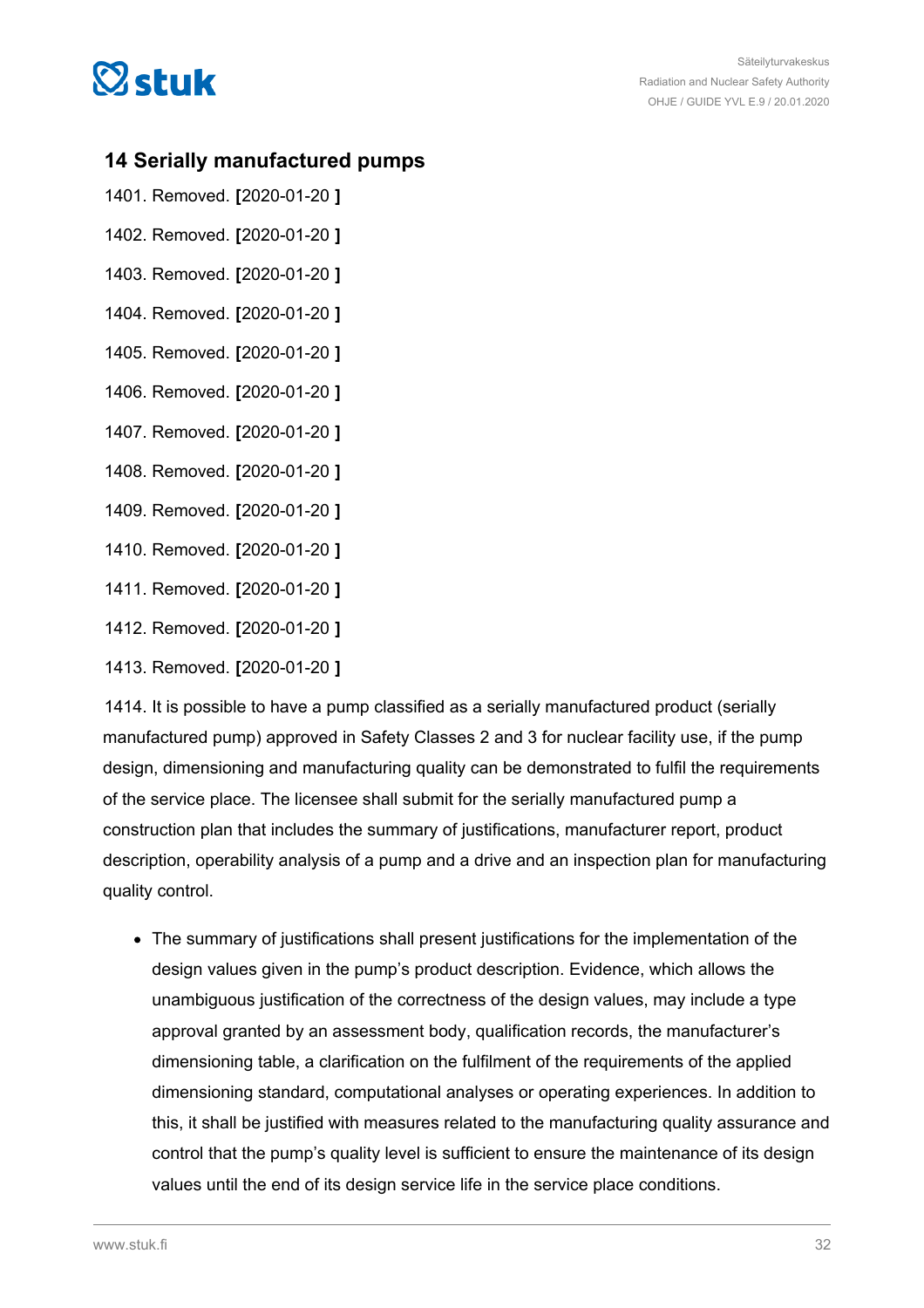

- The manufacturer report shall be appended with proof of an acceptably certified (ISO 9001 or similar) management system that also covers possible special processes employed in manufacturing. Otherwise, the licensee may apply for STUK's approval for other management system assessment performed by an independent third party.
- The product description shall include the design values and structural material data, drawings and other necessary documentation needed to establish the pump's structure and operation.
- The operability analysis of a pump and a drive shall include assessments according to Appendix C. If necessary, it can be submitted separately.
- The inspection plan shall include the inspections and tests that are employed to monitor manufacturing quality at least in the form of random inspections (at the factory or plant site) and that allow the conformity of the pump to be justified. The licensee's further inspections may include NDT and DT tests, material identification (PMI) and a pressure test with an elevated test pressure.

If the pump's service place is known, the construction plan shall justify the sufficiency of the pump's design values in view of the requirements set by the service place. **[**2020-01-20 **]**

1415. The licensee shall apply for an approval from STUK or an AIO for the construction plan of a serially manufactured pump before the construction inspection of the pump. **[**2020-01-20 **]**

1416. The licensee shall request from STUK or an AIO a construction inspection for a serially manufactured pump to establish the acceptability of the manufacturing documentation, to conduct the inspections and to witness the tests in the scope of the inspection plan approved in connection with the processing of the construction plan. The pump shall be inspected before its installation. The operability analysis of a pump and drive shall also be approved before its installation. **[**2020-01-20 **]**

1417. If the construction inspection of serially manufactured pumps is performed in the form of random inspections only to a part of the delivery batch and the inspections reveal significant shortcomings, the whole delivery batch shall be inspected. **[**2020-01-20 **]**

1418. The licensee shall have a plan or procedure in place for installing a serially manufactured pump according to which the installation shall take place and the installation work quality ensured. In case the pump has not already been approved for its service place in connection with the processing of the construction plan, the installation plan shall justify as to why the pump's design values fully fulfil the requirements set forth by the service place. In such a case, an approval shall be sought for the installation plan before the installation. **[**2020-01-20 **]**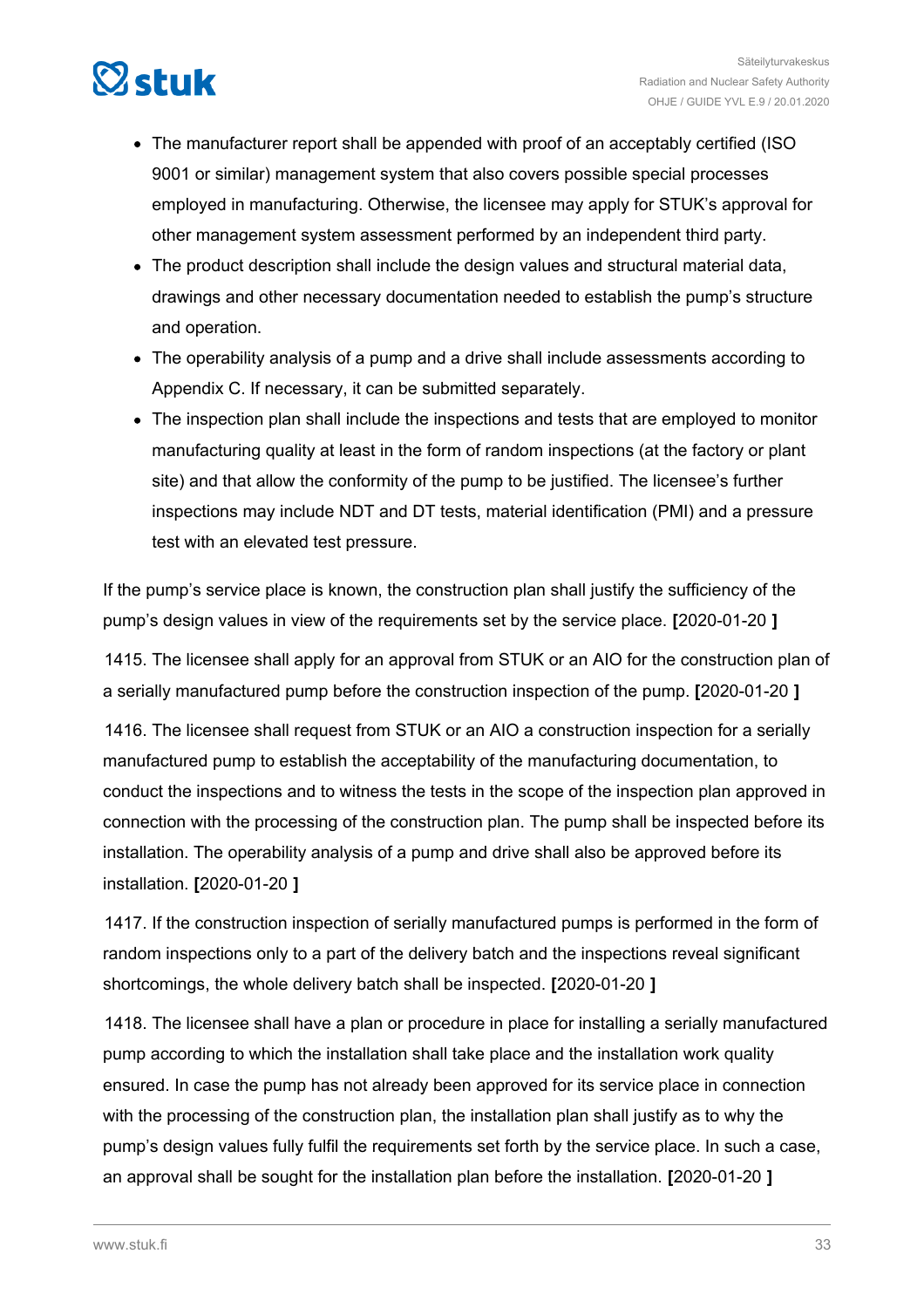

1419. The licensee shall request from STUK or an AIO an installation inspection for a serially manufactured pump to establish the acceptability of the installation documentation, to conduct the inspections and to witness the tests in the scope of the installation plan or procedure. The installation inspection shall be approved before the commissioning inspection of the pump. **[**2020-01-20 **]**

1420. The licensee shall have a plan or procedure in place for commissioning a serially manufactured pump according to which the commissioning shall take place and the pump's performance at the service place ensured. **[**2020-01-20 **]**

1421. The licensee shall request from STUK or an AIO an commissioning inspection for a serially manufactured pump to establish the acceptability of the commissioning documentation, to conduct the inspections and to witness the tests in the scope of the commissioning plan or procedure. The commissioning inspection shall be approved before the operation of the component. The preliminary and final suitability assessments of the pump's electrical and I&C equipment shall have been processed according to the submittal method and schedule specified in Guide YVL E.7. **[**2020-01-20 **]**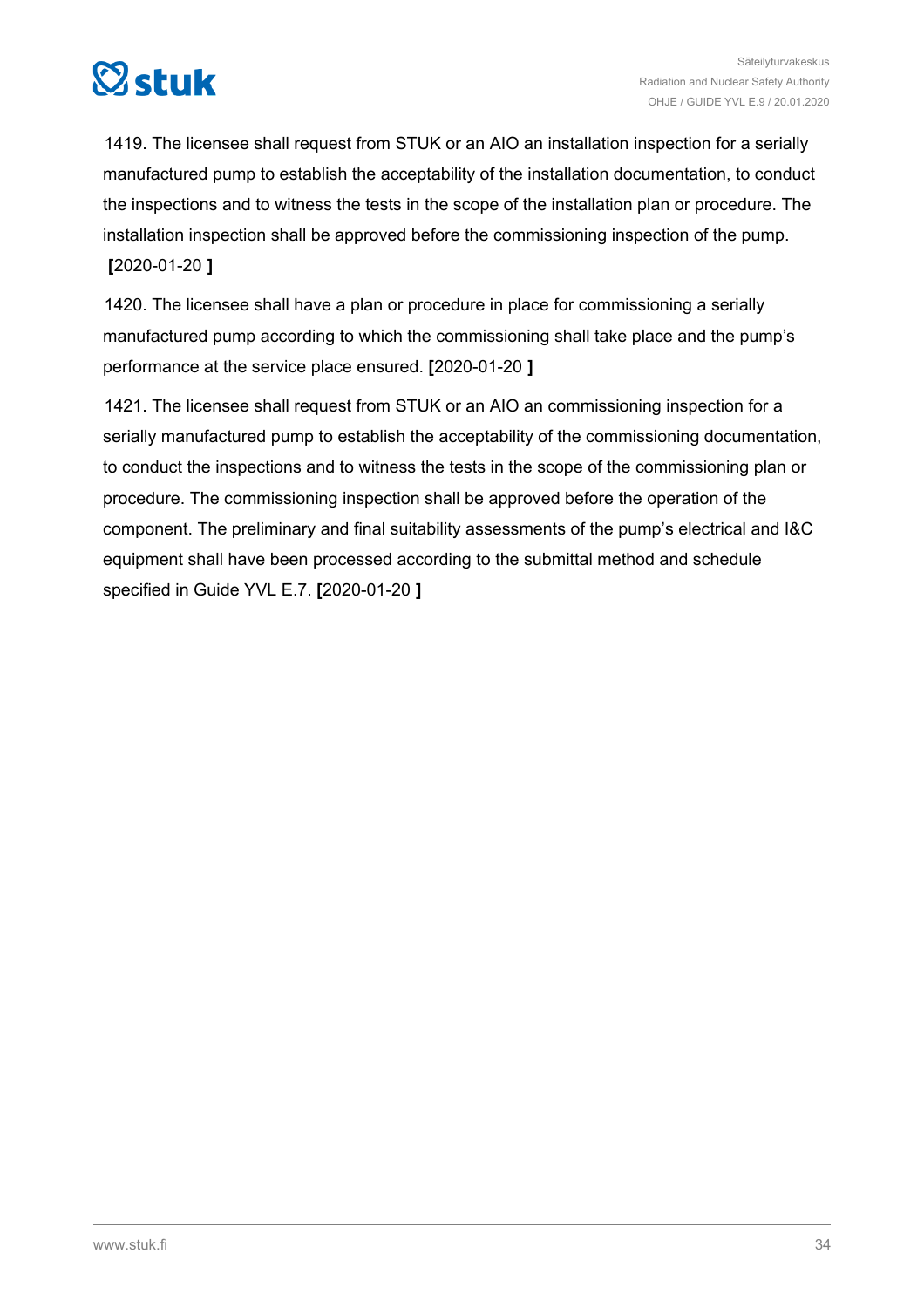<span id="page-34-0"></span>

### **15 Regulatory oversight by the Radiation and Nuclear Safety Authority**

#### **15.1 General**

1501. The oversight conducted by STUK or an AIO encompasses pump design approvals at system and component level as well as inspections to be conducted during manufacturing, installation, commissioning and operation as specified in this Guide. **[**2020-01-20 **]**

1502. STUK may grant inspection rights in accordance with Guide YVL E.1 to an AIO it has approved. Appendix A defines the principles for the division of inspection responsibilities between STUK and an AIO, which can be supplemented by STUK's decisions. The same party shall inspect all pump parts regardless of, e.g., a possible part-specific classification based on its safety significance. **[**2020-01-20 **]**

1503. STUK or an AIO makes a decision about their design review. Even approval decisions can contain requirements and deadlines for the responses to be submitted on them. **[**2020-01-20 **]**

1504. Removed. **[**2020-01-20 **]**

1505. The licensee shall invite STUK or an AIO to the plant or factory inspections at least 7 days prior to the inspection, however, so that there is sufficient time to prepare for the inspection and to make the necessary travel arrangements. **[**2020-01-20 **]**

1505a. The licensee shall justify and ensure to STUK or an AIO the acceptability of the submitted documents in advance with the help of its own inspections. In the same way, the licensee shall ensure preconditions for the performance of the inspections in accordance with the inspection invitation at the plant and factory inspections. **[**2020-01-20 **]**

1506. STUK or an AIO draws up a record of their inspections describing the inspection object and itemising the inspections and tests conducted. Potential requirements presented in connection with the inspections are entered in the record together with the due dates or times of the measures given in the requirements. **[**2020-01-20 **]**

1507. The record is closed and the inspector hands over the signed record to a representative of the licensee once all the specified inspections have been completed and any requirements entered in the record have been resolved. **[**2020-01-20 **]**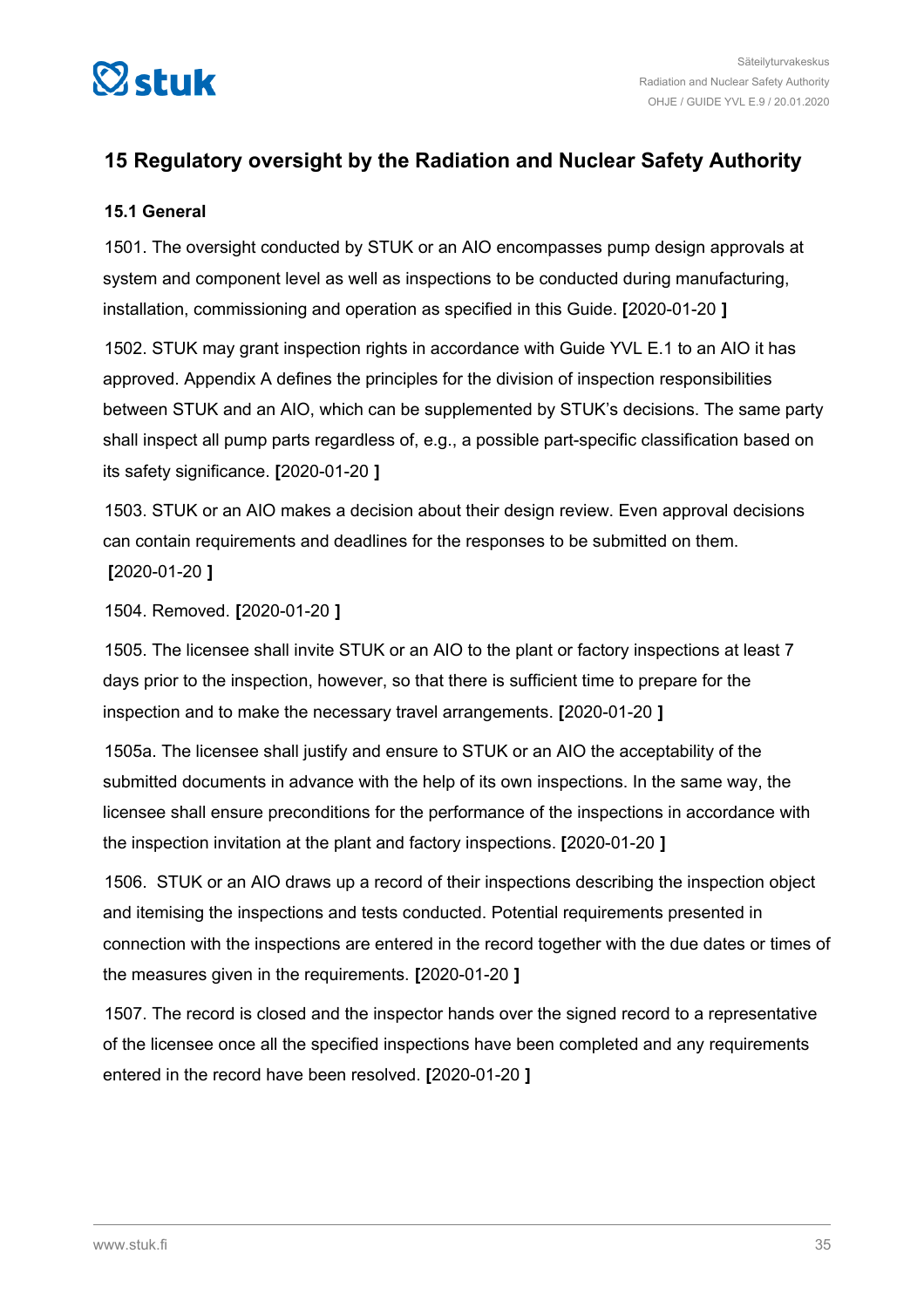<span id="page-35-0"></span>

#### **15.2 General equipment requirement specifications**

1508. STUK processes the licensee's general equipment requirement specifications regarding pumps and issues a decision on it. **[**2020-01-20 **]**

1509. STUK or an AIO oversees compliance with the general equipment requirement specification for pumps in connection with design and factory inspections. **[**2020-01-20 **]**

### **15.3 Approval of manufacturer**

1510. STUK's approval is required for such pump manufacturers and installation organisations that employ special processes in the manufacture or installation of parts significant for the pump's operability. The requirements as well as approval and oversight procedures are presented in Guide YVL E.3. **[**2020-01-20 **]**

1511. STUK assesses the acceptability of manufacturers other than those using special processes based on the manufacturer report included in the construction plan. **[**2020-01-20 **]**

#### **15.4 Approval of third party**

1512. A notified body or a recognised third-party organisation pursuant to the Pressure Equipment Directive [12] may, within the scope of their areas of qualification without separate approval, operate as a third party that witnesses and confirms sampling, destructive and nondestructive testing and qualifications. In addition to these, also other accredited certification bodies shall be accepted. In such a case, the accreditation shall be covered by the Multilateral Agreements (MLA) or Mutual Recognition Arrangements (MRA) entered into by FINAS and the accreditation shall be conducted against the requirements of Standard EN ISO/IEC 17020, 17021, 17024 or 17065. **[**2020-01-20 **]**

1513. The expertise of the third-party conducting control of manufacturing is assessed by STUK based on the report included in the construction plan. **[**2013-11-15 **]**

### **15.5 Construction plan**

1514. STUK or an AIO reviews the pump's construction plan and makes a decision on it. The pump's approved design bases at system level are the prerequisite for the construction plan review. **[**2020-01-20 **]**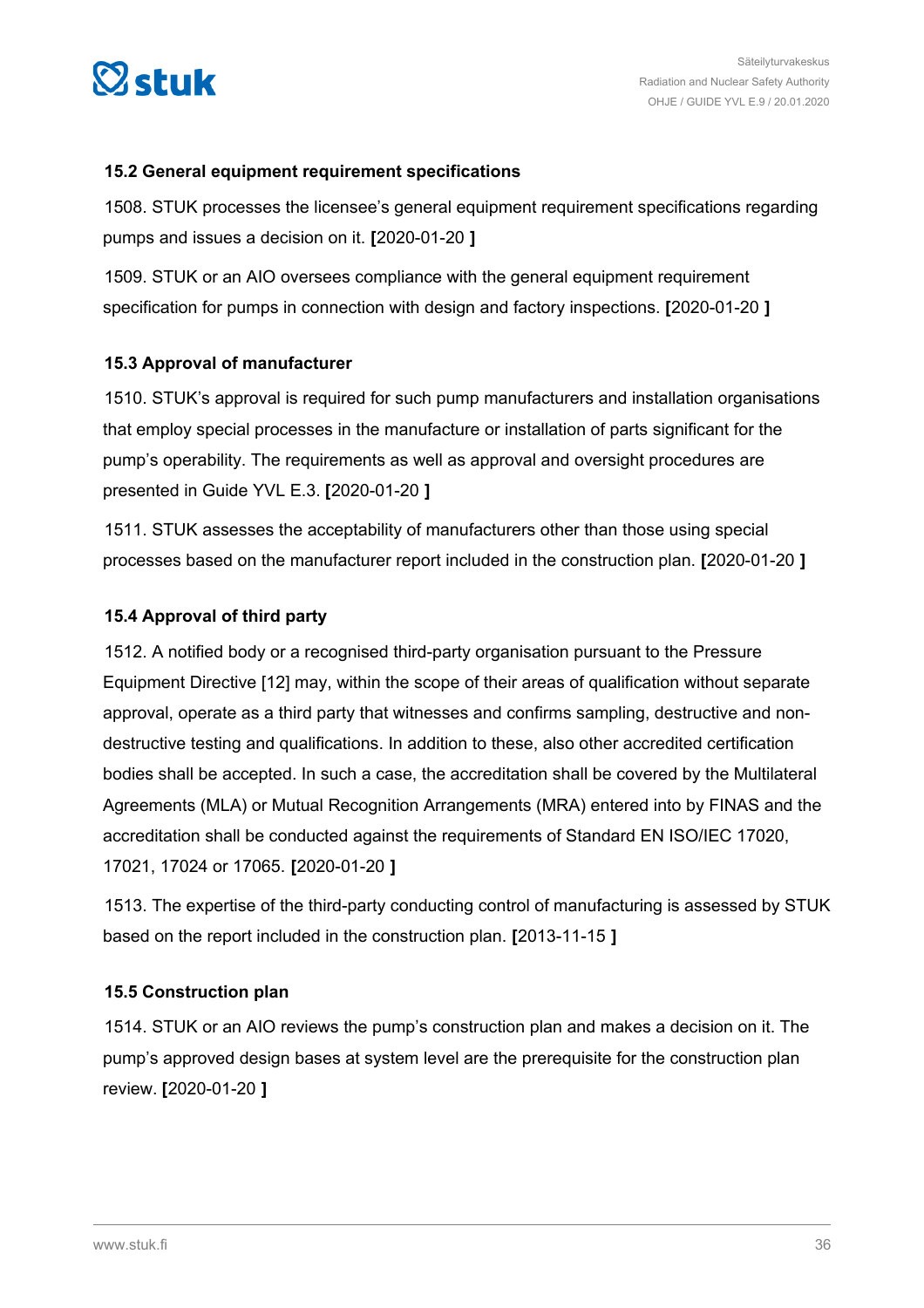<span id="page-36-0"></span>

### **15.6 Control of manufacturing and construction inspection**

1515. STUK or an AIO can witness pump manufacturing by factory visits during manufacturing before the pump's final construction inspection. **[**2020-01-20 **]**

1516. STUK or an AIO conducts on the ready pump the construction inspection specified in this Guide. **[**2020-01-20 **]**

1517. Removed. **[**2020-01-20 **]**

1518. Removed. **[**2020-01-20 **]**

1519. Removed. **[**2020-01-20 **]**

#### **15.7 Type test witnessing**

1520. If a type test is conducted on a pump subject to approval in connection with procurement, STUK or an AIO reviews the type test plan, witnesses the performance of the type test and assesses the test results. **[**2020-01-20 **]**

#### **15.8 Installation witnessing and construction inspection**

1521. STUK or an AIO reviews the installation construction plan submitted by the licensee, which contains the documents specified in this Guide. **[**2020-01-20 **]**

1522. STUK or an AIO conducts on the pump the installation construction inspection specified in this Guide. **[**2020-01-20 **]**

#### **15.9 Commissioning inspection**

1523. STUK or an AIO conducts a two-phased commissioning inspection on the pump as specified in this Guide. **[**2020-01-20 **]**

#### **15.10 Operation, condition monitoring and maintenance**

1524. STUK oversees the operation, condition monitoring and maintenance of the nuclear facility's pumps during inspections belonging to its inspection programme during operation. The monitoring also covers instructions and plans relating to the inspections. **[**2013-11-15 **]**

1525. STUK or an AIO reviews the pump repair plan submitted by the licensee and issues a decision on it. A plan for a minor routine repair work under the responsibility of STUK may be submitted for approval by a STUK inspector at the plant site. **[**2020-01-20 **]**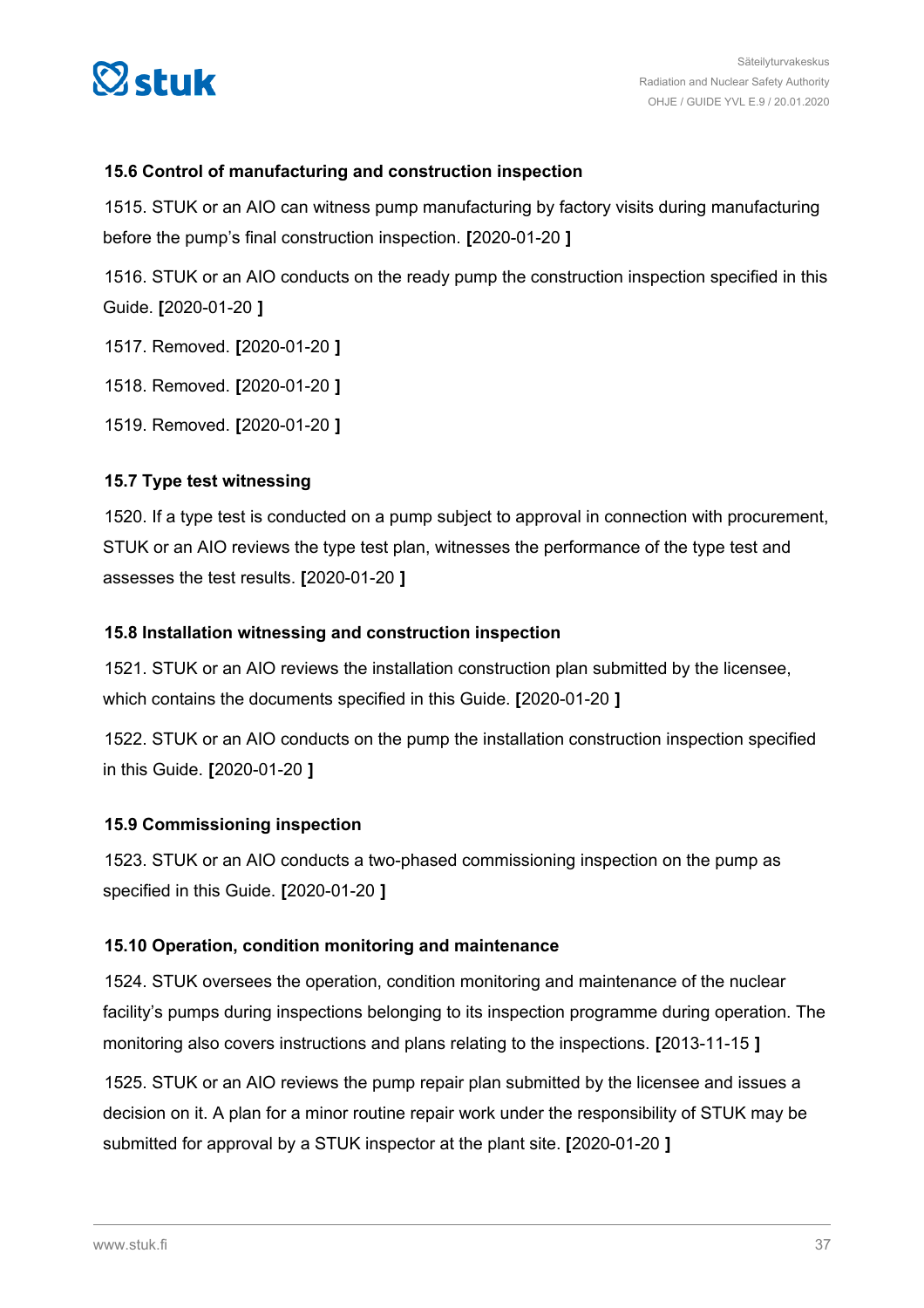<span id="page-37-0"></span>

1526. STUK or an AIO carries out the repair work construction inspection in the scope specified in the repair inspection plant. **[**2020-01-20 **]**

1527. STUK or an AIO reviews the inspection and testing records for pump maintenance work (maintenance, overhauls and repairs) as well as feedback. If pumps are disassembled during maintenance work, STUK or an AIO visually inspects the parts before assembly. **[**2020-01-20 **]**

### **15.11 Modifications**

1528. STUK or an AIO reviews the pump's modification construction plan submitted by the licensee and makes a decision on it. **[**2020-01-20 **]**

1529. STUK or an AIO carries out the modification construction inspection in the scope specified in the modification inspection plan. **[**2020-01-20 **]**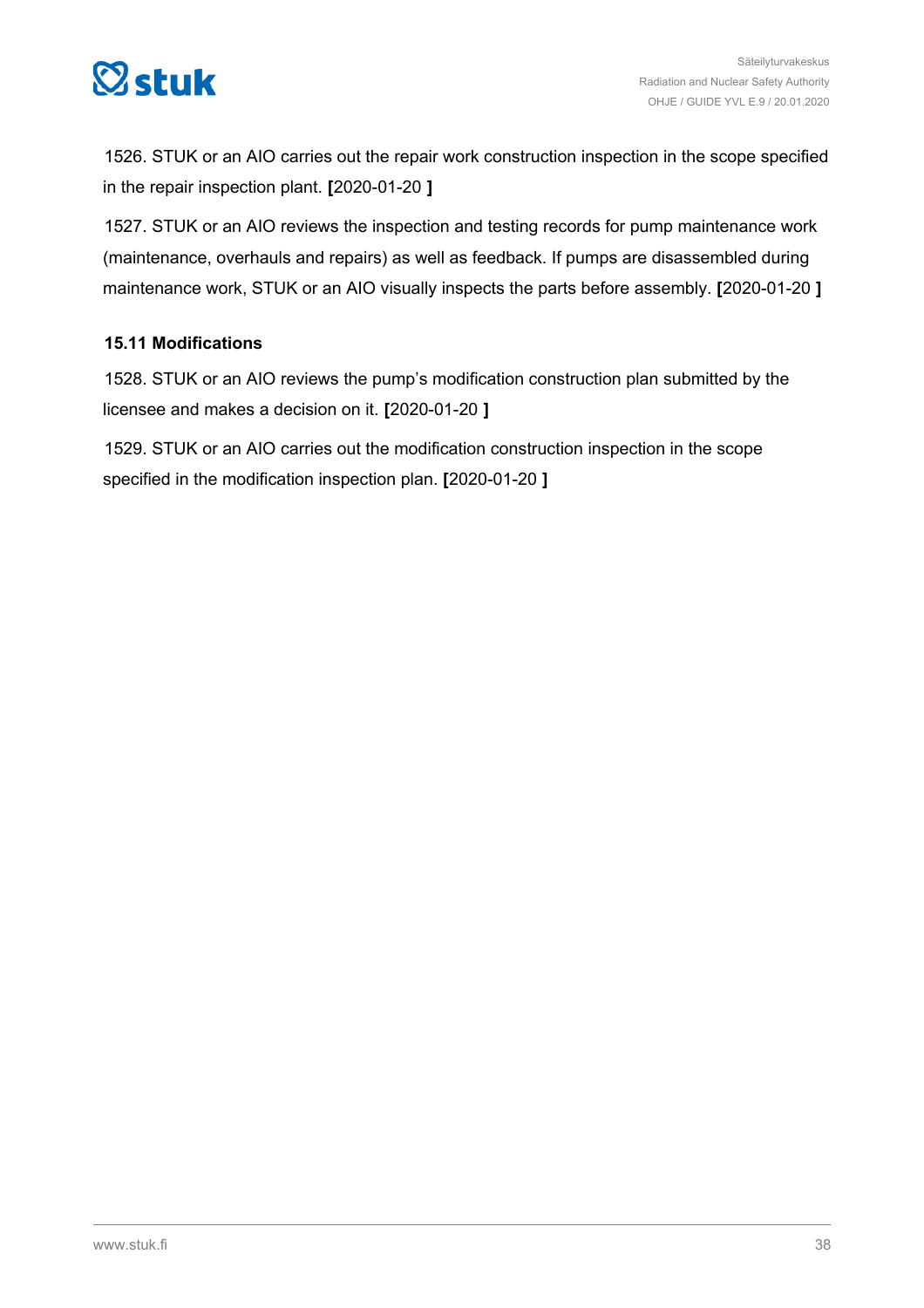<span id="page-38-0"></span>

### **16 APPENDIX A Pump inspection scope and division of inspection**

### **responsibilities**

| <b>Approval or witnessing</b>                                                 | <b>Safety Class</b>                   |                        |             |  |  |  |
|-------------------------------------------------------------------------------|---------------------------------------|------------------------|-------------|--|--|--|
| AIO=authorised inspection organisation                                        | 1                                     | $\mathbf{2}$           | 3           |  |  |  |
| <b>Design</b>                                                                 |                                       |                        |             |  |  |  |
| Manufacturer (when special processes are used in<br>manufacturing)            | <b>STUK</b>                           | <b>STUK</b>            | <b>STUK</b> |  |  |  |
| General component requirement specification                                   | <b>STUK</b>                           | <b>STUK</b>            | <b>STUK</b> |  |  |  |
| Design bases                                                                  | STUK                                  | <b>STUK</b>            | <b>STUK</b> |  |  |  |
| Construction plan                                                             | <b>STUK</b>                           | STUK/AIO <sup>1)</sup> | <b>AIO</b>  |  |  |  |
| Preliminary suitability assessment of electrical and<br>I&C equipment YVL E.7 |                                       | <b>STUK</b>            | <b>STUK</b> |  |  |  |
| Type test oversight                                                           | <b>STUK</b>                           | STUK/AIO <sup>1)</sup> | <b>AIO</b>  |  |  |  |
| <b>Manufacture</b>                                                            |                                       |                        |             |  |  |  |
| Manufacturing control                                                         | STUK/AIO <sup>1)</sup><br><b>STUK</b> |                        |             |  |  |  |
| Construction inspection                                                       | <b>STUK</b>                           | STUK/AIO <sup>1)</sup> | IO          |  |  |  |
| Final suitability assessment of electrical and I&C<br>equipment YVL E.7       |                                       | <b>STUK</b>            | <b>STUK</b> |  |  |  |
| Installation and commissioning                                                |                                       |                        |             |  |  |  |
| Installation construction plan and inspection                                 | <b>STUK</b>                           | STUK/AIO <sup>1)</sup> | <b>AIO</b>  |  |  |  |
| Commissioning inspections                                                     | <b>STUK</b>                           | STUK/AIO <sup>1)</sup> | <b>AIO</b>  |  |  |  |
| Maintenance, repairs and modifications                                        |                                       |                        |             |  |  |  |
| Maintenance work inspection                                                   | <b>STUK</b>                           | STUK/AIO <sup>1)</sup> | <b>AIO</b>  |  |  |  |
| Plan for repairs and modifications                                            | <b>STUK</b>                           | STUK/AIO <sup>1)</sup> | <b>AIO</b>  |  |  |  |
| Inspection of repairs and modifications                                       | <b>STUK</b>                           | STUK/AIO <sup>1)</sup> | <b>AIO</b>  |  |  |  |

1) STUK: Pumps other than those of low-energy systems/AIO: Pumps of low-energy systems

If special processes are used in pump manufacturing, the minimum scope of qualification and control of manufacturing complies with Annex A of Guide YVL E.3 as regards these manufacturing procedures.

**[**2020-01-20 **]**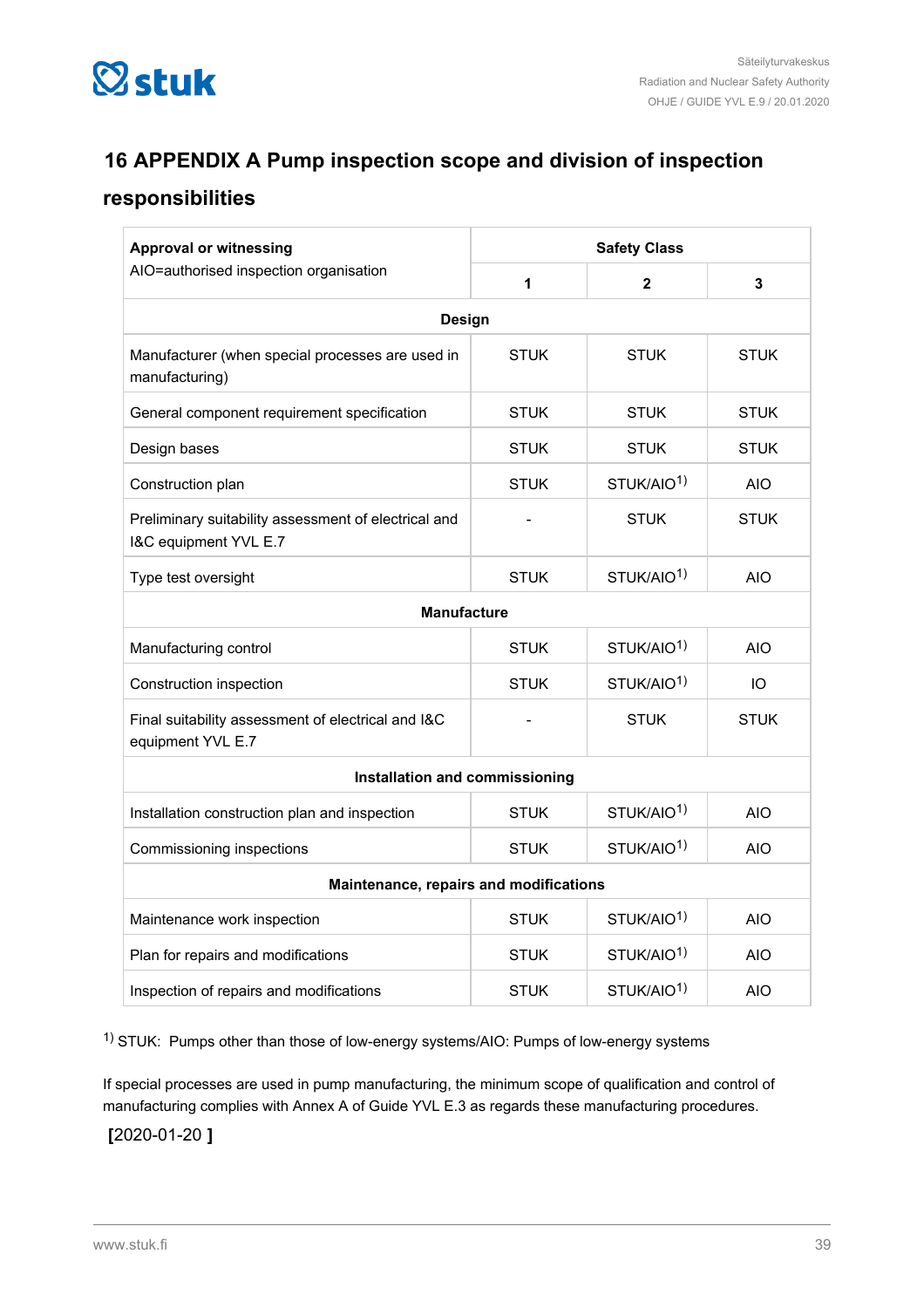<span id="page-39-0"></span>

### **17 APPENDIX B Material certificate requirements for pump structural**

### **materials and welding filler materials**

B01. Table 1: Material certificate requirements for pump structural materials (SFS EN 10204  $[13]$ .

| Pump part                                          | <b>Pump Safety Class</b> |              |     |  |  |
|----------------------------------------------------|--------------------------|--------------|-----|--|--|
|                                                    |                          | $\mathbf{2}$ | 3   |  |  |
| Pressure-retaining parts of the frame<br>structure | 3.2                      | 3.2          | 3.1 |  |  |
| Pressure-retaining bolts                           | 3.2                      | 3.1          | 2.1 |  |  |
| Impeller, shaft                                    | 3.2                      | 3.1          | 2.1 |  |  |
| Other parts significant for operability            | 3.1                      | 2.1          | 2.1 |  |  |

A higher-level material certificate is always acceptable. **[**2020-01-20 **]**

B02. Table 2: Material certificate requirements for pump welding filler materials (SFS EN 10204 [13]).

| Weld                                                      | <b>Safety Class</b> |              |     |
|-----------------------------------------------------------|---------------------|--------------|-----|
|                                                           |                     | $\mathbf{2}$ | 3   |
| Pressure-retaining pump welds                             | 3.2                 | 3.1          | 3.1 |
| Welded claddings                                          | 3.1                 | 2.2          | 2.2 |
| Other welds significant for pump integrity or performance | 22                  | 2.2          | 2.2 |

A higher-level material certificate is always acceptable. **[**2020-01-20 **]**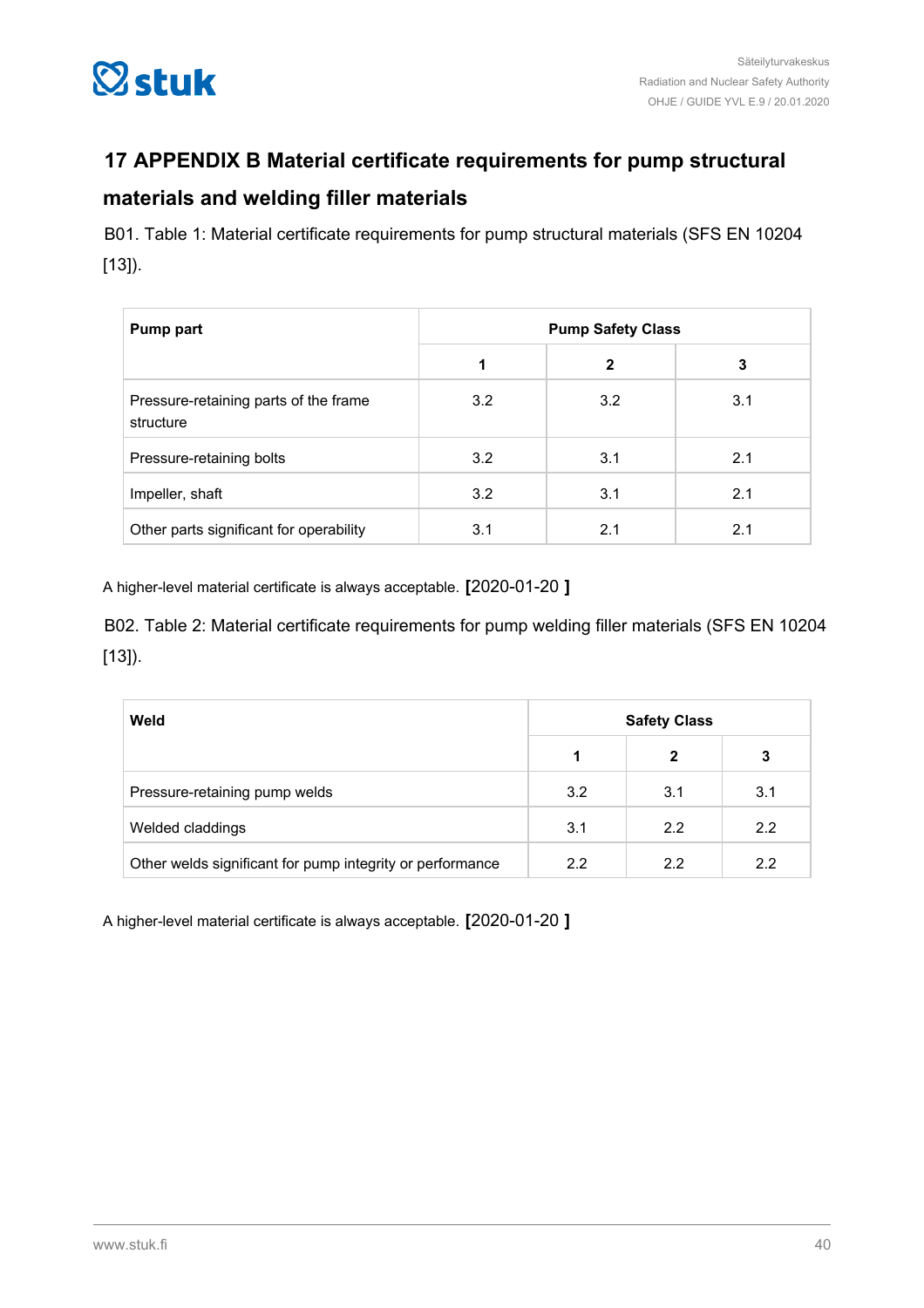<span id="page-40-0"></span>

### **18 APPENDIX C Construction plan calculations**

| <b>Shaft output</b>                                                                       |   | $\leq 15$ kW |   |   | > 15kW       |     |  |
|-------------------------------------------------------------------------------------------|---|--------------|---|---|--------------|-----|--|
| <b>Safety Class</b>                                                                       | 1 | $\mathbf{2}$ | 3 | 1 | $\mathbf{2}$ |     |  |
| Pressure dimensioning of the pump's pressure-retaining parts of the<br>frame structure 1) |   | X            | X |   |              | X   |  |
| Strength analysis of the pump's pressure-retaining parts of the<br>frame structure $2$ )  |   |              |   | X | X            |     |  |
| Dimensioning of the other pump parts 3)                                                   |   | X            |   | X | X            | X   |  |
| Hydraulic dimensioning of the pump $4$ )                                                  |   | X            |   | X | X            | X   |  |
| Operability analysis <sup>5)</sup>                                                        |   | X            |   | X | X            | (X) |  |
| Calculations for pumps positioned in an open tank $6$ )                                   |   |              |   |   | X            | x   |  |

 $1)$  In compliance with the applicable design standard, definition of minimum wall thickness based on the pump design pressure.

<sup>2)</sup> Strength analysis based on detailed structural modelling or compliant with an applied design standard. If a strength analysis based on the design standard is not possible due to a non-conformant structure or if the pump is subject to loads the stresses induced by which cannot be reliably analysed, a detailed stress analysis shall be conducted on the pump. The requirements for a detailed stress analysis are presented in Guide YVL E.4. Fatigue analysis shall be presented for parts subjected to fatigue-inducing loads, if the impact of fatigue on the pump's service life cannot be excluded.

3) Strength calculations of load-bearing parts important to pump integrity or performance that can be based on a detailed stress analysis, standard formulae or a similar report confirming sufficient strength. Examples of such parts include shafts, keys, couplings, flywheels, supports, fastening bolts and auxiliaries such as coolers. A fatigue analysis is required, if a part is subject to loading fluctuations and the impact of fatigue on the service life of the part cannot be excluded.

4) Hydraulic calculations based on the process system's pressure losses and level differences that can be used to demonstrate the sufficiency of the pump's head, flow and NPSH<sub>r</sub> in design basis operational conditions 5) The operability analysis (required in Safety Class 3 only if the pump unit is intended for severe accident management) includes the torque, vibration and play analysis of the pump unit (pump, coupling, gear, drive, supports, foundations) and a possible strength analysis in an exceptional connection situation of its drive's supply voltage. The analyses shall demonstrate that the torque of the drive is sufficient in design basis operational conditions and that vibrations and or changes caused by thermal expansion on the operational clearances do not weaken the performance of the pump unit in design basis operational conditions. If the design bases of the pump unit include an exceptional connection situation of the supply voltage, a strength analysis shall also be presented to demonstrate the maintenance of the pump unit operability in such a situation.

6) Hydraulic calculations to demonstrate that the air intake of a pump or pumps does not take place from a free surface and parallel pumps do not compromise each other's operation. Can be replaced by mock-up tests.

**[**2020-01-20 **]**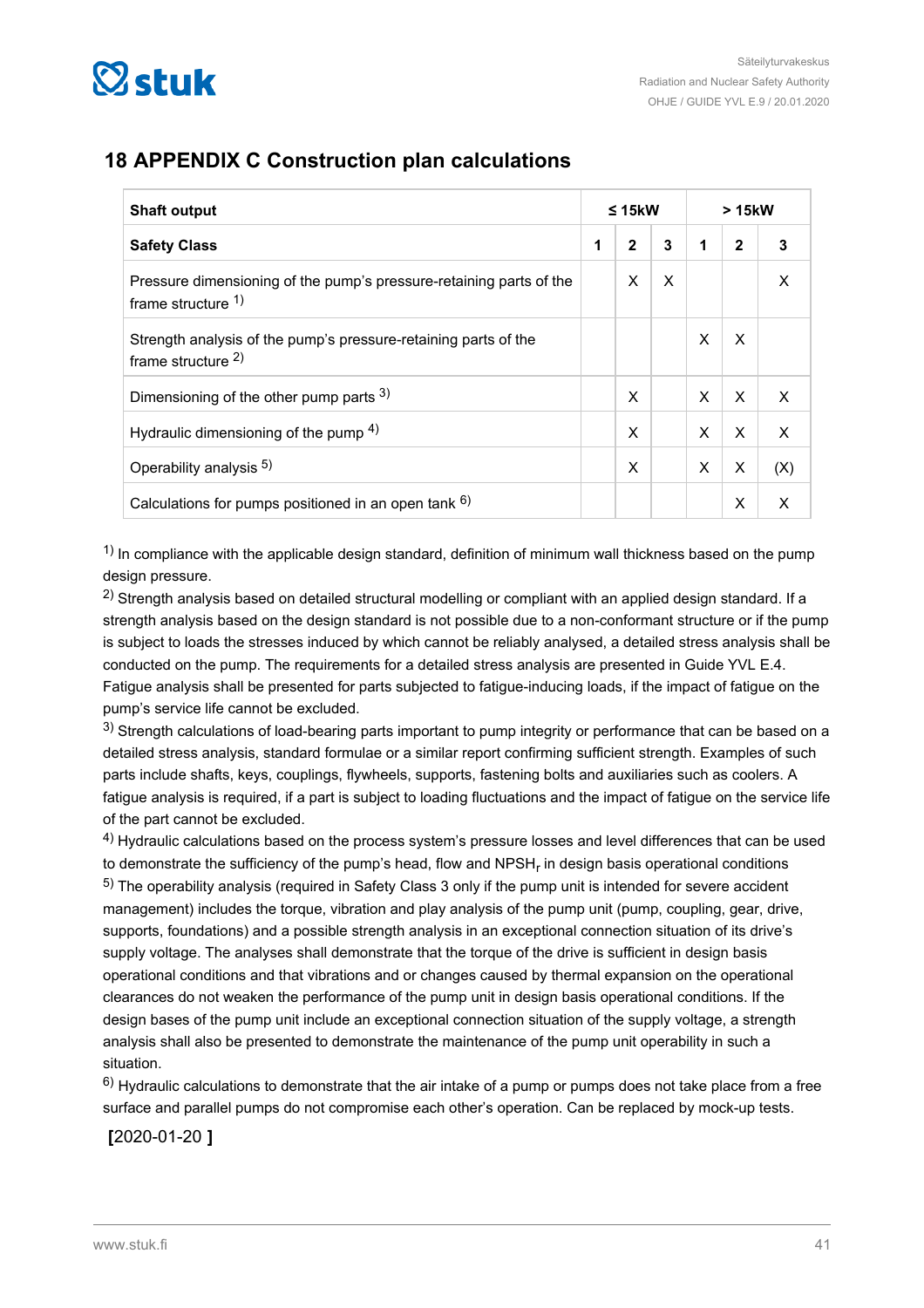<span id="page-41-0"></span>

### **19 References**

1. Nuclear Energy Act (990/1987). **[**2013-11-15 **]**

2. Removed. **[**2020-01-20 **]**

3. Radiation and Nuclear Safety Authority Regulation on the Safety of a Nuclear Power Plant (STUK Y/1/2018). **[**2020-01-20 **]**

4. Radiation and Nuclear Safety Authority Regulation on the Safety of Disposal of Nuclear Waste (STUK Y/4/2018). **[**2020-01-20 **]**

5. Removed. **[**2020-01-20 **]**

6. ASME Boiler and Pressure Vessel Code, Section III, Division 1, Subsection NB-3400 Pump Design. **[**2020-01-20 **]**

7. ASME Boiler and Pressure Vessel Code, Section III, Division 1, Subsection NC-3400 Pump Design. **[**2020-01-20 **]**

- 8. Removed. **[**2020-01-20 **]**
- 9. Removed. **[**2020-01-20 **]**
- 10. Removed. **[**2020-01-20 **]**
- 11. Removed. **[**2020-01-20 **]**
- 12. Pressure Equipment Directive 2014/68/EU. **[**2020-01-20 **]**
- 13. SFS-EN 10204 Metallic products. Types of inspection documents. **[**2013-11-15 **]**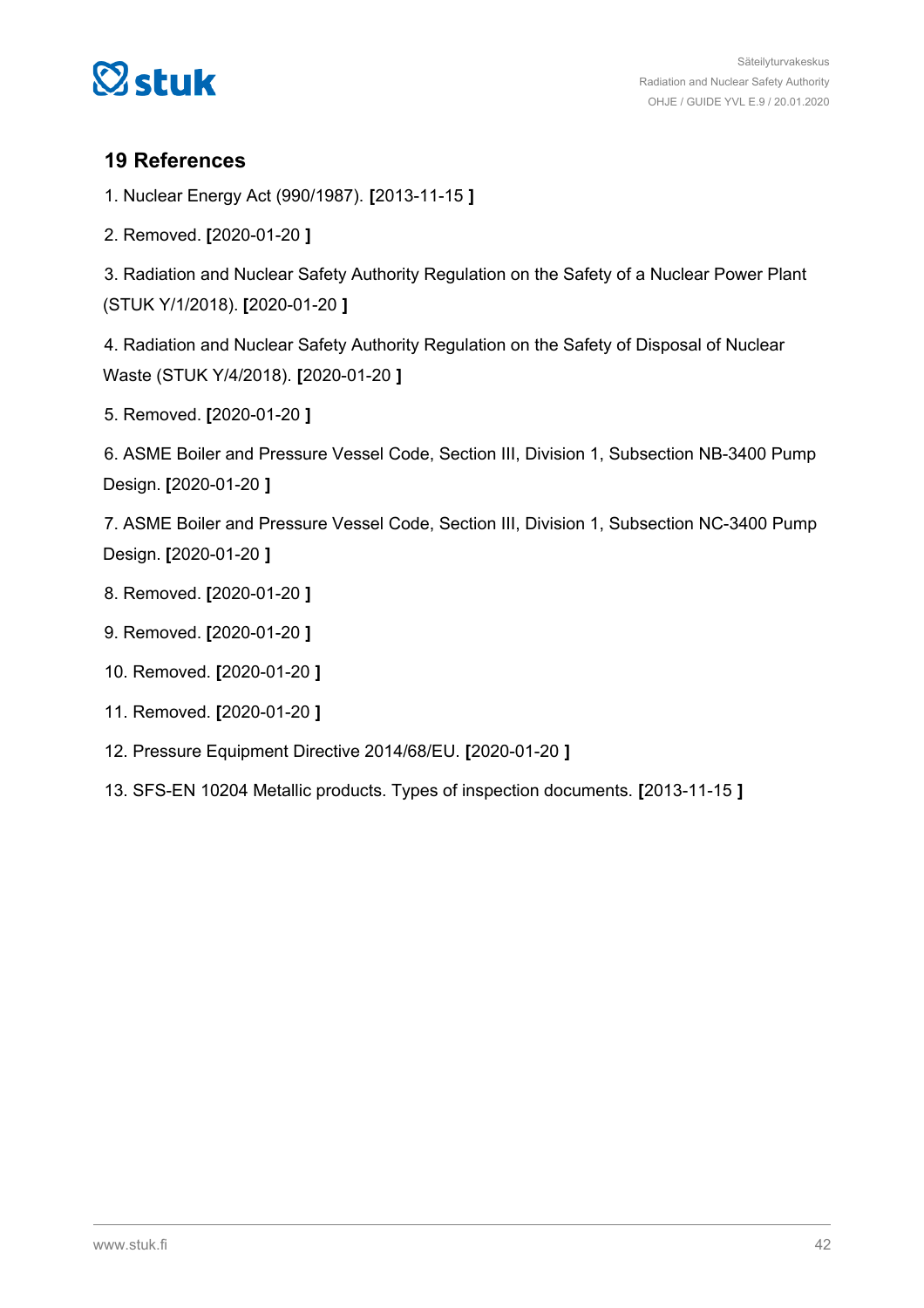

# **Definitions**

### **Authorised inspection body (AIO)**

Authorised inspection body shall refer to an independent inspection organisation approved by the Radiation and Nuclear Safety Authority under Section 60 a of the Nuclear Energy Act to carry out inspections of the pressure equipment, steel and concrete structures and mechanical components of nuclear facilities in the capacity of an agency performing public administrative duties. (Nuclear Energy Decree 161/1988, in Finnish). Authorised inspection body and authorised inspection organisation have same meaning in YVL Guides.

#### **Special process**

Special processes shall refer to manufacturing processes, the results of which cannot be directly verified by means of a product inspection or testing after manufacture; instead, any shortcomings in the process may only appear later while the product is in use. Special processes include, for instance welding, forming and heat treatment.

#### **Appropriate certification**

Appropriate certification shall refer to the certification of a quality system based on auditing in which the accreditation of the certification body has been done against the requirements of standard EN ISO/IEC 17021 and the accreditation is covered by the Multilateral Agreements (MLA) or Mutual Recognition Arrangements (MRA) entered into by FINAS.

#### **Service life**

Service life shall refer to the period of time beginning from the commissioning of the SSC fulfilling its operability requirements and ending when the degraded operability is not restored to the required level anymore.

### **Operability**

Operability shall refer to the integrity and performance of SSC in conformance with its design bases.

#### **Low energy equipment**

Low energy equipment shall refer to Safety Class 2 equipment with a design pressure of up to 20 bar(g) and a design temperature of up to 120  $^{\circ}$ C and to which the design, dimensioning and quality-control requirements of a corresponding equipment from Safety Class 3 can be applied with technical justifications without having a risk to lose the operability of the equipment.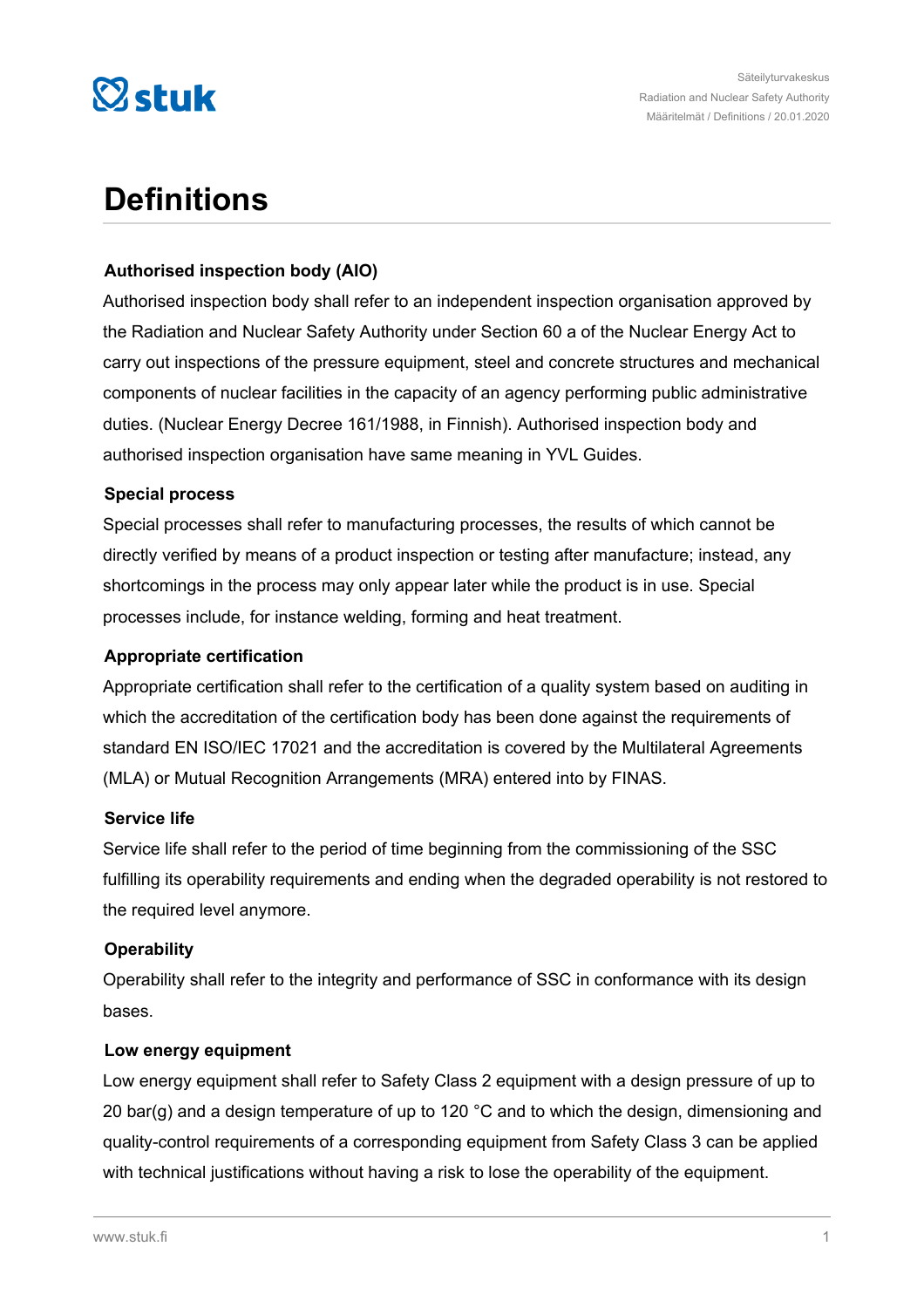

### **Modification**

Modification shall refer to introducing changes to a system, structure or component so that it no longer corresponds to previous specifications.

### **Pump**

Pump shall refer to a mechanical component (hydraulic machine transferring liquid), which transfers liquid and produces head for it. In the context of Guide YVL E.9, a pump is considered to include the pump's auxiliaries and other parts forming an integral part of the pump structure and operations, excluding electrical and I&C equipment, such as the electric motor driving the pump.

### **Pump NPSH value**

Pump NPSH (Net Positive Suction Head) value shall refer to the difference between the pressure at the intake flange and the steam pressure corresponding to the temperature of the fluid pumped. Pump NPSHa value shall refer to an NPSH value available at the service place, and the NPSHr value shall refer to an NPSH value that the pump requires to operate without the adverse effects of cavitation.

### **Serially manufactured component**

Serially manufactured component shall refer to a component which has not been designed particularly based on the customer's specification but it is procured from an existing product line of the manufacturer. Typically one is manufactured in large quantities, and can be used for other applications, too. Functionality, structure, dimensions, materials, manufacturing process and quality of the component do not essentially differ within and between production lots.

### **Built-to-order product**

Built-to-order product shall refer to a product designed and manufactured for a special application as single pieces or in small manufacturing batches.

### **Type approved pump**

Type approved pump shall refer to a pump, the conformity to requirements of which a third party verifies by applying the modules of Decision 768/2008/EC.

### **Witness point**

Witness point shall refer to an inspection for which advance invitations have been sent to the parties defined in the inspection plan but whose supervision is not a condition for proceeding with the work. Having received the invitation, the invited parties may, however, separately require that they be present in order for the work to be continued.